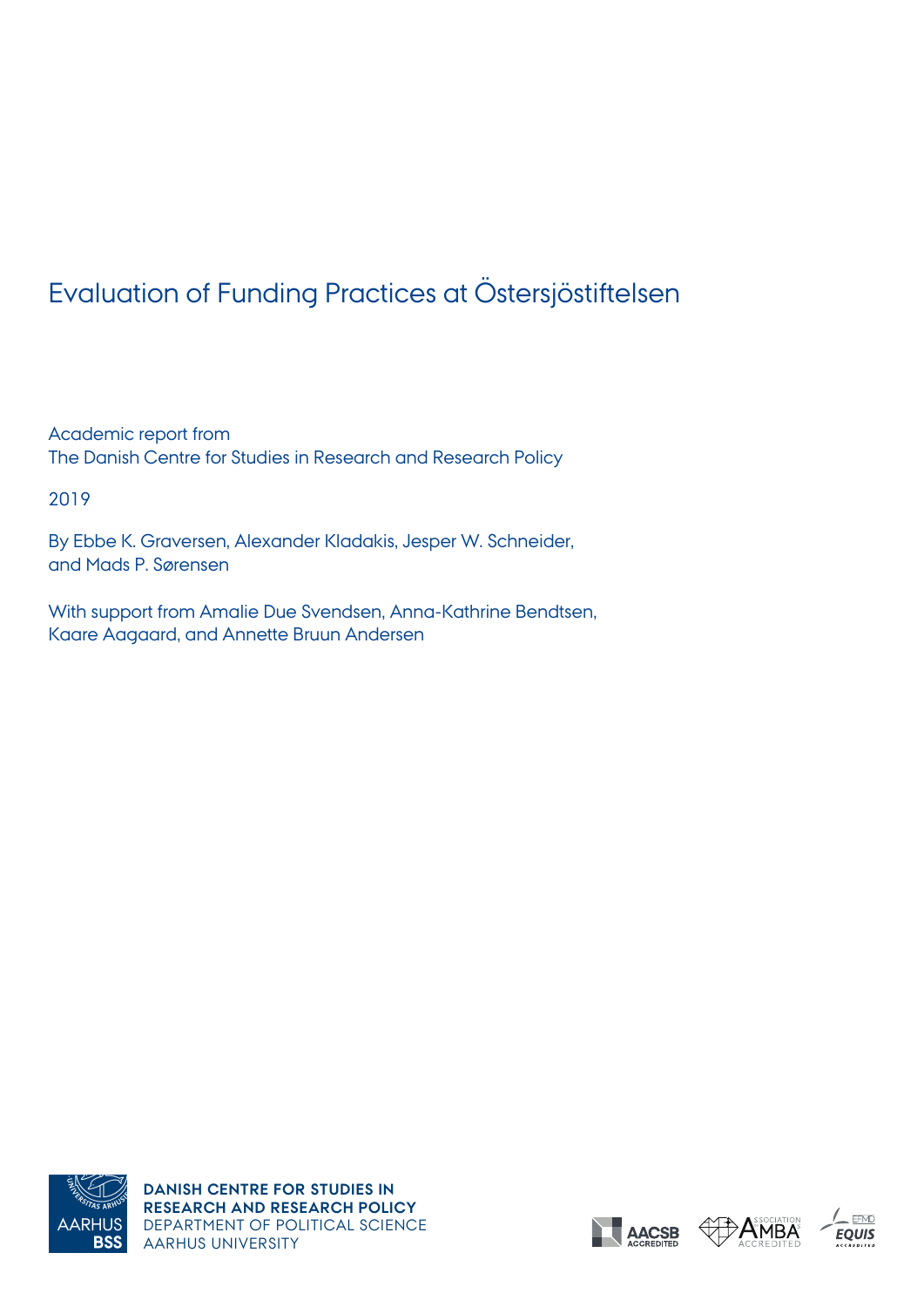EVALUATION OF FUNDING<br>PRACTICES AT ÖSTERSJÖSTIFTELSEN

| Series title and number                  | Academic Report from The Danish Centre for Studies in Research and Research Policy                                  |
|------------------------------------------|---------------------------------------------------------------------------------------------------------------------|
| Title                                    | Evaluation of Funding Practices at Östersjöstiftelsen                                                               |
| Author(s)                                | Ebbe K. Graversen, Alexander Kladakis, Jesper W. Schneider, and Mads P. Sørensen                                    |
| Department<br>Publisher                  | Department of Political Science, Aarhus University<br>The Danish Centre for Studies in Research and Research Policy |
| Year of publication<br>Editing completed | 2019<br>September 2019                                                                                              |
| Financial support                        | Financed by Östersjöstiftelsen                                                                                      |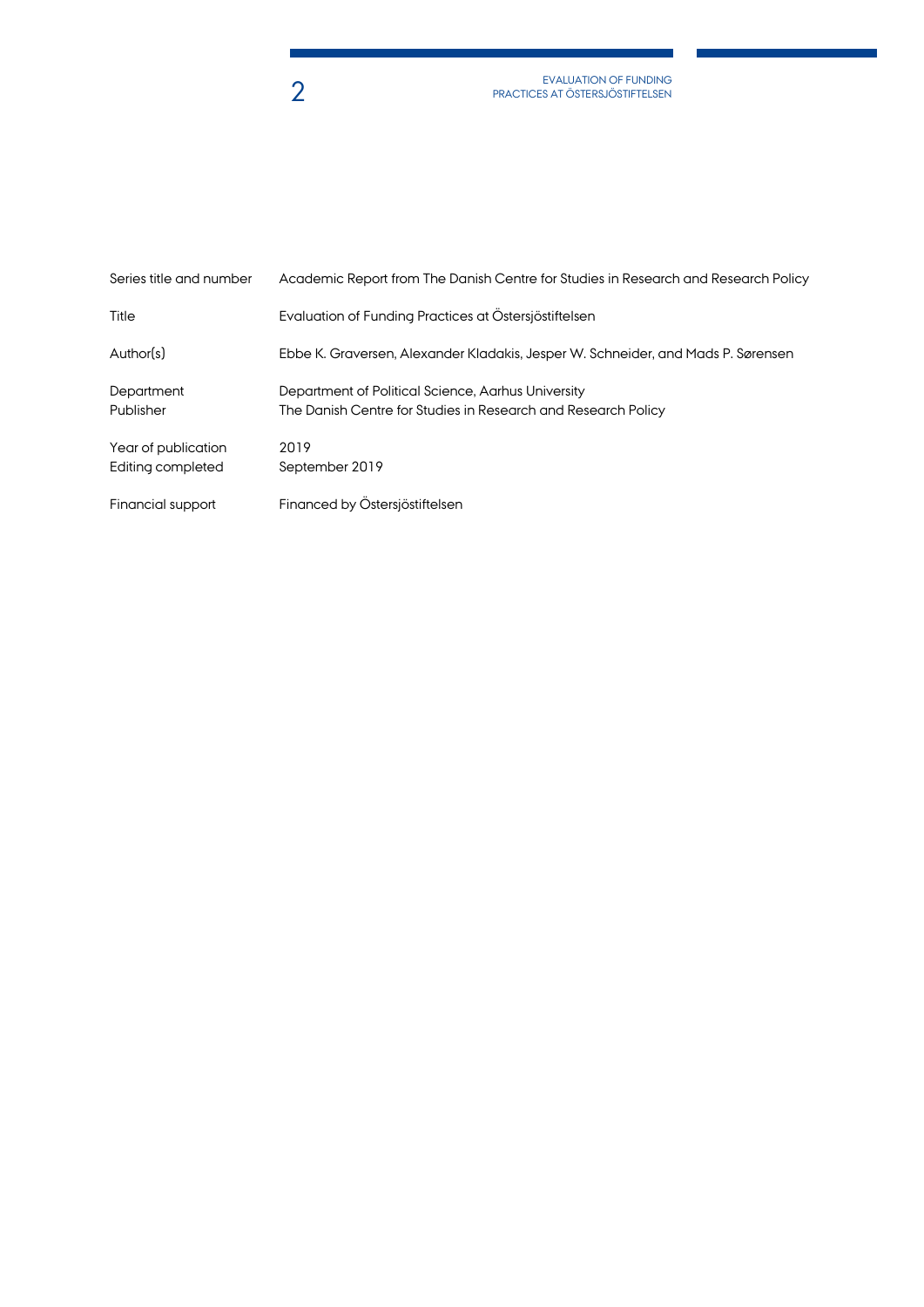# Contents

| 1.0 |      |                                                                                |  |
|-----|------|--------------------------------------------------------------------------------|--|
|     | 1.1/ |                                                                                |  |
|     | 1.2/ |                                                                                |  |
|     | 1.3/ |                                                                                |  |
|     | 1.4/ |                                                                                |  |
| 2.0 |      |                                                                                |  |
|     | 2.1/ |                                                                                |  |
|     | 2.2/ |                                                                                |  |
|     | 2.3/ | Benefits and drawbacks of different types of funding and grant schemes 11      |  |
|     | 2.4/ | Synthesis of arguments in favor and against concentration and dispersal of     |  |
|     |      |                                                                                |  |
|     |      |                                                                                |  |
|     |      | 2.4.2/                                                                         |  |
|     | 2.5/ | Excellent research environments and high performing research groups 18         |  |
|     | 2.6/ | What does an ideal funding scheme look like according to scientists? 19        |  |
|     |      |                                                                                |  |
|     | 3.1/ |                                                                                |  |
|     |      | 3.1.1/                                                                         |  |
|     |      | 3.1.2/                                                                         |  |
|     |      | 3.1.3/                                                                         |  |
|     | 3.2/ |                                                                                |  |
|     |      | 3.2.1/                                                                         |  |
|     |      | Research impact of publications with author affiliation to Södertörn<br>3.2.2/ |  |
| 4.0 |      |                                                                                |  |
|     | 4.1/ |                                                                                |  |
|     | 4.2/ |                                                                                |  |
|     |      | The ideal grant length, annual budget and number of researchers 33<br>4.2.1/   |  |
|     | 4.3/ | Experienced or expected outcome of funding from Östersjöstiftelsen 36          |  |
|     | 4.4/ | Researchers' opinions about Södertörn University, research quality and         |  |
|     |      |                                                                                |  |
|     |      |                                                                                |  |
|     | 4.5/ |                                                                                |  |
|     |      |                                                                                |  |
| 5.0 |      |                                                                                |  |
|     | 5.1/ |                                                                                |  |
|     | 5.2/ |                                                                                |  |
| 6.0 |      |                                                                                |  |
| 7.0 |      |                                                                                |  |
|     | 7.1/ |                                                                                |  |
|     | 7.2/ |                                                                                |  |
|     |      |                                                                                |  |

3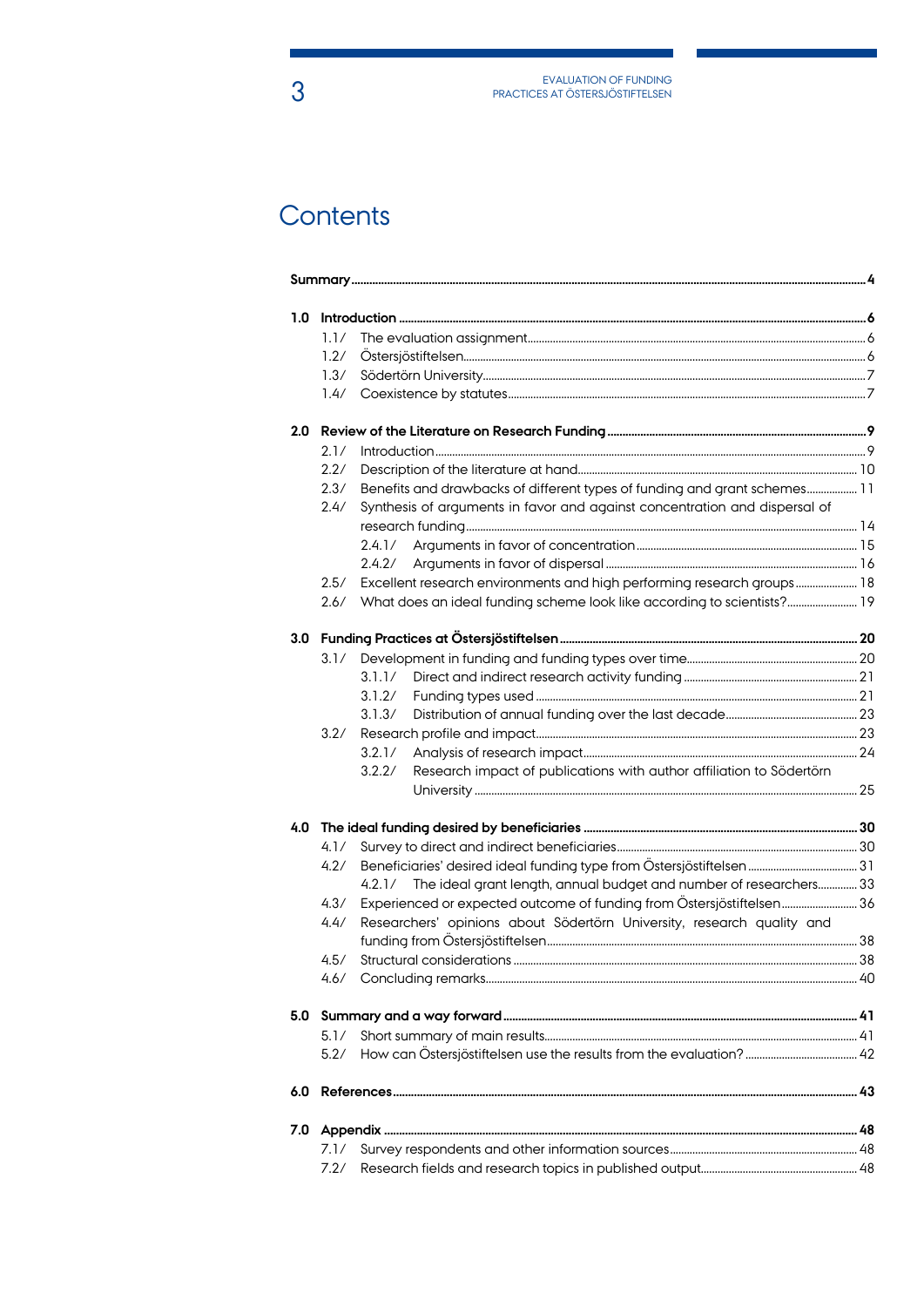## **Summary**

The Foundation for Baltic and East European Studies (Östersjöstiftelsen) commissioned in autumn 2018 a study of Östersjöstiftelsen's funding practices of research activities at Södertörn University to the Danish Centre for Studies in Research and Research Policy (CFA). This report presents the outcome of this study. CFA was asked to evaluate the efficiency of the practiced funding instruments given the existing contextual framing, i.e. Östersjöstiftelsen's statutes and regulations, and this report is meant to give Östersjöstiftelsen a solid foundation for discussing and making decisions concerning the composition and balance of their overall funding instrument portfolio. A prerequisite in the evaluation assignment has been that Östersjöstiftelsen's statutes and regulations are fixed. However, Section 1 briefly describes the history of Östersjöstiftelsen, Södertörn University and their relationship through more than two decades.

Section 2 reviews the international literature on research funding, presents a typology of research funding instruments and discusses strengths and weaknesses of different instruments as well as interactions between them. The section focuses on literature on the distribution of competitive research funding and discusses systematically advantages and disadvantages of different types of funding research and research activities. As the research funding system is considered the most important policy instrument in defining the scope, content and direction of public research activities, the section provides up-to-date knowledge for future discussions within Östersjöstiftelsen on existing and new funding instruments.

As Östersjöstiftelsen has funded research, doctoral studies and academic infrastructure at Södertörn University since 1994, a large portfolio of funding instruments has already been in use during the last 25 years. Section 3 presents and discusses the historical and current funding practices at Östersjöstiftelsen using the typology developed in Section 2. The manifold purposes of Östersjöstiftelsen's funding are manifested in a dynamic and challenging reality caused by a continuously changing pressure on the statutes under which Östersjöstiftelsen works. This evaluation does not make a single recommendation regarding efficient funding instruments. Many funding instruments have been in use, and will probably stay in use.

Section 3 also describes the present research profile and impact of Baltic and East European research at Södertörn University. The bibliometric study of Baltic and East European Research from Södertörn University, which provides the profile, shows that researchers at Södertörn University increasingly collaborate with researchers at other institutions. Furthermore, it shows that the publications seem to be cited less than average in the field, probably because researchers publish in less cited journals.

As evaluations often focus on ex post funding and its impact in an attempt to extrapolate the findings to efficient future research funding instruments, Section 4 reports on the results of a survey of recipients of past funding from Östersjöstiftelsen in which they were asked about their ideal future research grant or research funding in general from Östersjöstiftelsen. The most prevalent answers included funding for 'collaboration', 'interdisciplinary research', 'existing' and 'new' research agendas and groups, but also funding for 'basic research'. A widely expressed wish was for better opportunities to embed PhD-students into research projects. However, characterising the frames of an ideal research grant, the average answer fit the existing three-year individual research grant quite well, although a little longer than the current 3 years, with 2-5 researchers involved and with 1-3 million SEK in funding per year.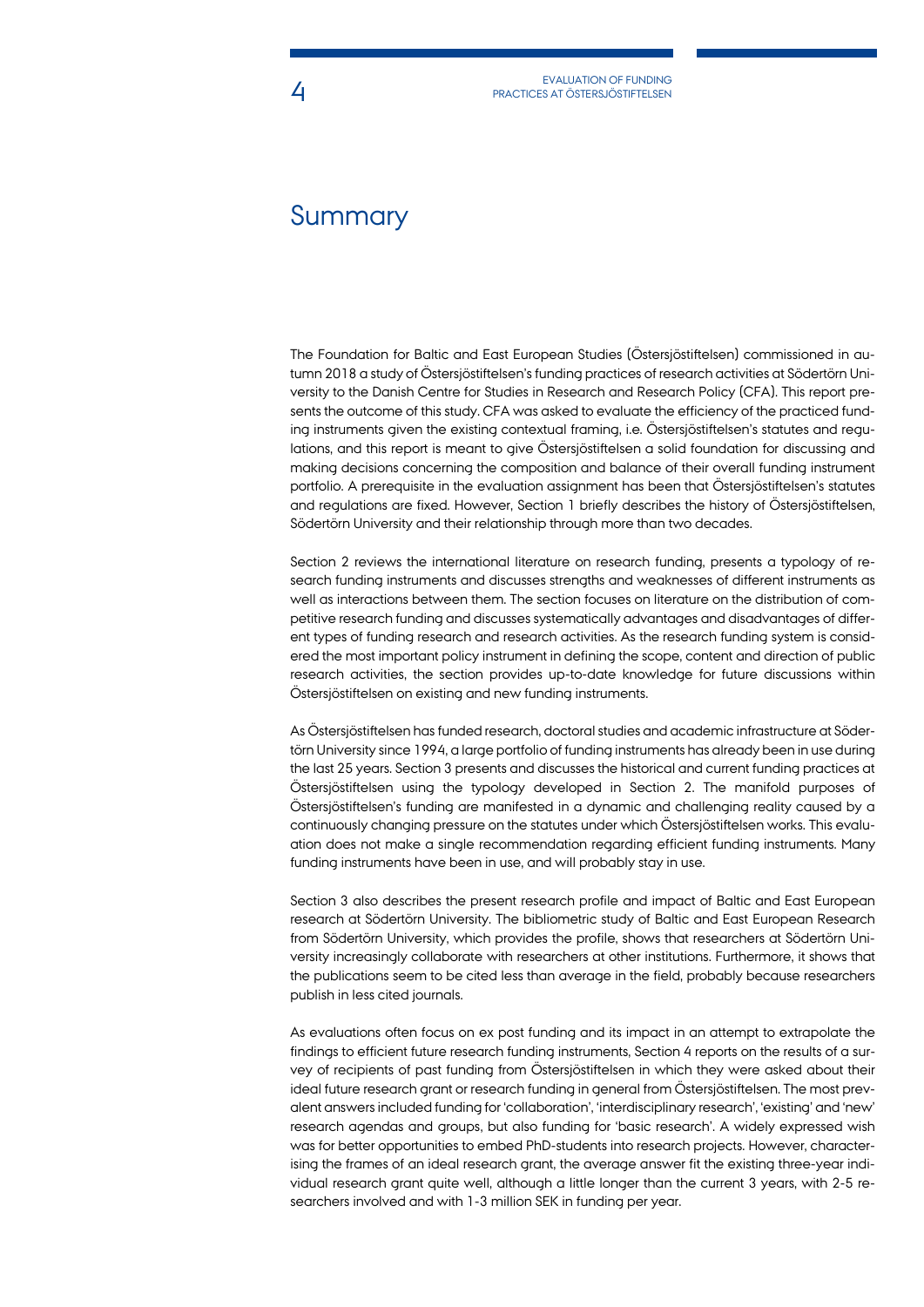Asked about the perceived impact of their funding from Östersjöstiftelsen, the respondents reported a number of significant and positive impacts in the form of new research qualifications, increased productivity and novelty, career advances and new research collaborations. They also reported that the execution of their research project was highly dependent on funding from Östersjöstiftelsen, and would often not have been possible without.

This evaluation contributes with evidence and information to a long discussion of how a funding organisation should fund research activities. Section 5.2 discusses how Östersjöstiftelsen can implement a funding portfolio that funds Baltic and East European Research at Södertörn University in a way that fits Östersjöstiftelsen's purposes and statutes. Basically, the funding instruments best suited for the needs of the organization highly depend on the context of the funding (objectives, researchers, institutions, traditions etc.) and attention therefore has to be given to the particular context in which the instruments are supposed to work. As such, transparency, justification and acceptance in the organisation, i.e. Södertörn University, seem to be important to achieve and maintain a portfolio of funding instruments at Östersjöstiftelsen that could increase the impact of the funding.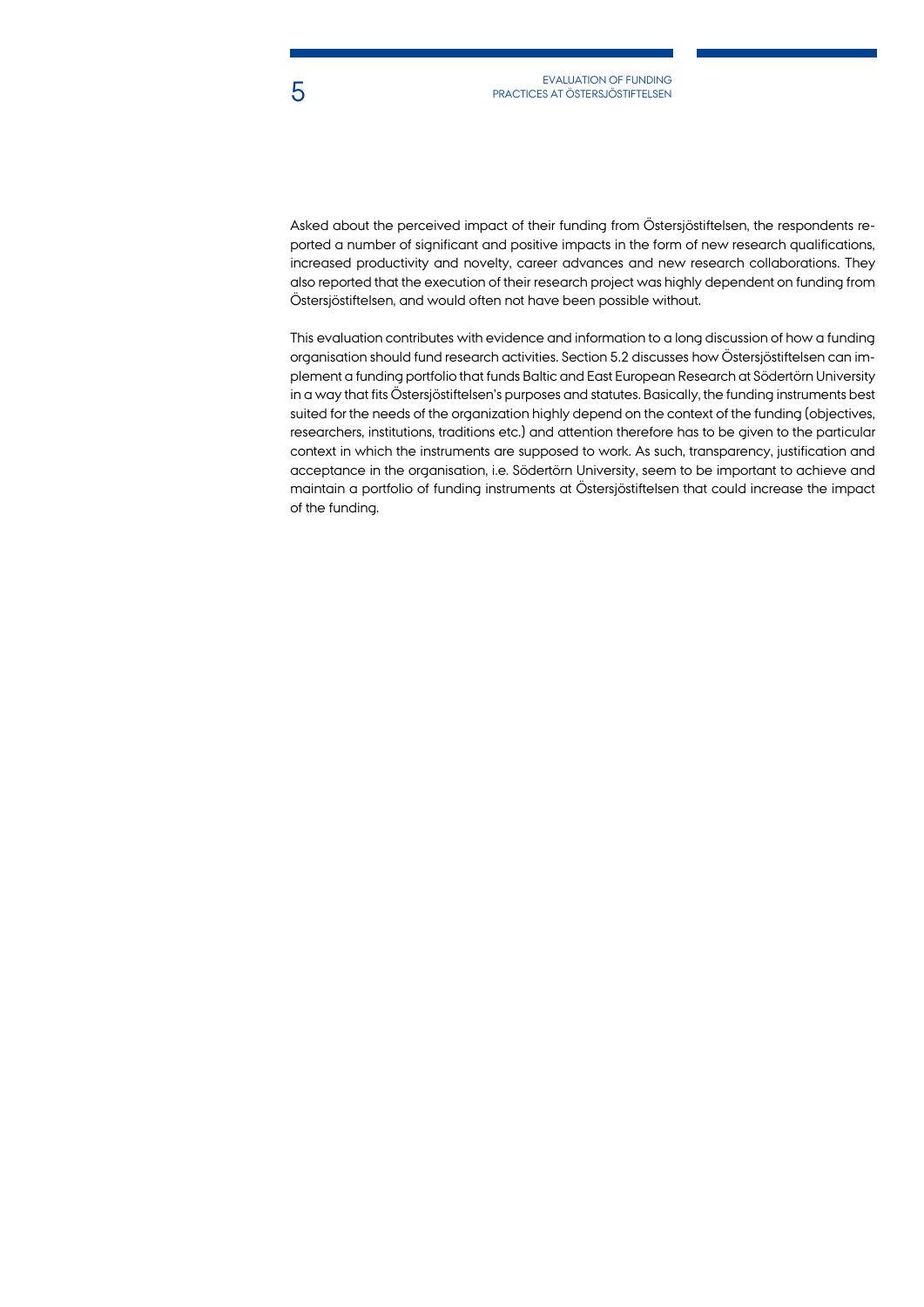**INTRODUCTION** 

**6** INTRODUCTION EVALUATION OF FUNDING PRACTICES AT **ÖSTERSJÖSTIFTELSEN** 

## 1.0 Introduction

## **1.1/ The evaluation assignment**

The evaluation of funding practices at the Foundation for Baltic and East European Studies (Östersjöstiftelsen) is the outcome of a study of Östersjöstiftelsen's present and past funding of research, doctoral studies and academic infrastructure at Södertörn University. Östersjöstiftelsen commissioned the evaluation to the Danish Centre for Studies in Research and Research Policy (CFA), and it was carried out in autumn 2018 and spring 2019. Östersjöstiftelsen asked CFA to evaluate the efficiency of the practiced funding instruments given the existing contextual framing, i.e. Östersjöstiftelsen's statutes and regulations. The evaluation is meant to give Östersjöstiftelsen a solid foundation for discussing and making decisions concerning new funding instruments and for the composition and balance of the overall funding instrument portfolio.

Section 2 conducts a systematic literature review of research funding research, presents a typology of research funding instruments, and discusses strengths and weaknesses of different instruments as well as interactions between them. Section 3 describes the development of Östersjöstiftelsen's funding of research activities at Södertörn University, direct and indirect funding instruments used over time and finally the current research profile and impact of Baltic and East European research at Södertörn University. The results are discussed in relation to earlier evaluations when relevant (e.g. KVA 2014, Technopolis 2009A, 2010A, 2010B).

Focussing on the core beneficiaries of Östersjöstiftelsen's funding, i.e. researchers and others at Södertörn University, section 4 presents the findings of a survey to recipients of direct or indirect funding from Östersjöstiftelsen. The outcome reveals the desired ideal research funding seen from the researchers' point of view and their experienced efficiency, outcome and impact of previous funding. Section 5 concludes on the match between Östersjöstiftelsen's present research funding portfolio and Södertörn University's multidimensional demands, and suggests a way forward towards a more coherent, multidimensional, and flexible but also targeted research-funding model that ensures an optimal balance between different instruments and makes it possible for researchers to produce excellent research at Södertörn University.

A condition or restriction in the assignment has been that Östersjöstiftelsen's statutes and regulations are fixed and not to be challenged. They have therefore not been treated or discussed in the present evaluation.

## **1.2/ Östersjöstiftelsen**

Östersjöstiftelsen was founded by the Swedish Government in 1994. Its mission is, according to its statutes, to support research, doctoral studies and the academic infrastructure at Södertörn University, cf. [http://ostersjostiftelsen.se/in-english.](http://ostersjostiftelsen.se/in-english) Since its foundation, Östersjöstiftelsen has granted SEK 3.6 billion to the university, including approximately 265 research projects in the Humanities, Social Sciences, and Natural Sciences between 1998 and 2019, led by180 different Principal Investigators (PIs) (own calculations). Numerous doctoral students have been financed as well.

In recent years, Östersjöstiftelsen has granted approximately SEK 180 million per year to Södertörn University, cf. [http://ostersjostiftelsen.se/in-english.](http://ostersjostiftelsen.se/in-english) Of these funds, about 40% have been granted to research projects, and the remaining funds to research planning, professorships, visiting research fellows, travels and conference attendance, as well as academic infrastructure at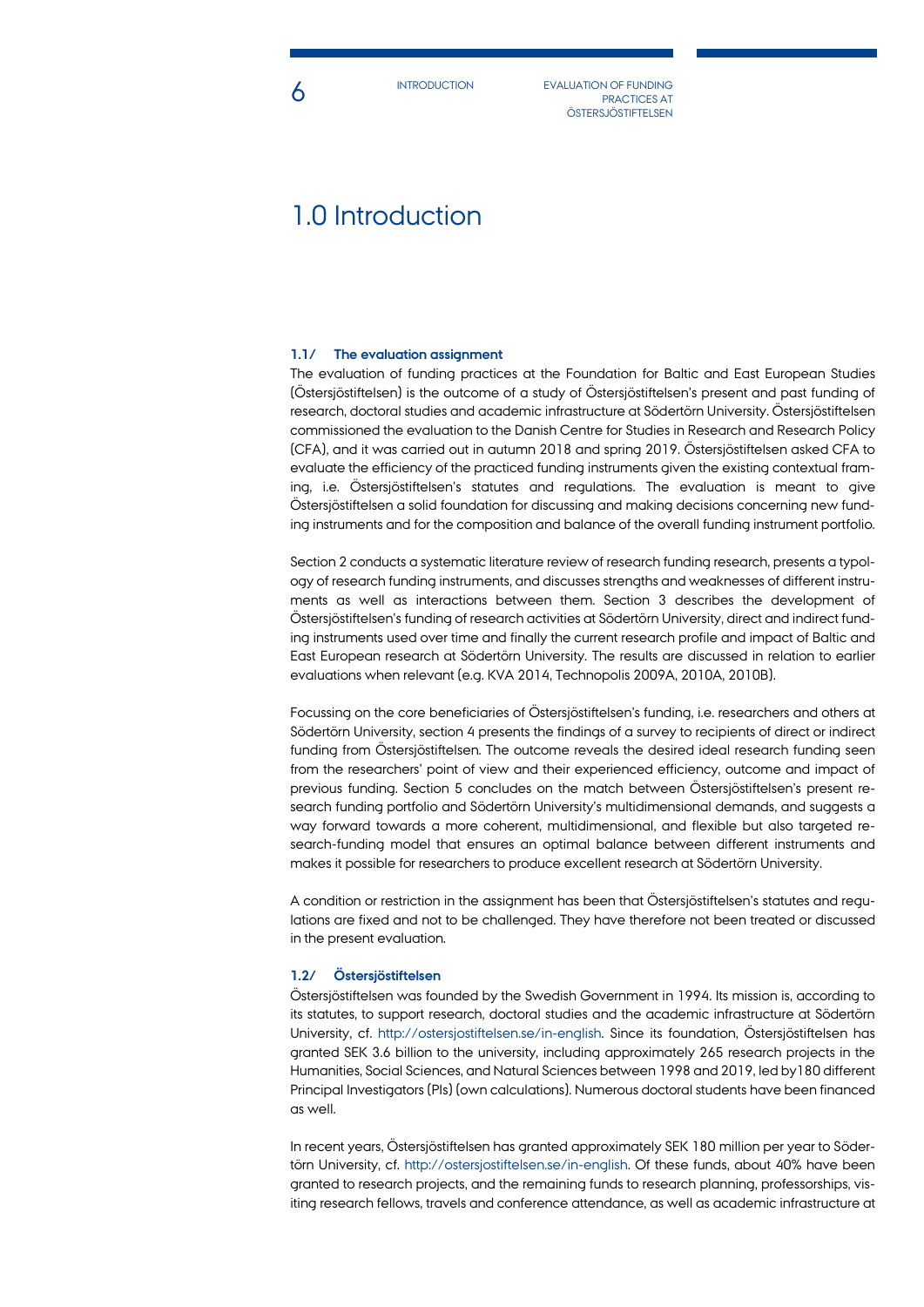**INTRODUCTION** 

EVALUATION OF FUNDING PRACTICES AT **ÖSTERSJÖSTIFTELSEN** 

Södertörn University. The continuous funding from Östersjöstiftelsen during more than two decades has enabled the university to build, strengthen and maintain its Baltic and East European Research profile.

Östersjöstiftelsen has for example contributed to the construction of the Center for Baltic and East European Research (CBEES) at Södertörn University, which was established in 2005. The center hosts the graduate school, Baltic and East European Graduate School (BEEGS). Funds have also been granted for the construction and maintenance of the university's new library, and since 2008, the foundation finances the quarterly magazine Baltic Worlds. Östersjöstiftelsen's activities are led by a board, which is appointed by the government (two members) and by the board itself (seven members), mainly after nominations from different academic societies. The board has established a placement delegation that manages Östersjöstiftelsen's capital and a research delegation that prepares research issues. According to the statutes, the capital may not be consumed, and only the direct return can be used for the purpose of Östersjöstiftelsen, cf. Östersjöstiftelsen's statutes (2019).

### **1.3/ Södertörn University**

Södertörn University was established in 1996 to expand the supply of higher education environments in the Stockholm area. The political will was in support of a new university in Southern Stockholm to attract and educate students outside the usual higher education student population, and Södertörn University started with 1200 students. With close to 11000 students in 2019, the mission to attract students from Stockholm's environs and from segments unfamiliar with higher education succeeded, cf. Södertörns Högskola (2016).

Today, Södertörn University offers numerous educations on BA and MA levels in the Humanities, Social Sciences, and Natural Sciences (SER 2015; SER 2017), and some of the programs provide unique interdisciplinary combinations. Doctoral education has been growing steadily and consists in 2018 of around 100 doctoral students within the Humanities, Social Sciences, and Natural Sciences.

Since the political concern in the 1990s also focused on the Baltic and East European region, Södertörn University was required to perform research in this thematic or geographically demarcated field. Östersjöstiftelsen was established to finance this requirement and it is today still one of the most important funding sources for research at Södertörn University. Hence, the strategic focus on Baltic and East European research has been part of Södertörn University in its entire existence. An example of this focus is the creation of Centre for Baltic and East European Studies (CBEES) and its Baltic and East European Graduate School (BEEGS).

An internal evaluation in 2015 (SER 2015) concludes that Södertörn University in its relatively short lifetime has achieved research of high, and sometimes the highest international class, in some of its research fields. It also appears that Baltic and East European issues have gained a good foothold in most subject environments, i.e. research fields. However, despite several contributions, no one has been able to show a significant causal relation between the funding construction and the research impact, such as citations and the like. For example, Technopolis (2010A) and KVA (2014) conclude that funding from Östersjöstiftelsen may not always result in research with the highest possible impact scores.

#### **1.4/ Coexistence by statutes**

The coexistence of Södertörn University and Östersjöstiftelsen was established in the early 1990s. Södertörn University was created to supply higher education in the Southern Stockholm area, but it was also mandated to have a thematic focus on the Baltic and East European regions. According to its statutes, Östersjöstiftelsen was formed to support research, postgraduate education and an academic infrastructure within this theme at Södertörn University. The overall purpose and framework for funding from Östersjöstiftelsen is specified in Östersjöstiftelsen's statutes.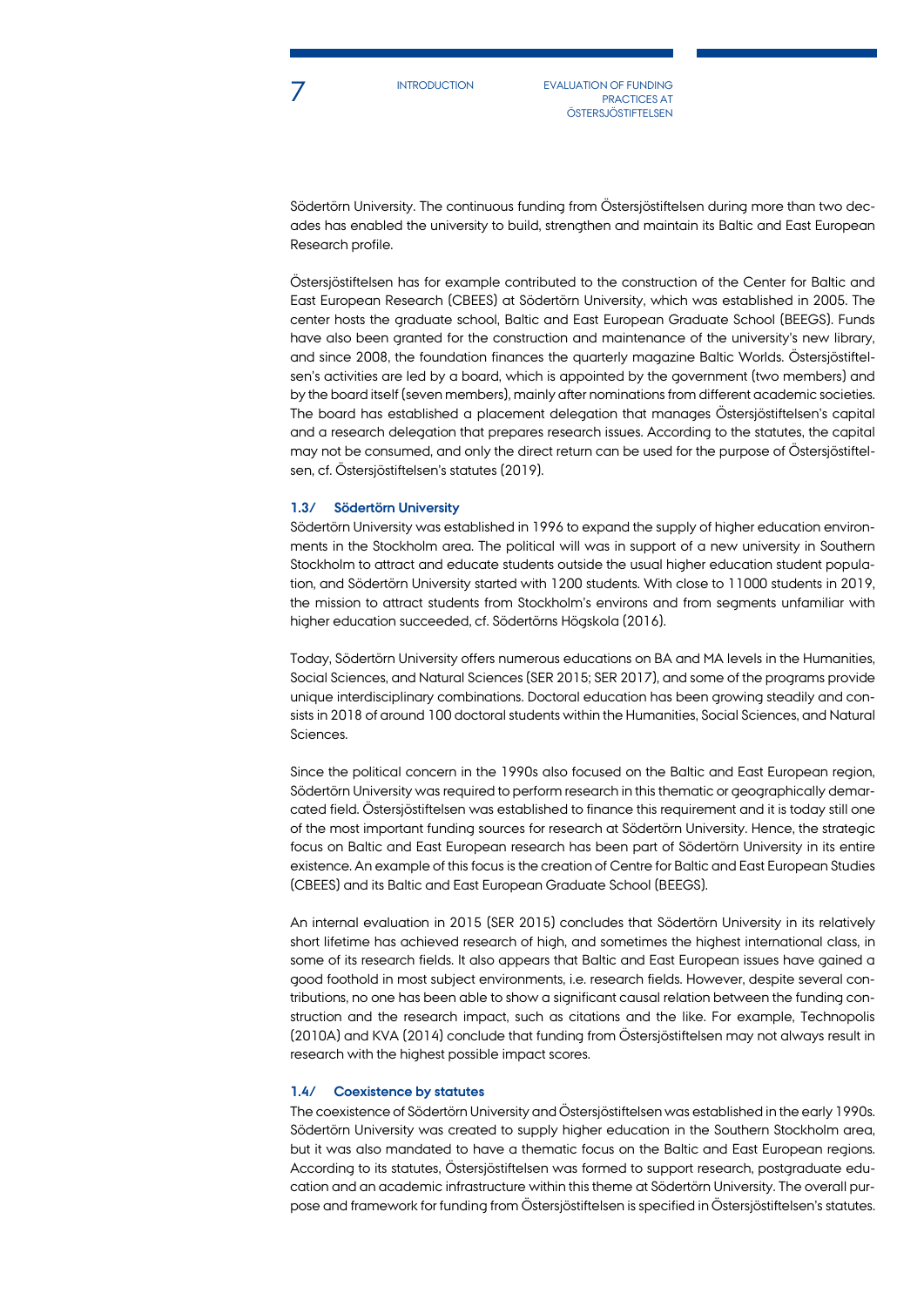INTRODUCTION

**8** INTRODUCTION EVALUATION OF FUNDING PRACTICES AT **ÖSTERSJÖSTIFTELSEN** 

The statutes and regulations have been questioned in previous evaluations of Östersjöstiftelsen by e.g. KVA (2001, 2014) and Technopolis (2009A) where the locked context for Östersjöstiftelsen's funding of Baltic and East European research at Södertörn University has been criticised, and it has been questioned whether the best and most objective outcome of the funding has been obtained. This specific funding construction has been widely debated (e.g. KVA 2014), but it remains fixed and represents a contextual framework throughout this evaluation.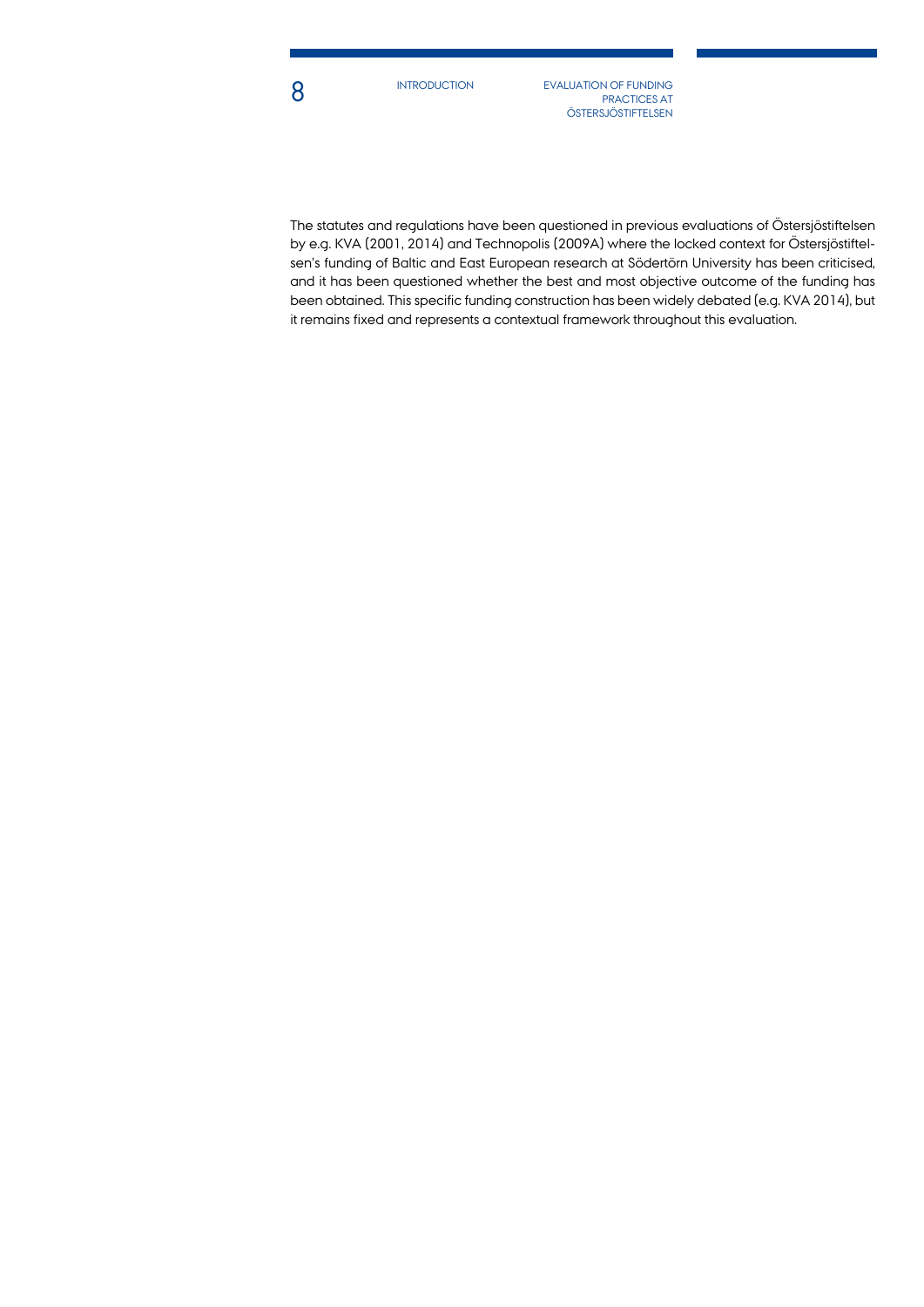**9** BEVIEW OF THE LITERATURE EVALUATION OF FUNDING PRACTICES AT REVIEW OF THE LITERATURE

PRACTICES AT **ÖSTERSJÖSTIFTELSEN** 

# 2.0 Review of the Literature on Research Funding

## **2.1/ Introduction**

Stakeholders, professionals and analysts consider the research funding system the most important policy instrument in defining the scope, content and direction of public research activities (Edquist 2003; Aagaard 2017; Aagaard et al. 2019a). Arguably, changes in the volume and composition of funding as well as the combination of funding schemes have significant consequences for the production of scientific knowledge (DFiR 2016).

One of the most salient trends in the funding of university research in recent decades is the gradual replacement of a public research sector, primarily driven by institutional block grant funding (known as 1<sup>st</sup> stream), with a system relying on a growing share of competition-based funding as well as earmarked funding for strategically oriented research within selected areas ('2nd stream') (Heinze 2008; Heinze et al. 2009:620; Hessels et al. 2011:558; Luukkonen and Thomas 2016:100; Aagaard 2017). Thus, competition-based funding plays an increasingly pivotal role in the funding of public sector research, and international debates on the most optimal distribution of research funding are ongoing and yet unsettled. A pertinent question in this regard is whether scientific productivity and breakthroughs are best supported by concentrating funding on a limited number of research entities and high-achieving PIs, or by distributing funding more evenly on many small and medium-sized teams. The question how to maximize the returns of research funding investments is thus not only central to science-policy makers but has also received considerable attention in the international science funding literature (Aagaard et al. 2019a; Aagaard et al. 2019b). Relevant discussions about funding distribution include: the increasing use of competition-based funding schemes (Aagaard 2017; Heinze 2008), the interplay between external funding and block grant funding (Aagaard 2017), the limited funding opportunities for early career scientists (UFM 2016; 2018), how different funding mechanisms either suppress or enable creativity, risk taking and diversity in the research conducted (Aagaard et al. 2019a; Hellström et al. 2017; Kimble et al. 2015; Peifer 2017), the most efficient ways to allocate resources in terms of funding size and degree of concentration (Aagaard et al. 2019b), the consequences of focusing research efforts in centers of excellence and large-scale grant schemes (Bloch et al. 2016; Bloch and Sørensen 2015; Stilgoe 2014), and finally, what type of research grants that are most sought for among researchers (Wohlert et al. 2018).

This section presents a systematic review of the international literature on research funding with a particular focus on contributions concerning the distribution of competitive research funding. Special attention is devoted to the balance between concentration and dispersal of research funding. The intention is to qualify a broader discussion of the advantages and disadvantages of different types of funding schemes and provide ÖSS with empirically grounded suggestions for deciding on an efficient composition of their overall funding portfolio.

First, we give a broad introduction to the selection of articles and the literature reviewed by detailing the search strategy, the selection criteria and the main characteristics of the literature surveyed. Second, we develop typologies of different types of funding instruments and discuss benefits and drawbacks of different funding models. Third, we synthesize the main arguments in favor of concentration and dispersal of research funding. Fourth, we summarize main conclusions from two empirical studies that identify characteristics of excellent research environments and high performing research groups respectively. Finally, we report results from a Danish survey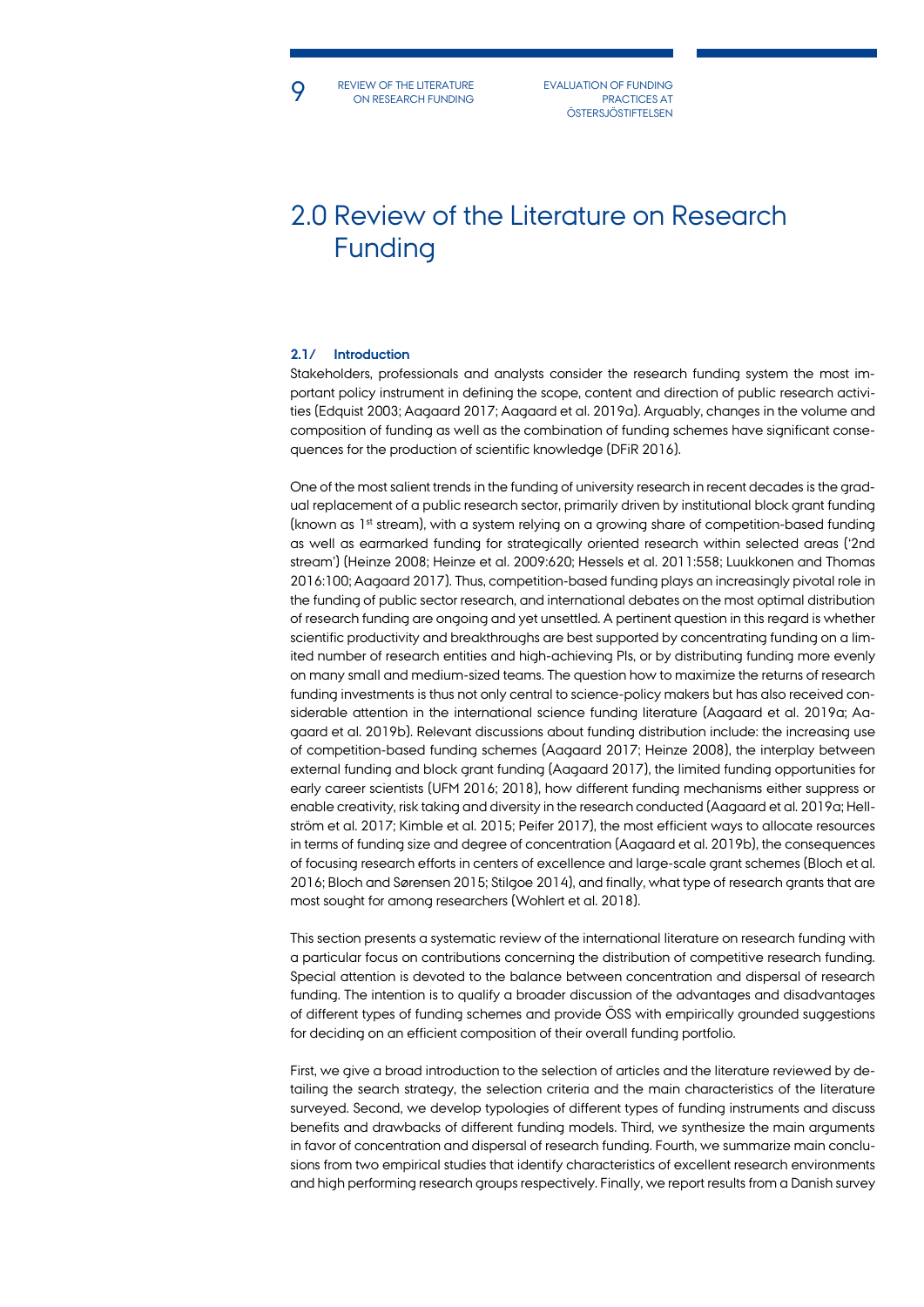

PRACTICES AT **ÖSTERSJÖSTIFTELSEN** 

study that explores the type of research grants that are most sought for among a population of grant-winning scientists.

## **2.2/ Description of the literature at hand**

The following section presents a review of the international literature on the distribution of competitive research funding. The review is based on a comprehensive survey of the funding literature conducted by CFA, which sought to synthesize arguments for and against the effects of concentration and dispersal of research funding (Aagaard et al., 2019a; Aagaard et al. 2019b). The scientific article (Aagaard et al., 2019b) that presents the findings of the scoping review is forthcoming, but a preprint is accessible (see Aagaard et al., 2019b under references).

The available literature on concentration and dispersal of research funding is fragmented and characterized by conceptual and methodological inconsistencies and limitations. Furthermore, the irregular character of the literature is illustrated by a lack of cross-referencing across the articles included in the final review.

Studies on the concentration and dispersal of research funding still constitute a relatively new and emerging research field, and empirical knowledge on the topic is scattered. In addition, there is a lack of knowledge about the degree of research funding concentration at the individual-, group-, and domain-specific level, the interaction between public and private funding bodies as well as the interplay between different types of funding schemes and mechanisms. While some knowledge exists on the distribution of competitive research funding at the level of main field, country, region and institution, empirical evidence regarding the actual distribution of funding at the micro level remains sparse.

As illustrated in Figure 2.1, research on the consequences of concentration and dispersal of research funding has increased significantly during the past ten years.



Figure 2.1 Number of articles in the analyzed sample distributed according to year of publication

In the initial phases of the review, we conducted a systematic literature search in the Web of Science and Scopus databases. In this search, we identified 3,567 potentially relevant research articles. Through a careful screening process, we selected 91 articles that fulfilled our selection criteria from this pool. We based the selection of the final set of articles on the following criteria: a key focus on concentration or dispersal of research funding at the grant-, unit-, group-, or individual level. We excluded articles focusing on national, regional, institutional, sub-disciplinary, faculty and department-level trends, as well as papers with primary focus on differences between public and private funding schemes, differences between competitive grants and block grants, and issues related to gender, age and race diversity in funding.

Note: 2018 is not complete as the data collection ended mid-year.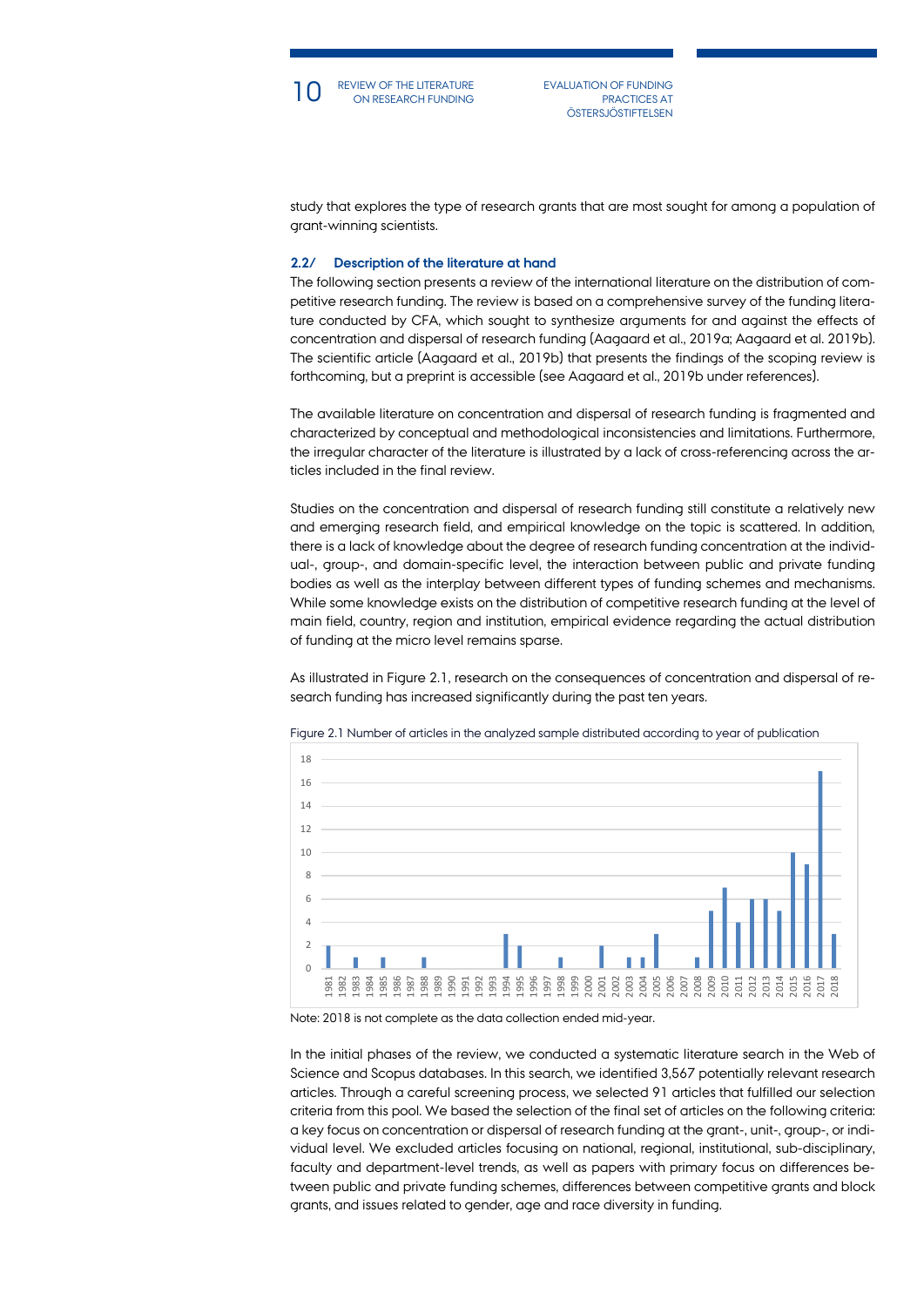11 REVIEW OF THE LITERATURE EVALUATION OF FUNDING<br>
ON RESEARCH FUNDING PRACTICES AT REVIEW OF THE LITERATURE

PRACTICES AT **ÖSTERSJÖSTIFTELSEN** 

The final sample of 91 publications consists of empirical papers with and without focus on the association between funding size and research performance, review papers, conceptual and theoretical papers, opinion-based short-papers, editorials, comments, and blogposts from agenda-setting funding agencies in the US. It is important to note that the literature does not cover the science system as a whole in terms of disciplines or geography. As illustrated by Figure 2.2, the literature has a predominant North American orientation; in particular, the US is strongly represented with 37 contributions. Furthermore, there is a clear predominance of contributions with a main focus on medical sciences, especially biomedicine. Despite this overrepresentation of US contributions and the medical area, we assess that the main points of the literature can be carefully generalized to a broader international context and a broader selection of scientific fields.





#### **2.3/ Benefits and drawbacks of different types of funding and grant schemes**

In this paragraph, we provide definitions and typologies of various types of funding and grant schemes and discuss strengths and weaknesses of different funding models (for a summary of discussions see Table 2.1). The typologies are developed on the basis of current international debates on how to maximize returns of research funding investments and how to best support public research activities.

Core funding/block grants: Recurrent funding is resources provided on a yearly basis by universities as a general research infrastructure and covers: scientists' salaries, rent for offices and laboratories, water, electricity, equipment and its maintenance, technical support (ICT), library, etc. (Laudel 2006). Until recently, the provision of floor funding for research and teaching has been the predominant funding model in most of Europe (Aagaard 2017).

One of the key arguments in favor of core funding is that block grants facilitate stability and flexibility in funding and provides scientists with a great degree of autonomy (Aagaard 2017; Bloch et al. 2016; Bonaccorsi and Daraio 2005). Laudel (2006) observes that recurrent funding used to allow scientists to develop their own line of research and enabled them to apply for additional funding from external sources that in turn could be spent on pursuing promising leads emerging from research undertaken with core funding. In addition, government support for basic research has been conceived to lead to unpredictable breakthroughs that would eventu-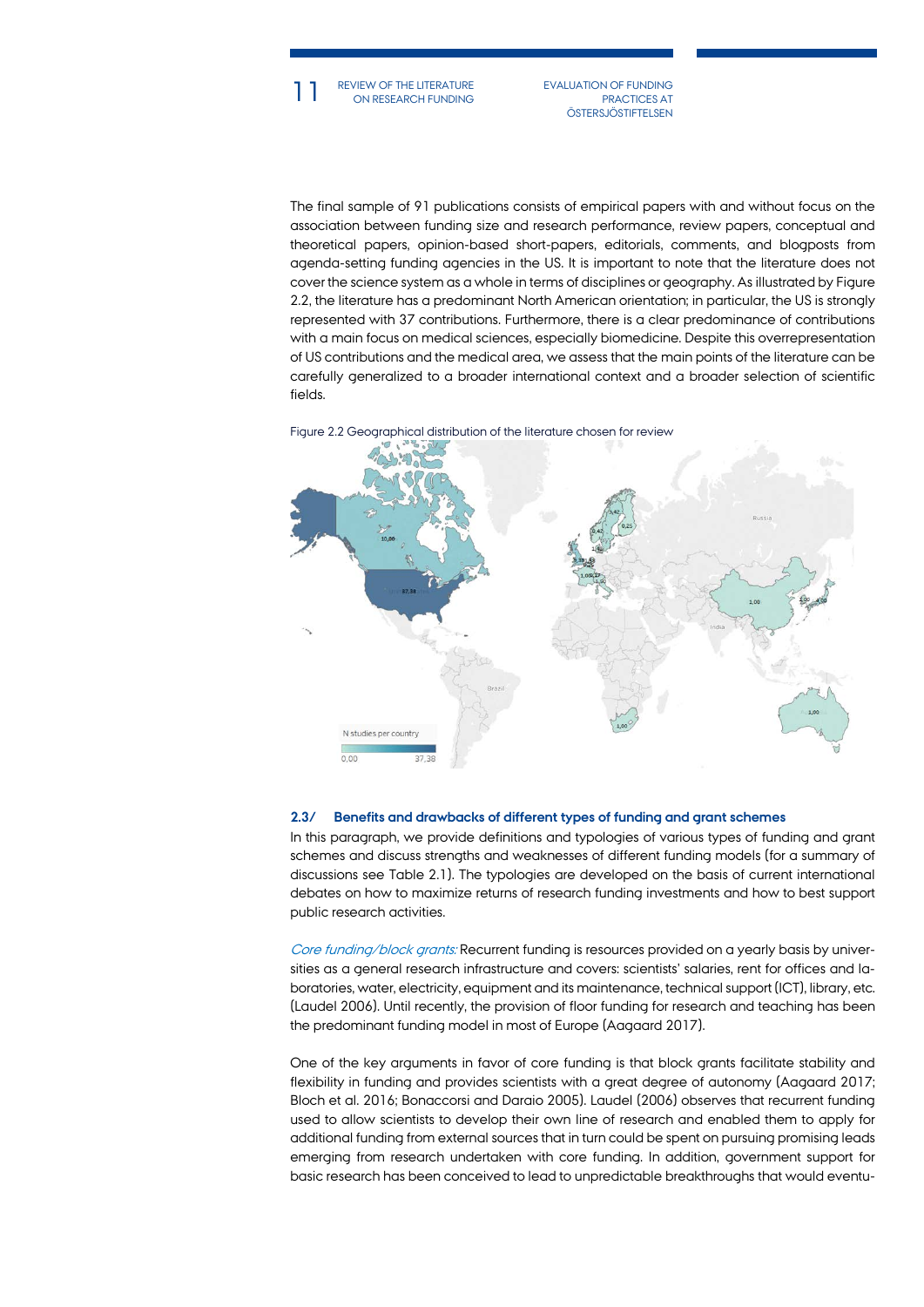

12 REVIEW OF THE LITERATURE EVALUATION OF FUNDING<br>
ON RESEARCH FUNDING PRACTICES AT PRACTICES AT **ÖSTERSJÖSTIFTELSEN** 

ally materialize in unexpected societal benefits and innovations (Aagaard 2017). Another advantage of this funding model is that a large share of core funding to the universities is expected to ensure high-quality research-based education (Aagaard 2017).

One of the strongest arguments against a funding model based on high levels of floor funding is that it is expensive. Another frequently mentioned argument is that block grants result in stasis and a lack of dynamism in the public research sector as well as too little competition over research funding (Aagaard 2017).

External funding/competitive project grants: Due to shrinking budgets and a general decline in the availability of recurrent funding at European universities, academic scientists are now increasingly dependent on attracting external funding to finance their research. Competitive funding for curiosity-driven research allows scientists to apply for grants without predetermined topics and thematic restrictions (Laudel 2006).

Among policy makers, competitive funding schemes are thought to foster healthy competition between scientists and universities, which in turn is assumed to result in research of higher quality. In addition, many competitive funding schemes allow for a great degree of financial autonomy and thus give scientists considerable freedom to carry out research projects of their own choosing (Laudel 2006).

An obvious drawback of peer-reviewed grant distribution is the time and resources spent by applicants and reviewers on grant writing and evaluation procedures (Aagaard et al. 2019a; Laudel 2006). Likewise, it is suggested that the low success rates induce conservative, risk-averse and short-term thinking among applicants, reviewers and funders (Aagaard et al. 2019a; Gordon and Poulin 2009).

Curiosity-driven research: Policies aimed at supporting curiosity-driven basic research are by proponents perceived to secure a broad knowledge pool and a greater research breadth where seed money is provided to researchers within more marginal research areas, thereby allowing pockets of excellence to grow outside of mainstream areas (Aagaard et al. 2019a; Bloch and Sørensen 2015). Another key argument for supporting bottom-up, researcher-initiated ideas is that nobody can predict where the next breakthrough will take place.

In opposition to these arguments, we find a dominant political impression that there is a risk of spreading funding too thinly in the system by supporting a wide variety of lines of inquiry and research ideas (Aagaard 2017). Furthermore, it is argued that it is a risky investment strategy to support scientists with innovative and potentially path-breaking ideas that, by definition, cannot promise success (Aagaard et al. 2019a; Gordon and Poulin 2009).

Strategic/targeted research: During the last couple of decades, science policy analysts and academics alike have observed a general shift away from funding for curiosity-driven basic research towards more strategic and innovation-oriented research within areas that are given high political priority. The political demand for selectivity in research has resulted in strong support for certain research entities located within strategically important research areas and weakening support for research entities working within low-priority and marginal research fields (Ziman 1994:93).

One of the main arguments in favor of focusing national research efforts within selected areas and key sectors is the achievement of a critical mass of research competencies (see Bloch and Sørensen 2015). The growth in global competition gives national science systems an incentive to concentrate resources on certain high-performing research environments in order to increase international visibility and achieve a competitive edge over other regions and nations (Aagaard 2017; Hellström et al. 2017). The rationale behind focusing efforts and concentrating funding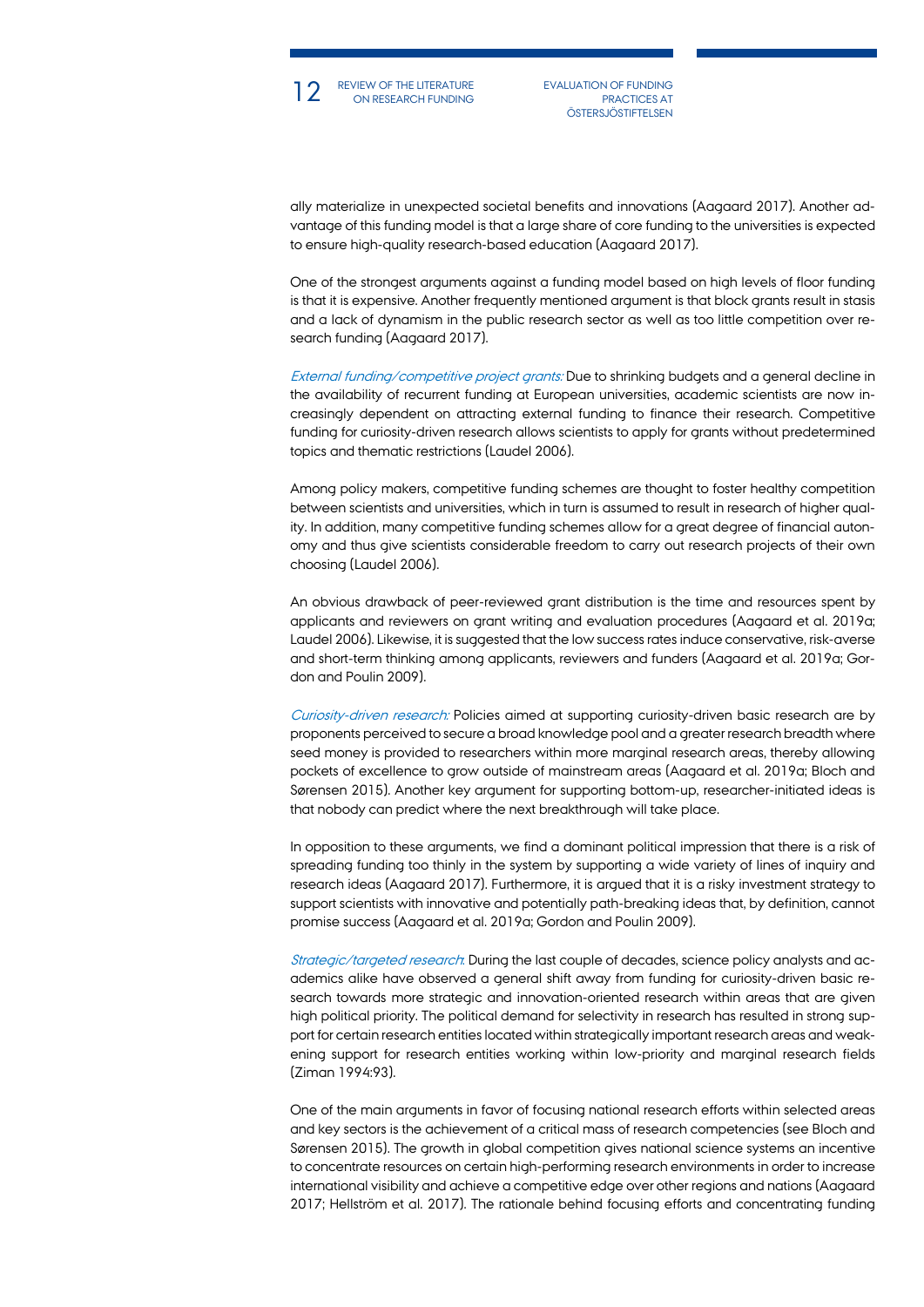

13 REVIEW OF THE LITERATURE EVALUATION OF FUNDING<br>
ON RESEARCH FUNDING PRACTICES AT PRACTICES AT **ÖSTERSJÖSTIFTELSEN** 

within certain strong research environments is essentially to boost growth at the regional and national level (Bloch and Sørensen 2015). Another argument for geographical concentration of research capacities in science areas, regions, districts, clusters, and hubs is to enhance scientific productivity by achieving what is termed agglomeration effects (Aagaard et al. 2019b). According to the 'agglomeration economies' argument, the concentration of research capacities in the same area does not only yield scientific returns but may also improve scientific spillover, linkages and collaboration (see Bonaccorsi and Daraio 2005).

Disproportionate financial support for strategic research within highly specialized research areas is seen to threaten the diversity of disciplinary fields and might ultimately hinder potential breakthroughs within low-priority research areas (Aagaard et al. 2019a; Bloch and Sørensen 2015). Another view is that heavy support for research within narrowly defined disciplinary boundaries will suppress scientific creativity and risk-taking and push scientists to pursue more mainstream and less imaginative research (Kimble et al. 2015; Peifer 2017).

Small grants: In relation to funding size, a pertinent question is whether it is more effective to provide small grants to many researchers ('many small' strategy) or large-scale grants to a chosen few ('few big')? (Aagaard et al. 2019a; Fortin and Currie 2013).

A key argument in favor of allocating funding via small grants is that spreading out grants among many researchers and supporting a larger number of investigators at moderate funding levels is an investment strategy that on average yields higher research outputs (Aagaard et al. 2019b). According to proponents of the 'many small' strategy, the chances of making path-breaking discoveries will increase by supporting a wide web of research and a broad variety of research topics (Aagaard et al. 2019b; Lorsch 2015). In addition, it is suggested that a reduction in the size of grants will improve the funding success rate and ultimately optimize the scientific impact of research program portfolios (Aagaard et al. 2019b; Gallo et al. 2014).

Conversely, two main arguments against distributing funding in smaller grant portions stand out. Berg (2012) describes how a policy that aims to reduce resource concentration at the U.S. National Institutes of Health has been criticized for adding to the administrative burden as distribution of funding in small grant portions necessitates additional scrutiny and resources for lengthy peer-review evaluation procedures. Another argument points out that a strategy to spread out funding too thinly on too many scientists and problem areas will result in the dilution of resources (Hicks and Katz 2011; Vaesen and Katzav 2017).

Large grants. The main argument in favor of distributing funding in large grants is essentially the flipside of one of the arguments presented in favor of small grants. Proponents of this funding model point to smaller administrative burdens when research money is allocated in fewer and bigger grant portions (see e.g. Johnston 1994).

In contrast, a key concern in relation to funding in large grant portions is the low hit rates and the concentration of high amounts on fewer scientists. These tendencies toward funding concentration are seen to endanger the growth layer and the next generation of early and mid-career scientists that are incapable of competing with the track records and the amount of resources accumulated by their senior colleagues (Kimble et al. 2015; Peifer 2017; Fortin and Currie 2013; Gallo et al. 2014).

Large-scale center grants. Finally, the support for large research entities by way of center grants and excellence schemes is yet another funding instrument aimed at concentrating research efforts in an attempt to create excellent research environments.

In the literature, some studies generally find positive epistemic effects of resource concentration in large research centers (Bloch et al. 2016; Hellström et al. 2017; Ida and Fukuzawa 2013). A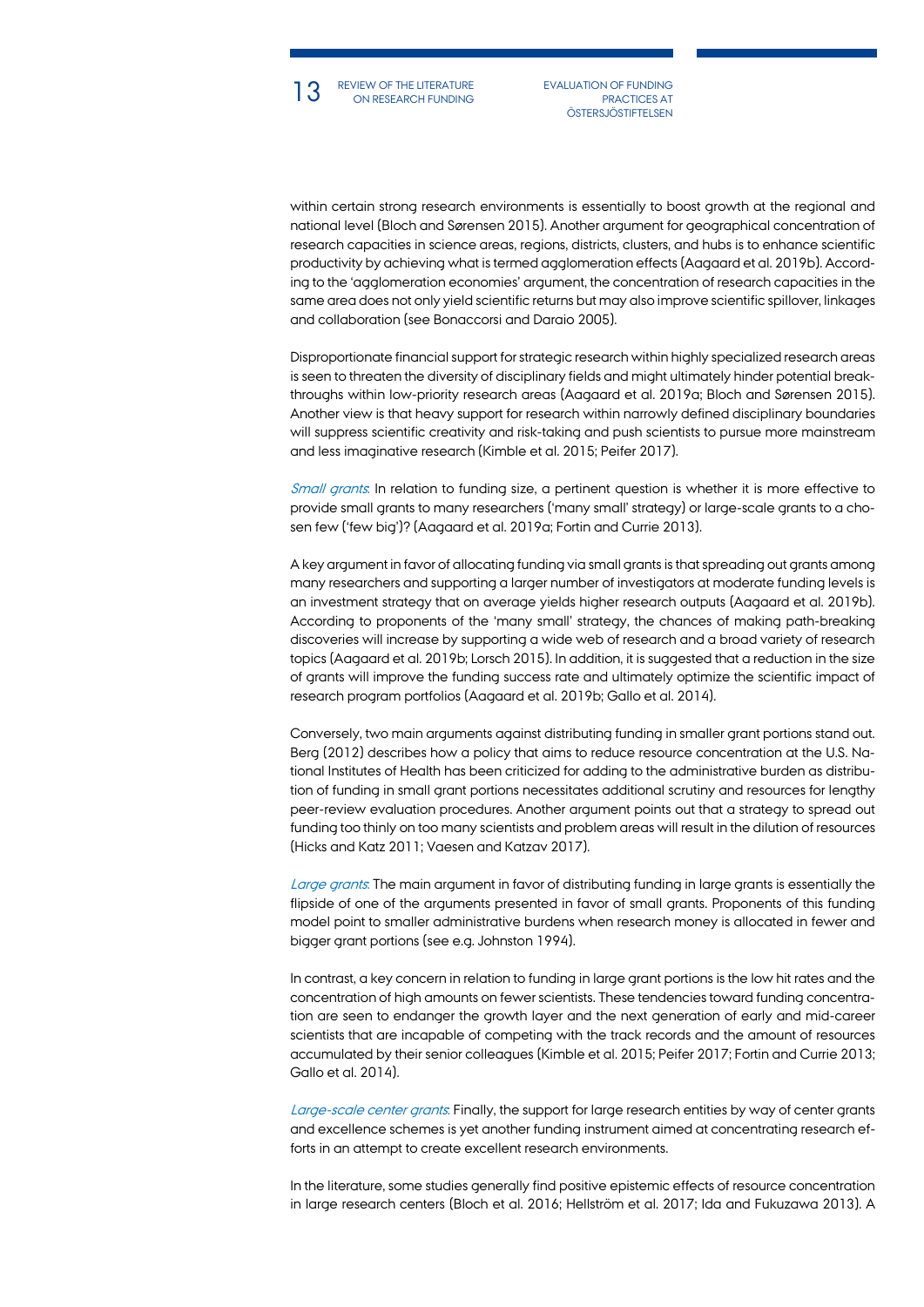14 REVIEW OF THE LITERATURE EVALUATION OF FUNDING<br>
ON RESEARCH FUNDING PRACTICES AT ON RESEARCH FUNDING

PRACTICES AT **ÖSTERSJÖSTIFTELSEN** 

number of closely related arguments highlight that the concentration of resources in large centers creates the critical mass necessary for the promotion of scientific excellence. These types of arguments claim that scientific productivity increases with the size in critical mass since certain epistemic advantages accrue from scaling and agglomeration effects (Aagaard et al. 2019a; Bloch and Sørensen 2015). Another argument suggests that investments in large research units provide scientists with the necessary availability and flexibility of funding to pursue innovative and high-risk, high-impact research (Bonaccorsi and Daraio 2005; Hellström et al. 2017). Accordingly, it is argued that the sheer size of large-scale research operations justifies the need for large investments in equipment, infrastructure and costly apparatus (Bloch and Sørensen 2015; Bonaccorsi and Daraio 2005; Breschi and Malerba 2011).

By contrast, one of the most frequently mentioned drawbacks of large research centers, consortia and groups is that their excess size can result in organizational fragmentation, cumbersome levels of administration and, ultimately, inefficient use of research funding (Alberts 1985; Breschi and Malerba 2011; Nag et al. 2013). Others argue that the so-called 'few-big' funding strategy is risky because it reduces the number of experiments by prioritizing selected research areas and a more limited number of scientists that do not necessarily have the greatest potential for making scientific breakthroughs (Aagaard et al. 2019b; Bloch and Sørensen 2015; Fortin and Currie 2013).

| Funding type/<br>instrument                                     | <b>Benefits</b>                                                                                                                                                                                                   | <b>Drawbacks</b>                                                                                                                                                             |
|-----------------------------------------------------------------|-------------------------------------------------------------------------------------------------------------------------------------------------------------------------------------------------------------------|------------------------------------------------------------------------------------------------------------------------------------------------------------------------------|
| Core funding/<br>block grants                                   | Funding stability and flexibility, scientific autonomy,<br>enable pursuit of promising research leads, high-<br>quality research-based education.                                                                 | Costly funding model, can lead to stasis, lack of<br>dynamism and competition over funding.                                                                                  |
| External funding/<br>competitive pro-<br>ject grants            | Fosters healthy competition, offers high degree of fi- Grant writing and evaluation procedures are<br>nancial autonomy and freedom to choose research time and resource consuming, low success rates<br>problems. | induce conservative and short-term thinking.                                                                                                                                 |
| Blue sky/curiosity-<br>driven research                          | Securing broad knowledge pool and research<br>breadth, seed money for pockets of excellence, un-<br>predictable where next breakthrough will come<br>from.                                                        | Funding is spread too thinly, risky strategy to<br>support research ideas that cannot promise suc-<br>cess.                                                                  |
| Strategic/                                                      | Achievement of critical mass, increases interna-<br>tional visibility, achieving competitive edge, boosts<br>targeted research scientific productivity and economic growth, sci-<br>ence spillover.               | Threatens diversity of fields, hinders potential<br>breakthroughs within marginal research areas,<br>suppression of creativity and risk-taking, more<br>mainstream research. |
| Small grants                                                    | Support for many scientists spreads investment risk,<br>increases likelihood of making path-breaking dis-<br>coveries, improvement of funding success rates.                                                      | Grant peer-review adds to administrative bur-<br>den. dilution of resources.                                                                                                 |
| Large grants                                                    | Smaller administrative burden in grant peer-review<br>process.                                                                                                                                                    | Low hit rates, high amounts of resources on<br>fewer scientists, endanger growth layer and the<br>next generation of scientists.                                             |
| Center grants,<br>centers of excel-<br>lence and consor-<br>tia | Achievement of critical mass, scientific productivity<br>increases with size, scaling and agglomeration ef-<br>fects, funding flexibility to pursue high-risk, high-im-<br>pact research.                         | Excess size leads to organizational fragmenta-<br>tion and inefficient use of research funding, re-<br>duces number of scientific experiments.                               |

#### Table 2.1. Benefits and drawbacks of different types of funding/funding instruments

## **2.4/ Synthesis of arguments in favor and against concentration and dispersal of research funding**

In this section, we present a synthesis of main arguments for and against concentration or dispersal of research funding. Based on a systematic review of the selected set of 91 articles we were able to distil a number of key arguments that highlight benefits and drawbacks of resource concentration (Aagaard et al. 2019b). The question of how to distribute funding is high on the science policy agenda, since policy makers and funding bodies alike are interested in finding ways to maximize returns of research funding investments.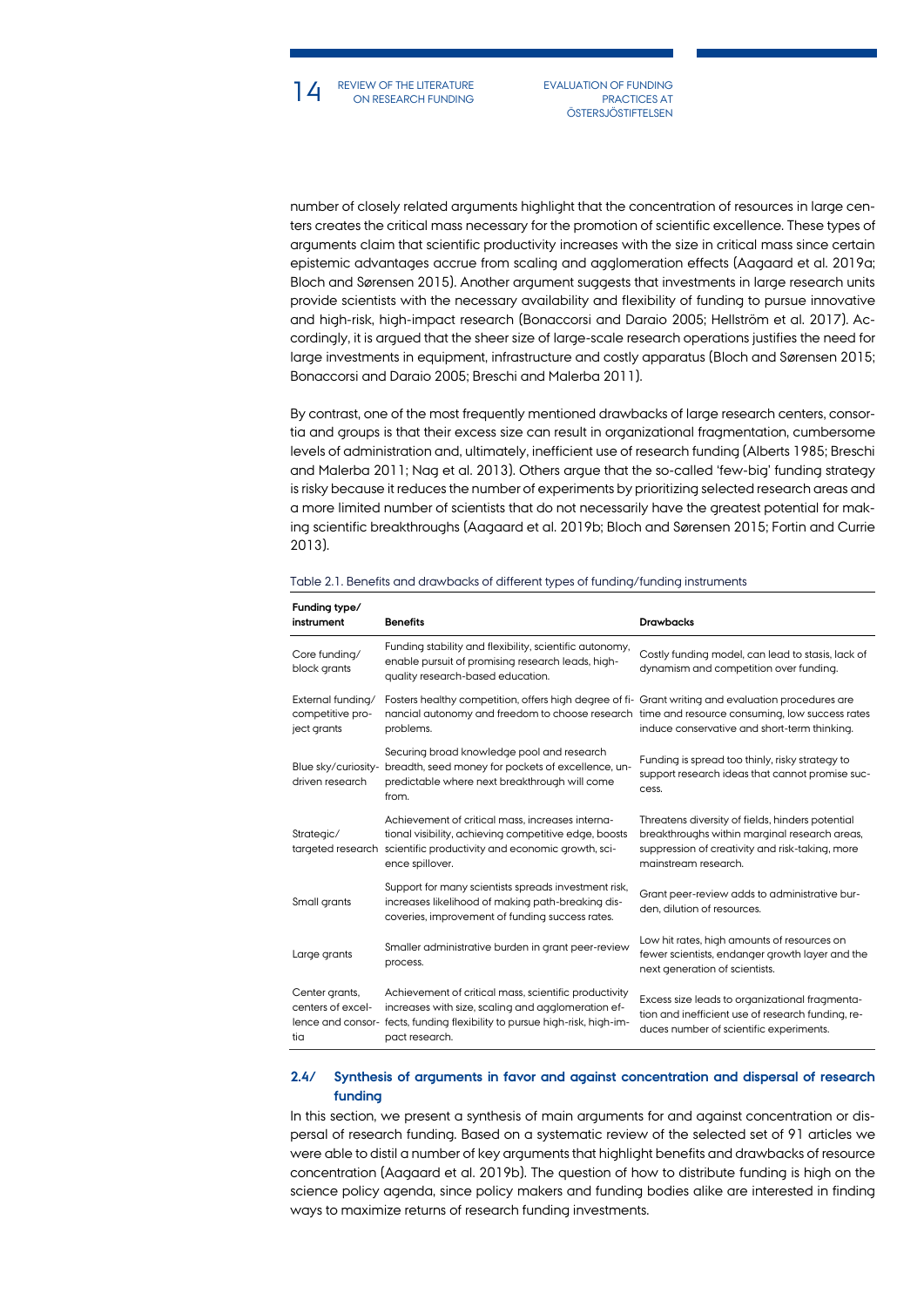ON RESEARCH FUNDING

15 REVIEW OF THE LITERATURE EVALUATION OF FUNDING<br>
PRACTICES AT THE LITERATURE EVALUATION OF FUNDING PRACTICES AT **ÖSTERSJÖSTIFTELSEN** 

## 2.4.1/ Arguments in favor of concentration

As illustrated in Table 2.2 below, key arguments in favor of resource concentration can be subsumed under one of the following three broad categories: 1) efficiency-related arguments, 2) arguments related to epistemic effects, and finally 3) arguments pertaining to organizational issues.

Efficiency: The arguments revolving around efficiency are predominantly framed in economic terms and focus on concepts such as critical mass and economies of scale (Aagaard et al. 2019a). According to this group of arguments, concentration of research funding enables research entities to obtain critical mass in terms of tangible resources such as manpower, equipment and critical research infrastructure, and intangible assets such as expertise and know-how (Bloch and Sørensen 2015; Bonaccorsi and Daraio 2005; Breschi and Malerba 2011). Finally, another strand of argumentation advocates the concentration of resources as a means to avoid the dilution of resources (Hicks and Katz 2011; Johnston 1994; Johnston et al. 1995; Vaesen and Katzav 2017; von Tunzelmann 2003).

Epistemic factors: Another group of arguments are preoccupied with epistemic factors and quality-related concepts such as merit and excellence (Aagaard et al. 2019b). A dominant argument here suggests that selectivity in the distribution of resources will ensure that the most productive and capable scientists with the greatest potential for scientific breakthroughs are supported according to their abilities (Bloch and Sørensen 2015; Hicks and Katz 2011; Johnston et al. 1995). Another line of thought sees resource concentration as a precondition for the creation of scientific excellence, especially in a science system characterized by intensified global competition where sustaining a competitive edge over others is of key importance (Bloch and Sørensen 2015; Johnston et al. 1995). The most unanimous support of stronger concentration is found by Hicks and Katz (2011), who see concentration as the desirable result of a merit-based funding system that follows a power-law distribution of productivity and resources (Lotka 1926).

| Type of argument  | Argument                                        | Selected references                                                                                                                                           |  |  |  |
|-------------------|-------------------------------------------------|---------------------------------------------------------------------------------------------------------------------------------------------------------------|--|--|--|
|                   | Critical mass/avoiding dilution of<br>resources | Hellström et al. (2017); Bonaccorsi and Daraio (2005); Johnston<br>et al. (1995); Hicks and Katz (2011); Vaesen and Katzav (2017);<br>Kenna and Berche (2011) |  |  |  |
| Efficiency        | Economies of scale                              | Hellström et al. (2017); Ida and Fukuzawa (2013); Bloch et al.<br>(2016)                                                                                      |  |  |  |
|                   | Smaller administrative burden                   | Berg (2012); Johnston (1994)                                                                                                                                  |  |  |  |
| Epistemic effects | Scientific excellence                           | Hellström et al. (2017); Bloch et al. (2016); Hicks and Katz<br>(2011); Breschi and Malerba (2011); Hellström et al. (2017);<br>Bloch and Sørensen 2015       |  |  |  |
|                   | Merit-based funding system                      | Hicks and Katz 2011; Berg (2012)                                                                                                                              |  |  |  |
|                   | Stability/flexibility                           | Hellström et al. (2017); Bonaccorsi and Daraio (2005)                                                                                                         |  |  |  |
|                   | Collaboration                                   | Hellström et al. (2017); Bloch et al. (2016); Bonaccorsi and Da-<br>raio (2005): Johnston (1994)                                                              |  |  |  |
| Organizational    | Spillover effects                               | Bonaccorsi and Daraio (2005)                                                                                                                                  |  |  |  |
| conditions        | Recruitment                                     | Hellström et al. (2017); Bloch et al. (2016); Bonaccorsi and<br>Daraio (2005); Johnston (1994)                                                                |  |  |  |
|                   | Equipment/infrastructure                        | Bonaccorsi and Daraio (2005): Gallo et al. (2014): Johnston<br>(1994)                                                                                         |  |  |  |

#### Table 2.2 Arguments in favor of concentration of research funding

Organizational conditions: The third group of arguments has an explicit focus on organizational conditions (Aagaard et al. 2019a). A predominant view is that the general move from individual (small science) towards collective modes of knowledge production (big science) is reliant on concentration in the allocation of research funding (Johnston 1994). A related argument stresses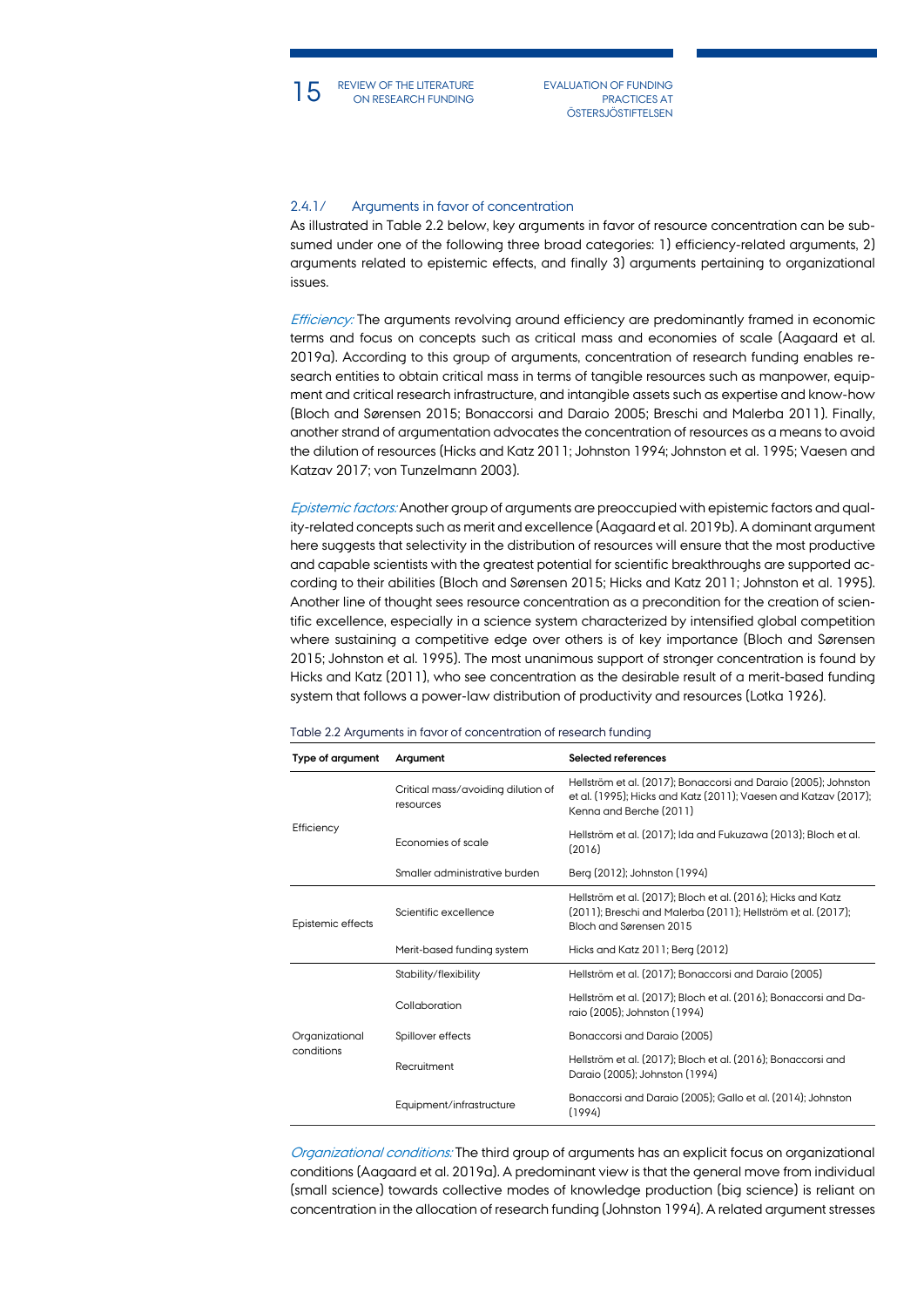

16 REVIEW OF THE LITERATURE EVALUATION OF FUNDING<br>
PRACTICES AT THE LITERATURE EVALUATION OF FUNDING REVIEW OF THE LITERATURE

PRACTICES AT **ÖSTERSJÖSTIFTELSEN** 

that growth in expenditure levels for equipment and infrastructure necessitates access to costly research infrastructure and concentration of funding in large units (Bonaccorsi and Daraio 2005; Gallo et al. 2014; Johnston 1994). Finally, funding concentration is seen as a way to increase international visibility and attractiveness because stable financial conditions are thought to attract top scientists and talents (Bloch et al. 2016; Bonaccorsi and Daraio 2005; Hellström et al. 2017; Hicks and Katz 2011).

## 2.4.2/ Arguments in favor of dispersal

Similarly, the arguments in favor of dispersal of research funding (Table 2.3) can also be placed under a number of broader categories, many of which can be seen as the flipside of the arguments in favor of concentration. Again, we operate with the same three categories as above: 1) efficiency, 2) epistemic effects, and 3) organizational issues (although in this third category we also include arguments explicitly targeting the systemic level). In addition, a fourth category is included concerned with problems pertaining to peer review and allocation procedures.

Efficiency: Among the efficiency-related arguments, a significant number of contributions point out that too much concentration of research funding might result in diseconomies of scale as opposed to the claimed economies of scale (Aagaard et al. 2019a; Bloch et al. 2016; Bonaccorsi and Daraio 2005; Johnston et al. 1995; Nag et al. 2013). The largest bulk of empirical studies surveyed shows that a high degree of funding concentration on average leads to decreasing marginal returns (measured by number of citations and impact factors) (Cook et al. 2015; Fortin and Currie 2013; Lorsch 2015). In fact, a substantial body of research suggests that scientific productivity can be increased by scattering resources on many small and medium-sized research teams with an average size of 5-8 group members (Bloch et al. 2016; Johnston et al. 1995; von Tunzelmann et al. 2003). In a similar vein, Alberts (1985) early on alluded to the tendency that funding concentration would turn group leaders in large research teams into 'science managers' and fund raisers who mainly spend time on grant writing, science administration and organizational issues, leaving little time for research activities and mentoring of students and junior staff (Aagaard et al. 2019b; see also Kimble et al. 2015). Finally, some contributions point to what they conceive of as allocative and economic inefficiencies in the funding system as scientists who have already secured sufficient funding are incentivized to apply for research grants beyond what they can productively spend (Aagaard et al. 2015; Hicks and Katz 2011; Sousa 2008).

Epistemic effects: Another group of prominent arguments concern epistemic effects. Here, the claim is that diversity in research investments spreads risk and hence the chances of scientific breakthroughs (Fang and Casadevall 2016; Lorsch 2015; Peifer 2017). Each grant recipient is seen as an experiment, meaning that a large number of grantees will increase the amount of experiments (Aagaard et al. 2019b; Fortin and Currie 2013). Proponents of the 'many small' strategy suggest that the chances of making path-breaking discoveries will improve by supporting a broad variety of lines of inquiry (Lorsch 2015).

Organizational (and systemic) issues: The articles that speak in favor of dispersal and diversity also subscribe to certain arguments tied to organizational and systemic issues. One of these arguments highlights that funding a larger number of individual scientists will increase the diversity of disciplines and research specialties and thus the range of opportunities available to students and early career researchers (Fortin and Currie 2013; Lauer 2014; Vaesen and Katzav 2017). The argument is that a funding strategy with the deliberate aim to spread out research grants will serve to keep more students and scientists active in research and contribute to securing a strong growth layer of early and mid-career researchers (Fortin and Currie 2013; Berg 2012; Fang and Casadevall 2016).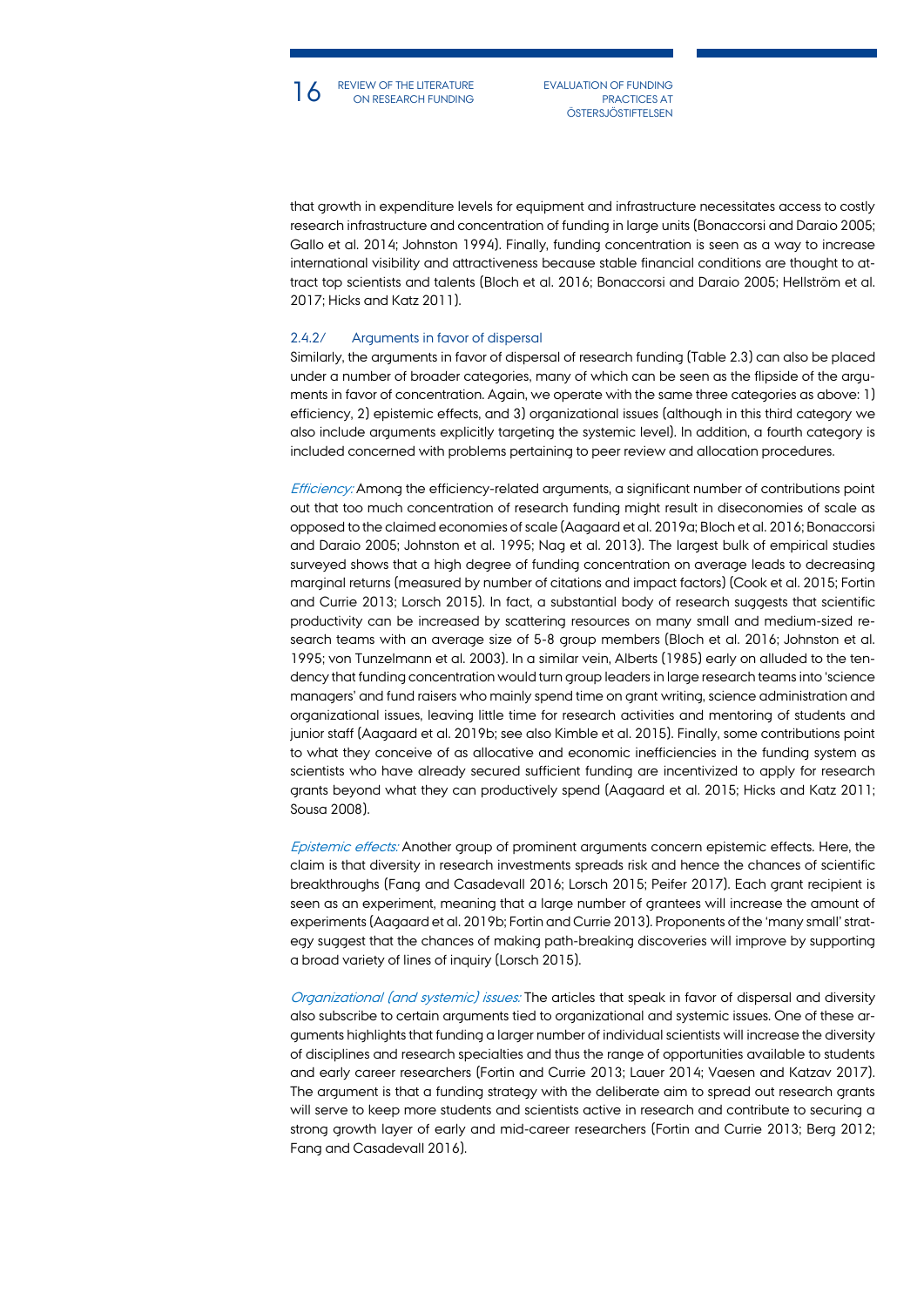17 REVIEW OF THE LITERATURE EVALUATION OF FUNDING<br>
ON RESEARCH FUNDING PRACTICES AT ON RESEARCH FUNDING

PRACTICES AT **ÖSTERSJÖSTIFTELSEN** 

Grant peer review and allocation procedures: Finally, the last group of arguments questions the current grant review and allocation procedures and the notion that the best researchers are rewarded according to their abilities. According to this line of thought, grant peer review is not only expensive and resource demanding but also unreliable and biased (Gordon and Poulin 2009; Kimble et al. 2015; Vaesen and Katzav 2017). The system, it is argued, favors researchers who can guarantee results rather than those with wild but potentially path-breaking ideas who cannot promise success (Gordon and Poulin 2009). In addition, authors suggest that reviewers tend to reward past performers and disadvantage applicants with a poorer track record (Aagaard et al. 2019a; Bloch and Sørensen 2015). In light of some of these issues, a number of authors call for a reform of the current system and even for a replacement of grant peer review with a more egalitarian distribution of funding (Fang and Casadevall 2016; Fortin and Currie 2013; Gordon and Poulin 2009; Vaesen and Katzav 2017).

| Type of<br>argument                             | Argument                                                                         | Selected references                                                                                                                                                                                                                                     |  |  |  |  |
|-------------------------------------------------|----------------------------------------------------------------------------------|---------------------------------------------------------------------------------------------------------------------------------------------------------------------------------------------------------------------------------------------------------|--|--|--|--|
| allocation                                      | Diseconomies of scale                                                            | Berg (2012); Cook et al. (2015); Lorsch (2015); Mongeon et al.<br>(2016); Lauer et al. (2015); Peifer (2017); Fortin and Currie (2013);<br>Bloch and Sørensen (2015); Breschi and Malerba (2011); Alberts<br>(1985, 2012); Bonaccorsi and Daraio (2005) |  |  |  |  |
|                                                 | Diminishing marginal returns                                                     | Mongeon et al. (2016); Breschi and Malerba (2011); Lorsch (2015);<br>Fortin and Currie (2013); Cook et al. (2015); Berg (2010, 2012);<br>Peifer (2017); Alberts (2012)                                                                                  |  |  |  |  |
| Efficiency                                      | Small and medium sized research<br>groups are more productive                    | Cook et al. (2015); Vaesen and Katzav (2017); von Tunzelmann et<br>al. (2003); Johnston (1994); Bloch et al. (2016); Bloch and Sørensen<br>(2015); Alberts (1985)                                                                                       |  |  |  |  |
|                                                 | Excess size leads to fragmentation,<br>inertia and inefficiencies                | Alberts (1985); Breschi and Malerba (2011); Bloch and Sørensen<br>(2016); Mongeon et al. (2016); Fortin and Currie (2013); Vaesen<br>and Katzav (2017); Johnston (1994)                                                                                 |  |  |  |  |
|                                                 | Innovative researchers are turned<br>into fundraisers and managers               | Kimble et al. (2015); Bloch and Sørensen (2014); Alberts (1985)                                                                                                                                                                                         |  |  |  |  |
|                                                 | Allocative and economic inefficien-<br>cies                                      | Nag et al. (2013); Bloch and Sørensen (2015); Hicks and Katz<br>(2011); Sousa (2008); Mongeon et al. (2016)                                                                                                                                             |  |  |  |  |
| Epistemic<br>effects                            | Diversification spreads risk and in-<br>creases chances of breakthroughs         | Fortin and Currie (2013), Lorsch (2015); Lauer (2014); Fang and<br>Casadevall (2016); Peifer (2017); Ioannidis (2011); Vaesen and<br>Katzav (2017); Berg (2012); Mongeon et al. (2016); Fang and<br>Casadevall (2016)                                   |  |  |  |  |
|                                                 | Dispersal of funding as means to<br>avoid mainstream, risk-averse re-<br>search  | von Tunzelmann et al. (2003); Kimble et al. (2015); Peifer (2017);<br>Bloch and Sørensen (2015)                                                                                                                                                         |  |  |  |  |
|                                                 | Dispersal keeps researchers and stu-<br>dents active with research               | Fortin and Currie (2013); Lauer (2014); Vaesen and Katzav (2017)                                                                                                                                                                                        |  |  |  |  |
| Organiza-<br>tional<br>issues/sys-<br>tem-level | Securing a strong growth layer of<br>early and mid-career researchers            | Peifer (2017); Fang and Casadevall (2016); Berg (2012); Alberts<br>(1985)                                                                                                                                                                               |  |  |  |  |
| issues                                          | Broader knowledge pool and<br>greater research breadth. Pockets of<br>excellence | Fortin and Currie (2013); Vaesen and Katzav (2017); Bloch and<br>Sørensen (2015); Kimble et al. (2015); Katz and Matter (2017);<br>Lauer (2014)                                                                                                         |  |  |  |  |
|                                                 | Avoid Matthew effects/ cumulative<br>advantages and hypercompetition             | Berg (2012); Fang and Casadevall (2016); Bloch et al. (2016); Bol<br>et al. (2018)                                                                                                                                                                      |  |  |  |  |
| Grant peer<br>review and                        | Problems with peer review                                                        | Vaesen and Katzav (2017); Kimble et al. (2015); Fang and<br>Casadevall (2016); Lorsch (2015); Katz and Matter (2017); Gordon<br>and Poulin (2009);                                                                                                      |  |  |  |  |
| procedures                                      | Egalitarian distribution of funding                                              | Fortin and Currie (2013); Gordon and Poulin (2009); Ioannidis<br>(2011); Vaesen and Katzav (2017)                                                                                                                                                       |  |  |  |  |

Table 2.3. Arguments in favor of dispersal of research funding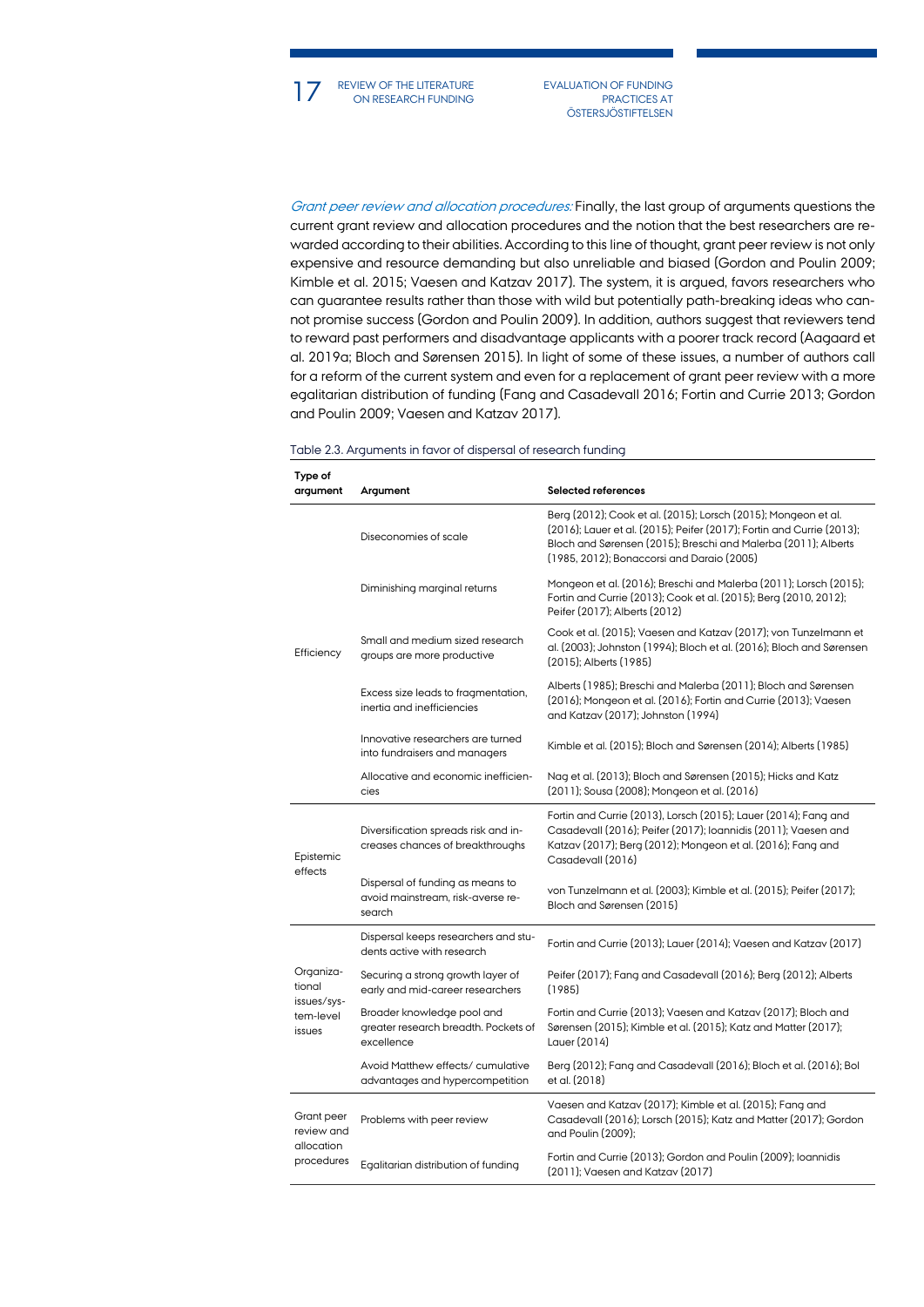18 REVIEW OF THE LITERATURE EVALUATION OF FUNDING<br>
ON RESEARCH FUNDING PRACTICES AT REVIEW OF THE LITERATURE

PRACTICES AT **ÖSTERSJÖSTIFTELSEN** 

### **2.5/ Excellent research environments and high performing research groups**

Another recurring question in these debates is how to foster excellent research environments and high-performing research groups? In the following, we will address this two-split question by briefly summarizing main conclusions from two empirical studies that respectively identify characteristics of eminent research environments and high-performing research groups.

The first study by Kalpazidou Schmidt and Graversen (2018) presents the results of an empirical study undertaken in 2002 identifying key characteristics of 15 dynamic and innovative public research environments in Denmark. They revisit the research sites after more than a decade and map their development over a 10-year-period. The 15 units are all institutions of higher education and span a variety of research areas and disciplines: university departments, research centers, virtual centers and public-sector research units from multiple faculties (Kalpazidou Schmidt and Graversen 2018).

According to the authors, the literature suggests that excellence is not only dependent on the individual skills of excellent researchers but also on the research conditions of the environments in which they work, i.e. aspects related to organizational structure, funding situation, type of leadership and research collaborations (Heinze et al. 2009; Hemlin et al. 2008; Katz and Martin 1997; Lee and Bozeman 2005; Smeby and Try 2005). Correspondingly, Howe et al. (1998) stress that excellence is largely determined by factors in the research environment, especially the training of researchers and the possibilities to carry out research.

In conclusion, the study identifies the following features as characteristic of excellent research environments: flagship research environments located in unique positions in the national research system; a solid and internationally recognized research base of high quality and productivity; the ability to attract high levels of funding from external sources; and frequent interactions with the surrounding society and the political establishment (Kalpazidou Schmidt and Graversen 2018; Kalpazidou Schmidt et al. 2003; Graversen et al. 2005).

In the second study, Degn et al. (2018) examine the common traits of four high-performing research groups in Denmark and the Netherlands and discuss whether these groups can be conceived of as 'communities of practice' or whether they display 'team'-like characteristics. In line with previous studies, the authors suggest that the successful research groups under study do in fact share many characteristics with what can be understood as communities of practice (Degn et al. 2018).

The study finds that the groups examined tend to be more oriented toward group identity rather than specific tasks or goals and that their identity is closely tied to notions of teamwork and freedom (Degn et al. 2018). The authors emphasize a set of key characteristics of the high-performing research groups under study that closely resemble the main traits of communities of practice, i.e. a high degree of enculturation and shared epistemic and ontological principals, peer learning, openness and freedom, and finally a sense of being part of a community among researchers (Degn et al. 2018). In accordance with findings from previous studies, the study suggests that communities of practice may have a positive influence on the overall performance of organizations (Wenger et al. 2002; Schenkel and Teigland 2008; Storck and Hill 2000; Fontaine and Millen 2004) by stimulating a stronger sense of cohesion in the group and a greater willingness to share knowledge internally (Degn et al. 2018). In conclusion, the authors call for greater attention to creating conditions conducive to communities of practice, rather than today's policy initiatives, many of which are tailored to foster excellence in work teams, due to a strong focus on predefined goals, milestones, work packages, and consortia organized according to a top-down model (Degn et al. 2018).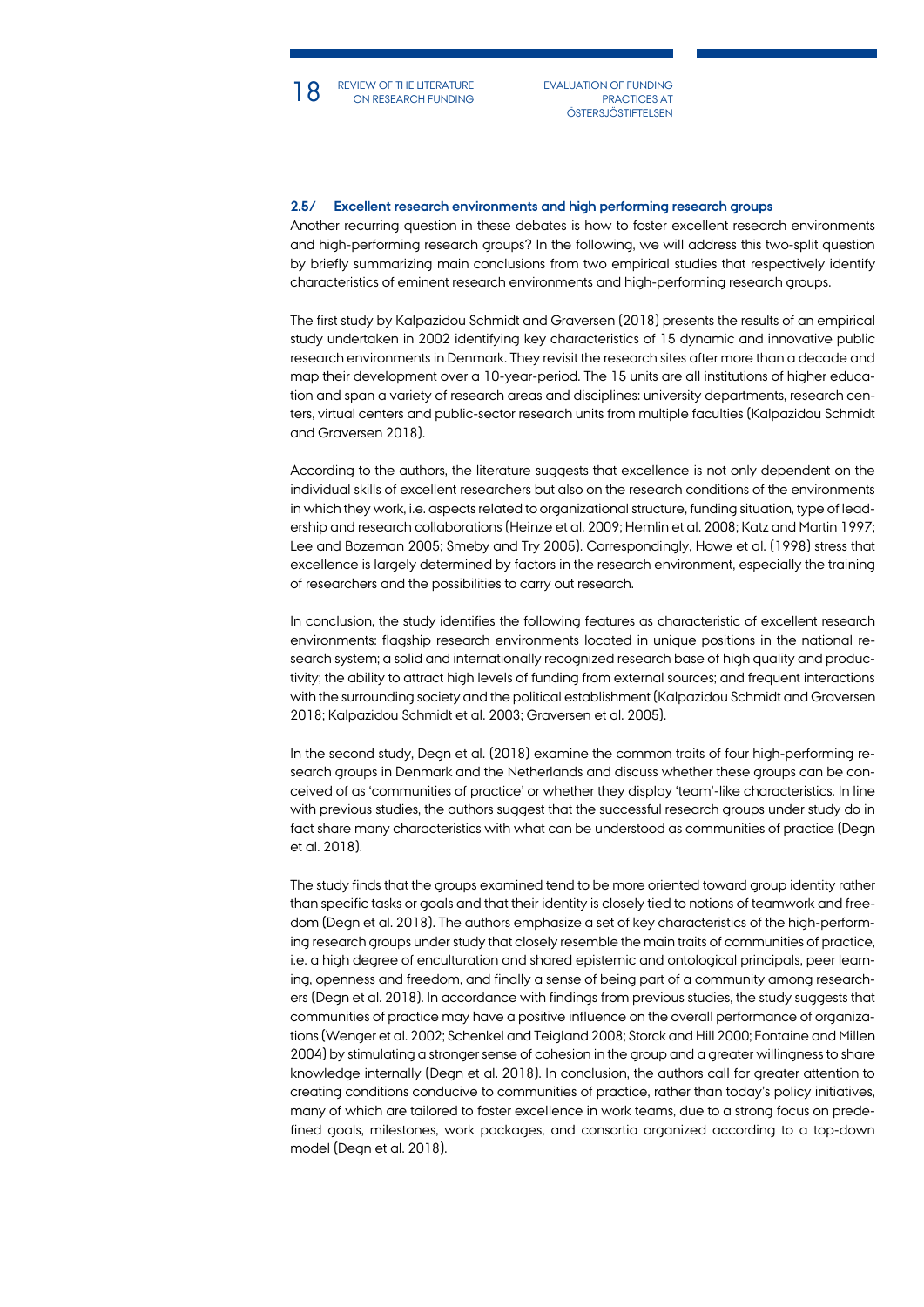REVIEW OF THE LITERATURE

19 REVIEW OF THE LITERATURE EVALUATION OF FUNDING<br>
ON RESEARCH FUNDING PRACTICES AT PRACTICES AT **ÖSTERSJÖSTIFTELSEN** 

#### **2.6/ What does an ideal funding scheme look like according to scientists?**

As pointed out earlier in this section, the question of how to distribute funding is subject to intense debate in international science policy circles. Scientists' perspectives are often missing in these debates because scientists rarely get the opportunity to share their opinions about and personal experiences with how national research policy decisions and funding dispositions affect their conditions.

In 2017, the Danish Think Tank (DEA), the Independent Research Fund Denmark (DFF) and the Young Academy of Denmark (DUA) undertook an investigation of the type of research grants that is most attractive to a population of grant-winning scientists in Denmark. A survey was sent to 923 recipients of DFF-grants during the period 2010-2014; 455 participated in the study (Wohlert et al. 2018).

In the following, we report the results and main conclusions drawn from this study. First, the scientists were asked to reflect on how large research grants should be in order for them to carry through their preferred type of research projects. 73 percent of the respondents preferred to receive individual project grants ranging from 3-10 million Danish kroner (DKK); 26 percent wanted single grants ranging from 3-5 million DKK; and respectively 24 percent and 23 percent preferred grants ranging from 5-7 and 7-10 million DKK. The result is noteworthy since the scientists seem to prefer small and medium-sized grants, which goes against the recent international science funding trend to increasingly allocate funding in relatively large grants (Wohlert et al. 2018). Second, 90 percent of the respondents answered that they preferred project grants with a minimum length of 3-5 years. Third, approximately two-thirds preferred group sizes ranging from 3-8 team members for each research project (Wohlert et al. 2018).

Finally, the scientists were asked to report the sort of research activities they would wish to spend their funding on. The respondents emphasize five points as important for funding bodies to pay attention to when handing out research grants: 1) One out of ten respondents mention the difficulty of obtaining funding for early career scientists who have yet to form their own research groups. 2) Four out of five respondents wish to continue working within existing research trails that could potentially lead to new discoveries and insights into already established research fields. This could be achieved by for instance extending or expanding ongoing research projects. 3) Two-thirds of respondents wish to pursue new research trails, topics and questions for which they currently need funding. In summary of point 2 and 3, the study concludes that it is significantly easier to receive financial support for new ideas and projects than it is to secure funding for established research trails and ongoing projects. 4) Two-thirds of the respondents would like to spend a future grant on establishing or expanding novel or existing collaborations with colleagues and leading research groups abroad. 5) Finally, more than half express that they would want to spend grants on continuing and expanding existing research groups. In addition, notably senior scientists/professors wish to receive earmarked funding for retaining research competences and 1-2 key members of the research team. Scientists who prefer grants amounting to 11 million DKK or above express a keen interest in continuing or expanding existing research groups (74 pct.), establishing a research center (52 pct.) and obtaining resources for critical research infrastructure (46 pct.) (Wohlert et al. 2018).

In conclusion, the findings point to the need for discussing whether new types of funding instruments could contribute to continuity and consolidation in ongoing research activities in parallel with continued support for new research projects, thereby enabling research organizations to fulfil long-term goals.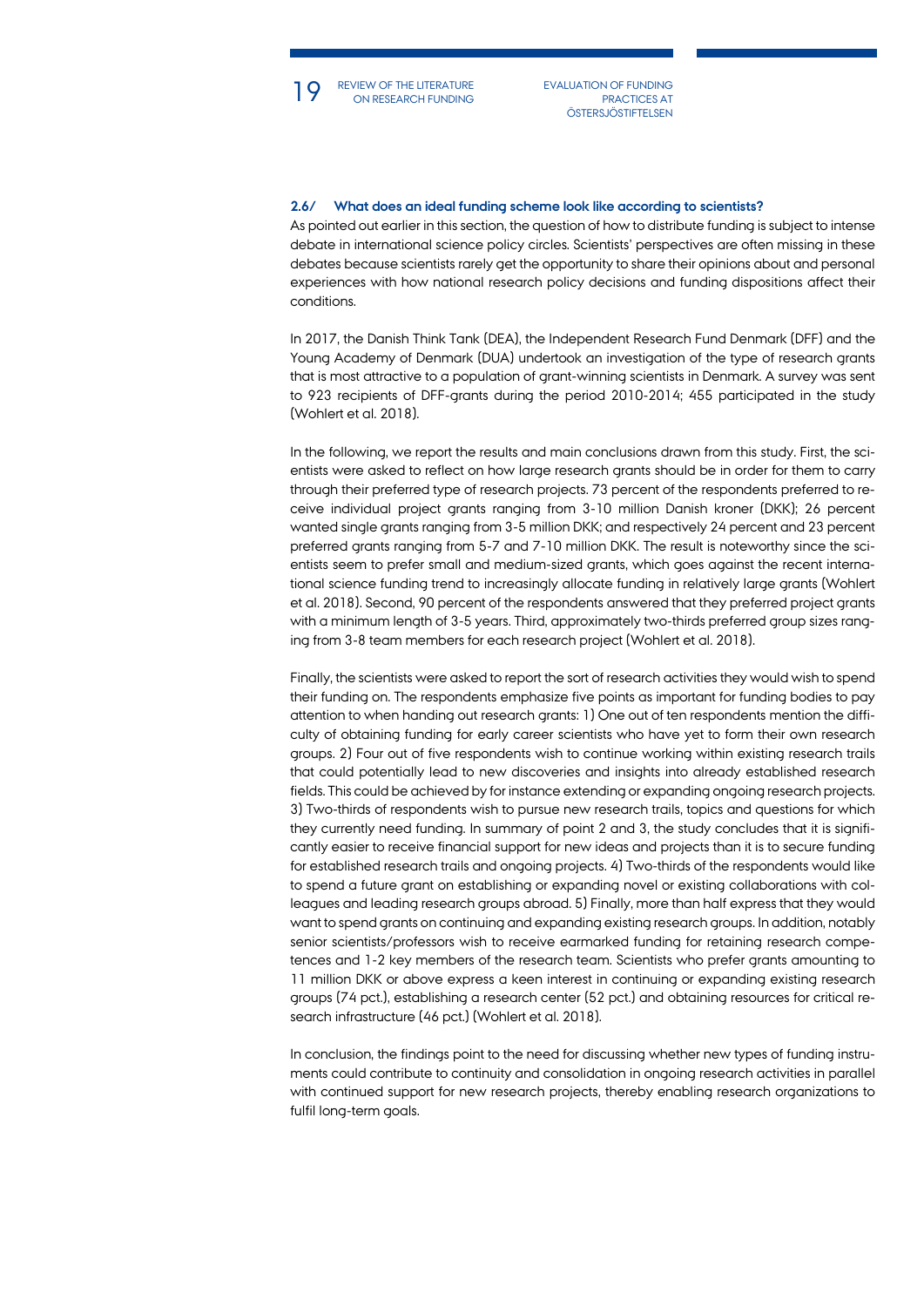

20 FUNDING PRACTICES AT EVALUATION OF FUNDING FUNDING PRACTICES AT **ÖSTERSJÖSTIFTELSEN** 

PRACTICES AT **ÖSTERSJÖSTIFTELSEN** 

# 3.0 Funding Practices at Östersjöstiftelsen

The duality of purposes given in Östersjöstiftelsen's statutes has demanded a variety of funding types since its foundation in 1994. The establishment and maintenance of a physical and academic infrastructure, the continuous funding of research and research education fixed by the thematic field of Baltic and East European studies at Södertörn University together with a demand for the highest possible research quality, have been challenging goals to meet, cf. e.g. Technopolis (2010A, 2009A), KVA (2001, 2014). A persistent focus by Östersjöstiftelsen on outcome and impact of the research and infrastructure funding has been documented in a number of evaluations that can be found on [http://ostersjostiftelsen.se/om-ostersjostiftelsen/utvarderin](http://ostersjostiftelsen.se/om-ostersjostiftelsen/utvarderingar)[gar.](http://ostersjostiftelsen.se/om-ostersjostiftelsen/utvarderingar) As they are primarily for internal use and discussion at Östersjöstiftelsen and Södertörn University and secondarily input into a continuous Swedish national justification of the constructed symbiosis between the two, most are published in Swedish.

As previous evaluations have already evaluated the research outcome and impact of the funding as average or above relative to ex ante (internal) expectations (e.g. SER 2015) and as average or below relative to other research environments (e.g. Technopolis 2010A, KVA 2014), we will not focus further on these dimensions here. Nor will we discuss whether the constructed setup of Baltic and East European research activities and infrastructure at Södertörn University is optimal, cf. KVA (2014).

Instead, we analyse the development of funding and funding types over time in Section 3.1, and identify the published outcome from Södertörn University in the Baltic and East European research field and examine it in relationship to earlier findings in section 3.2, (see also Technopolis 2010A, 2010B, 2009A, 2009B; Södertörn University library 2017; Södertörn Högskola (2003-2017 - annual reports to Östersjöstiftelsen) and internal evaluations; e.g. SER (2015).

Over two decades, Östersjöstiftelsen has used a wide range of the funding types or instruments described in Section 2. This has resulted in a time-variating funding balance between curiositydriven bottom-up-initiated research and strategic top-down funding desires from the academic leadership at Södertörn University, cf. Tables 3.1 and 3.2 below.

#### **3.1/ Development in funding and funding types over time**

In section 2, we presented a general review of recent findings on research funding, incentive structures and potential outcomes and impact. Some past evaluations of Östersjöstiftelsen have also focused on research funding, funding practices, and impact, cf. Technopolis (2010A, 2010B, 2009A), KVA (2014), together with a number of internal evaluations at Södertörn University, e.g. SER (2015), Södertörn University Library (2017) among others. Furthermore, annual reports from both Östersjöstiftelsen and from Södertörn University document the amounts, purposes and outcome of direct and indirect funding from Östersjöstiftelsen, e.g. Östersjöstiftelsen (1994-2018 – Annual reports), Södertörn Högskola (2003-2017 - annual reports to Östersjöstiftelsen).

The overall impression from these evaluations is that Östersjöstiftelsen and Södertörn University in cooperation have created a funding model that over the last 25 years has suited the purposes described in Östersjöstiftelsens' statutes as well as the development of research and infrastructure at Södertörn University well. Whether it could have been done in another or more efficient way is not the topic of this analysis. Instead, the report contributes to a discussion among bene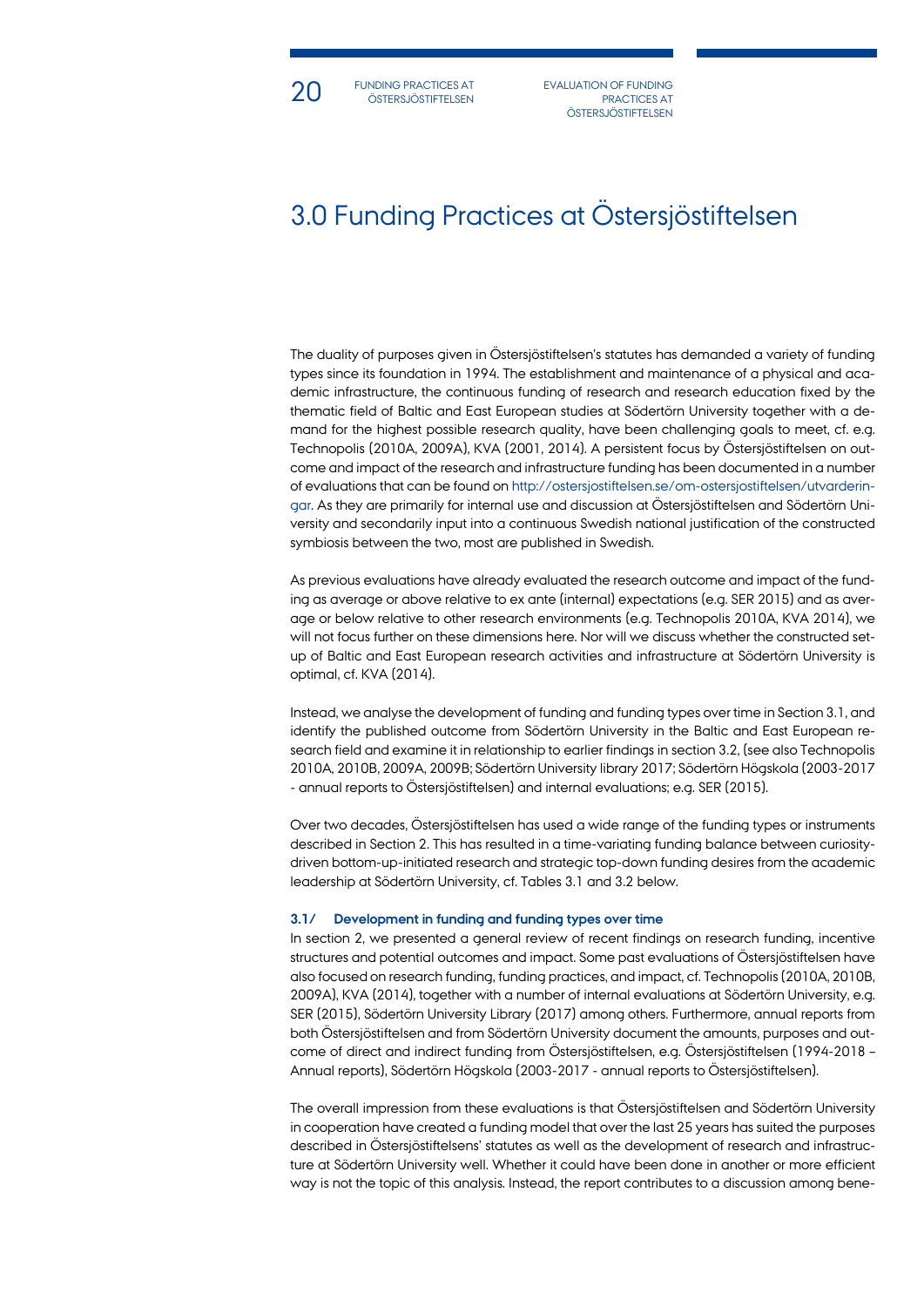21 FUNDING PRACTICES AT EVALUATION OF FUNDING FUNDING PRACTICES AT ÖSTERSJÖSTIFTELSEN

PRACTICES AT **ÖSTERSJÖSTIFTELSEN** 

ficiaries and stakeholders of the future prioritisation of the research funding from Östersjöstiftelsen. It is our impression that the previous evaluations have managed quite well to catch the pros and cons of Östersjöstiftelsen's direct and indirect research funding to researchers at Södertörn University. Hence, a transparent and continuing discussion among beneficiaries and stakeholders at Östersjöstiftelsen and Södertörn University of which funding types are most efficient seems to be a way forward. Our analysis does not find evidence of one particular or a bundle of funding types that best suit all bottom-up researcher-initiated or top-down strategic management desires.

## 3.1.1/ Direct and indirect research activity funding

We distinguish between direct and indirect research funding. As two sides of the same coin, they coexist and create synergies when combined in an optimal way. In the case of Östersjöstiftelsen's funding of research at Södertörn University, the direct research funding finances research performed in the Baltic and East European research field. Additionally, indirect research funding finances activities that facilitate or affect these research activities, e.g. infrastructure like a library, buildings, and other facilities as well as the administration and management, collaboration, and research-preparing costs.

In reality, the different funding types often cover both direct and indirect research activities. For example, an individual research project grant includes both salaries to the researchers and overhead to the surrounding research infrastructure. In Table 3.2, the funded activity types are divided in research activities and in academic infrastructure. We are aware that such a division is not straightforward and that both types may include direct as well as indirect research activity funding.

## 3.1.2/ Funding types used

Following the typology presented in Section 2, Table 3.1 shows the identified funding types used by Östersjöstiftelsen during the last 20 years. The listed funding types and instruments cover the most significant or visible types in Östersjöstiftelsen's annual reports since 1994 (information for the period before 2010, especially before 2000, was less accessible). Many of the smaller funding types ran for a few years, typically 1-3 years, while for example Individual Research Projects funded (new) activities every year (for a three-year period each). Consequently, the funding types sum up to very different amounts from 1994 to 2018, cf. Table 3.2 as an example of the last decade.

As Table 3.1 shows, Östersjöstiftelsen has used all seven types of funding or funding instruments identified in section 2 in its funding of the Baltic and East European research at Södertörn University. However, Table 3.1 does not show how many years each type has been funded and the funding amounts of the different types. Hence, if it had been possible to identify and separate the research outcome and impact of each funding type, a blend or composition of the most efficient funding types could be recommended following the findings in for example Bloch et al. (2016) and Norn (2019). However, as section 2 also concludes, an optimal mix is subject to internal discussions among beneficiaries and other stakeholders and highly context dependent. This means that even if it were possible to extract the complete outcome and impact of previously used funding instruments, these findings would not be directly transferable to today.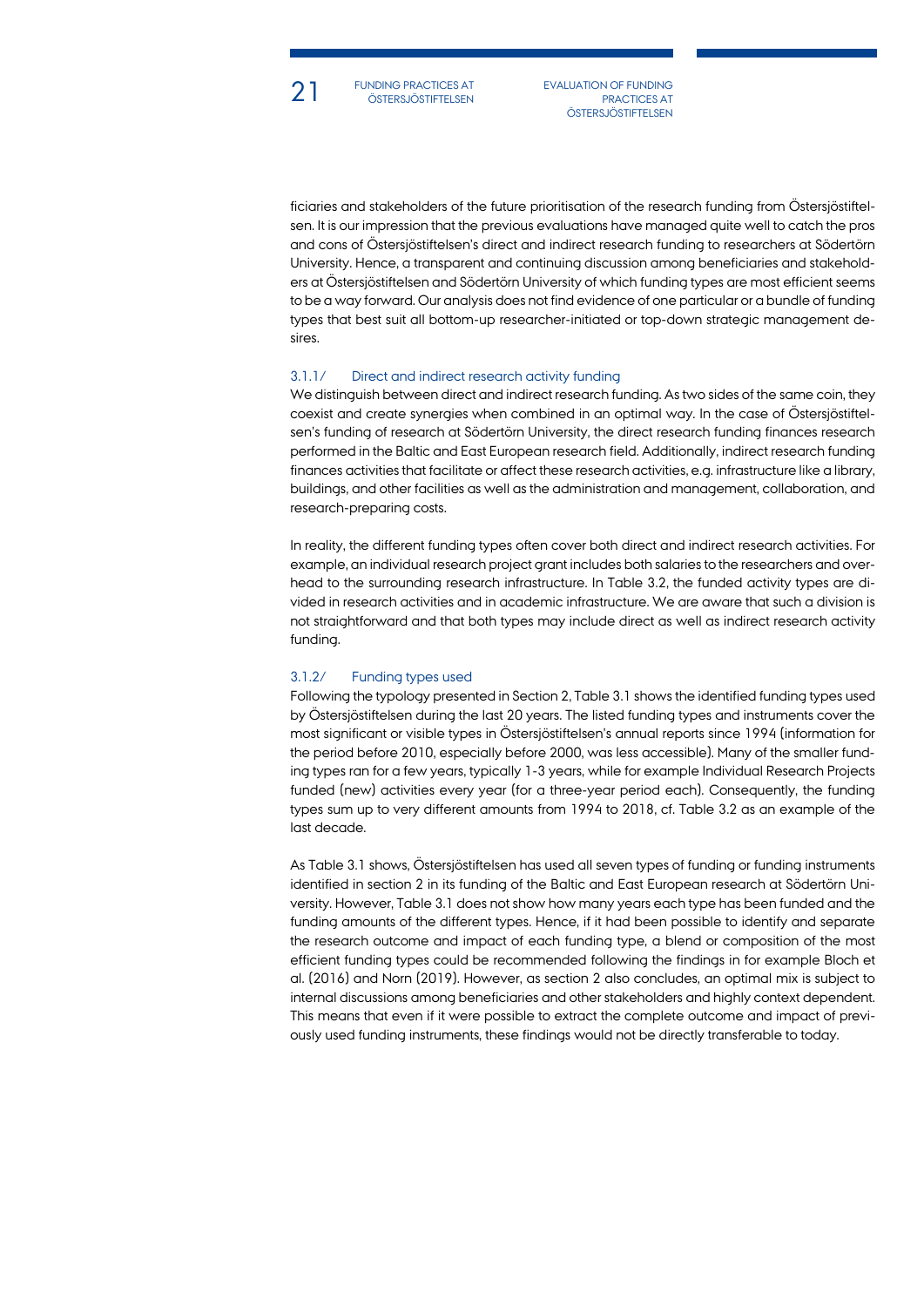PRACTICES AT **ÖSTERSJÖSTIFTELSEN** 

### Table 3.1 Östersjöstiftelsen's research funding types in the last two decades categorised by funding type/instrument, cf. Table 2.1

|                                                      | Core funding/<br>block grants | External research funding/<br>competitive project grants | Curiosity-driven<br>research | Strategic/targeted<br>research | Small grants | Large grants | Centre grants/CoE/<br>consortia |
|------------------------------------------------------|-------------------------------|----------------------------------------------------------|------------------------------|--------------------------------|--------------|--------------|---------------------------------|
| <b>Individual Research Projects</b>                  |                               | X                                                        | $\times$                     |                                |              | X            |                                 |
| Professor Programme                                  | X                             |                                                          | X                            | X                              |              | X            |                                 |
| Centre for Baltic and East European Studies, CBEES   |                               |                                                          | X                            | X                              |              | X            | $\times$                        |
| MARIS, SCOHOST, Samtidshistoriska instituttet, IBEES |                               |                                                          | X                            | X                              | X            |              | $\times$                        |
| Baltic and East European Graduate School, BEEGS      | X                             |                                                          |                              | X                              |              |              | $\times$                        |
| Special targeted funding inside the thematic field   |                               | X                                                        | X                            | X                              | X            |              |                                 |
| Collaboration with society and business              |                               | X                                                        | X                            | X                              | X            |              |                                 |
| Cross disciplinary funding                           |                               | X                                                        | X                            | X                              | X            |              | X                               |
| Environmental research                               |                               | X                                                        | $\times$                     | X                              | X            |              | $\times$                        |
| Interreligious relations                             |                               | X                                                        | X                            | X                              | X            |              |                                 |
| Complementary support                                | X                             | X                                                        |                              | $\times$                       | X            |              |                                 |
| Extended infra structural support                    | X                             |                                                          |                              | X                              | X            |              |                                 |
| Co-financing EU-projects                             | X                             | X                                                        | X                            | X                              | X            |              | X                               |
| Library                                              | X                             |                                                          |                              |                                |              |              |                                 |
| Research laboratories                                | X                             |                                                          |                              |                                |              |              |                                 |
| Rectors pool for strategic dispositions              | X                             |                                                          |                              |                                |              |              |                                 |
| Funding of organisation development                  | X                             |                                                          |                              |                                |              |              |                                 |
| Planning support                                     | X                             |                                                          |                              |                                |              |              |                                 |
| Travels, conferences                                 | X                             |                                                          |                              |                                |              |              |                                 |
| Publication committee and Baltic Worlds              | X                             |                                                          |                              |                                |              |              |                                 |
| Literary translator seminar                          | X                             |                                                          |                              |                                |              |              |                                 |
| Dissertations Collection (library)                   | X                             |                                                          |                              |                                |              |              |                                 |
| Jubilee Conference                                   | X                             |                                                          |                              |                                |              |              |                                 |

Source: Annual reports (1994-2018) from Östersjöstiftelsen.

Note: The listed funding types and instruments are not exhaustive but cover the most significant or visible types as they are presented in Östersjöstiftelsen's annual reports.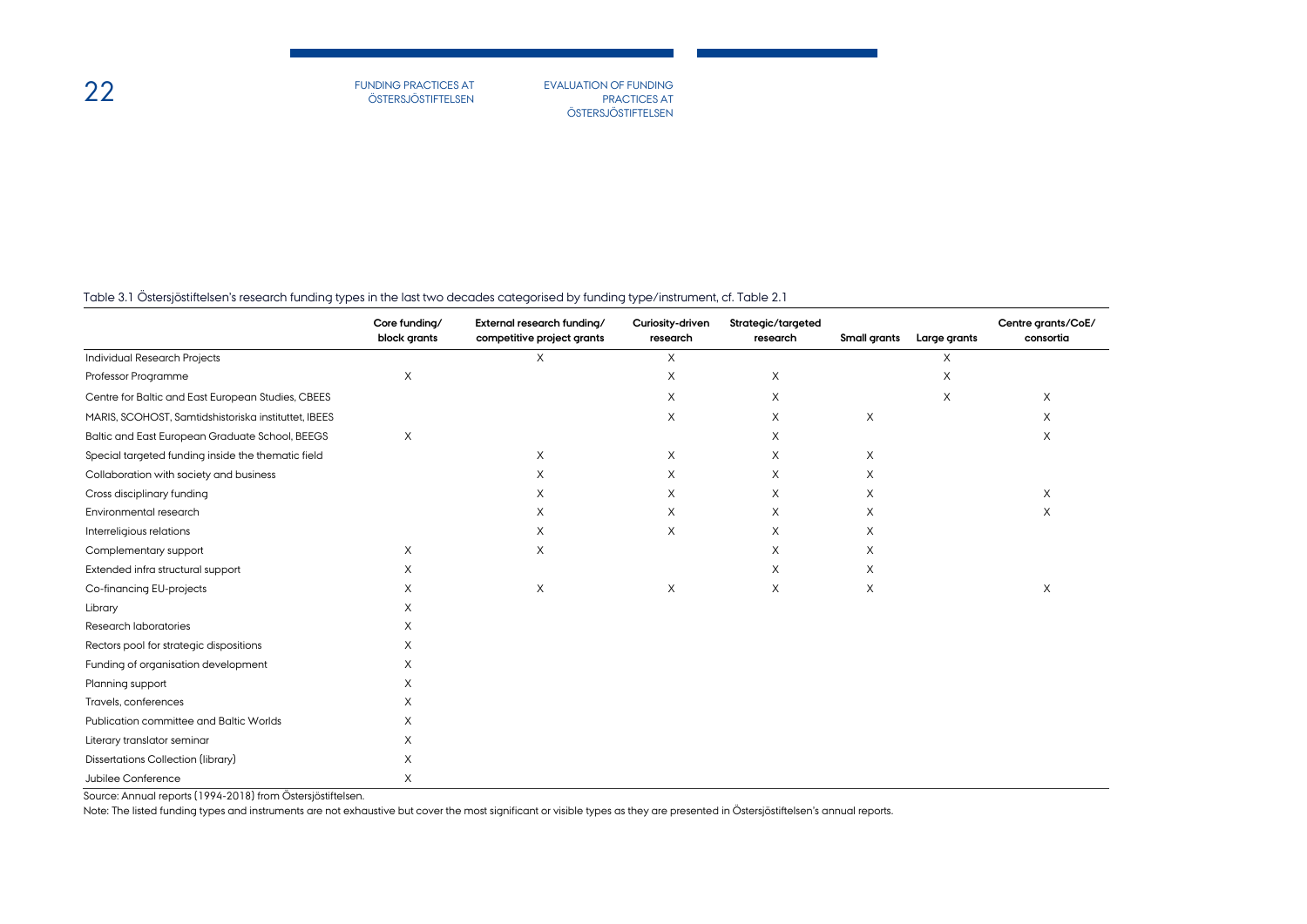23 FUNDING PRACTICES AT EVALUATION OF FUNDING FUNDING PRACTICES AT ÖSTERSJÖSTIFTELSEN

PRACTICES AT **ÖSTERSJÖSTIFTELSEN** 

## 3.1.3/ Distribution of annual funding over the last decade

While Östersjöstiftelsen has used many different funding types and instruments during the last two decades, a few of them dominate in size and duration, cf. Table 3.2. The development in total funding amount has been rather stable during the last decade just as the approximate distribution across the different funding types. Hence, it may at first sight look like a predictable and stable distribution of research funding as well as academic infrastructure funding. If we look at the historical decisions behind the development of funding types over time, a more complex story is revealed. Over the years, different compositions of the funding types have been used to increase the outcome and impact of Östersjöstiftelsen's funding.

It is not obvious what the optimal and most efficient mix of funding types is - and whose views should be prioritised when trying to answer this question. However, following Norn (2019) and Dimke (2019), we focus on the views of the researchers in this report. As section 4 will show, they ask for a flexible funding scheme with a variety of funding instruments. In the case of Östersjöstiftelsen's funding of Baltic and East European research activities at Södertörn University, this, of course, has to be constructed under the present statutes of Östersjöstiftelsen.

Table 3.2 Östersjöstiftelsen's annual research funding amount in the period 2019 back to 2011 categorised by main funding type/instrument, cf. Table 2.1

| Funding type (Mill. nominal SEK)                           | 2019  | 2018 | 2017  | 2016  | 2015  | 2014  | 2013 | 2012  | 2011  |
|------------------------------------------------------------|-------|------|-------|-------|-------|-------|------|-------|-------|
| Research funding<br>(Incl. overhead etc.)                  |       |      |       |       |       |       |      |       |       |
| Individual Research Projects                               | 76    | 85   | 84.4  | 82.7  | 83.2  | 78.5  | 81.5 | 80.8  | 86    |
| Professor Programme                                        | 29.1  | 29.1 | 29.1  | 29.8  | 26    | 34    | 30   | 26    | 26    |
| CBEES and BEEGS                                            | 50.6  | 42.1 | 37.1  | 40    | 44.2  | 37.8  | 48.3 | 54    | 40.8  |
| Small strategic research funding                           |       |      |       |       |       | 2.6   | 3.6  | 3.2   | 9.9   |
| Special targeted funding inside the<br>thematic field      |       |      |       |       |       |       | 1.5  | 3     |       |
| Academic infrastructure                                    |       |      |       |       |       |       |      |       |       |
| Publication committee and Baltic<br>Worlds                 | 2.6   | 2.6  | 2.6   | 2.5   | 1.8   | 2.2   | 2.1  | 1.5   | 0.9   |
| Special occasion funding, e.g. jubi-<br>lee or conferences |       |      | 0.3   | 0.3   | 1.3   | 1.4   | 1.3  |       | 0.7   |
| Södertörn University strategic man-<br>agement funds       | 4     | 4    | 4     | 5     | 3     | 5.5   | 3    |       | 0.6   |
| Competence development and<br>project preparations         |       |      |       |       |       |       |      | 1.2   | 0.7   |
| Infra structural support                                   |       |      |       |       |       | 5     |      | 5     |       |
| Library                                                    | 18.2  | 18.2 | 18.2  | 18.2  | 18.7  | 14.7  | 9.7  | 9.7   | 9.7   |
| <b>Budget balance corrections</b>                          |       |      |       |       |       |       | $-5$ | $-9$  |       |
| Total                                                      | 180.5 | 181  | 175.6 | 178.5 | 178.2 | 181.6 | 176  | 175.3 | 175.5 |

Source: Annual reports (2012-2018) from Östersjöstiftelsen.

Note: The listed funding types are summed into the most significant or visible types from Östersjöstiftelsen's annual reports. 2019 figures are budgeted amounts. Total funding from Östersjöstiftelsen to Södertörn University for the period 2001 to 2013 can be found in Diagram 1 in KVA (2014, p.11).

#### **3.2/ Research profile and impact**

Knowing the profile of funding types and annual funded amount from Östersjöstiftelsen over time since its creation in 1994, gives a unique opportunity to analyse whether a pattern exists between funding types and amounts and the resulting research outcome and impact. However, as with most old data, it is difficult to access individual specific grant data at the necessary micro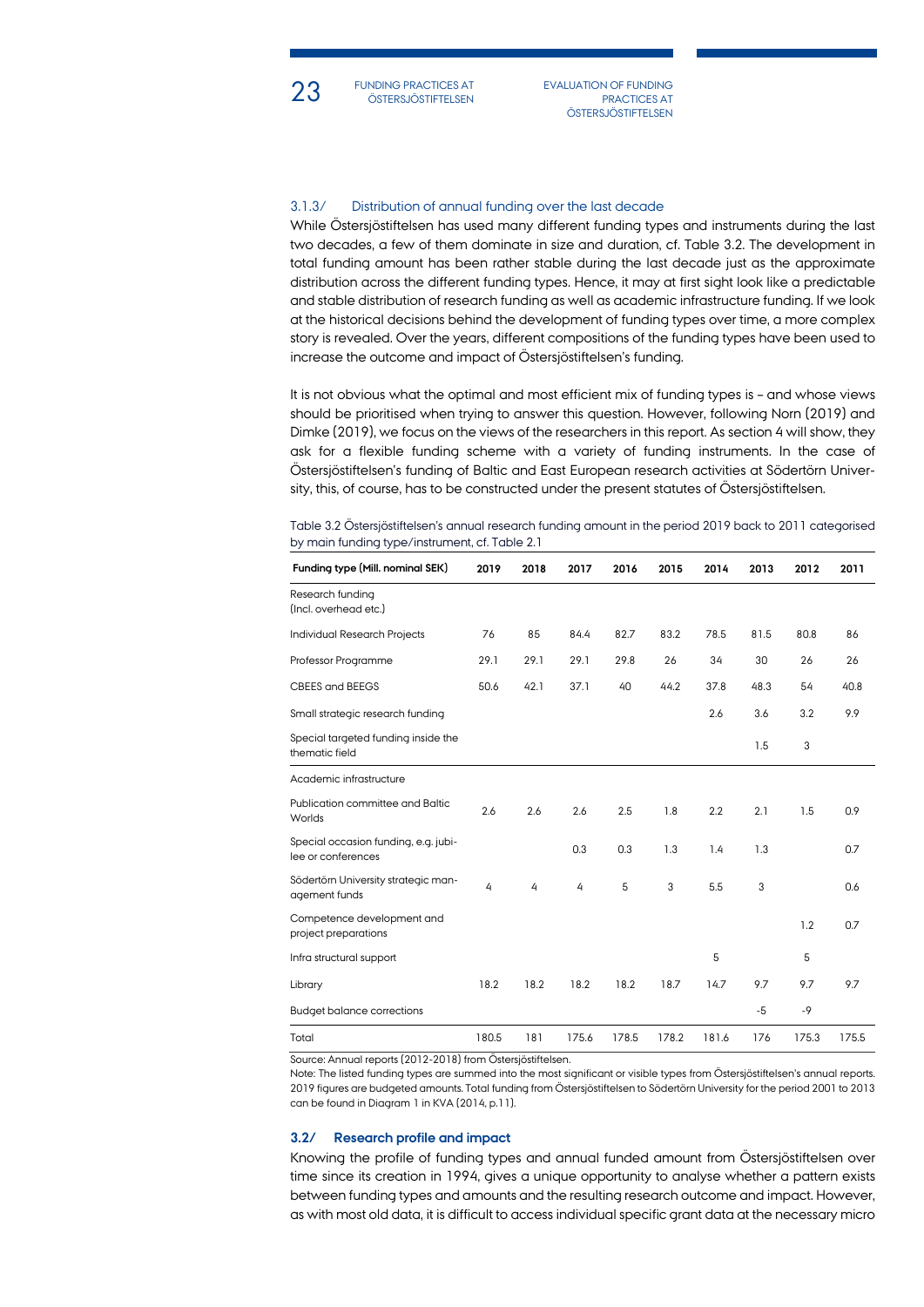

24 FUNDING PRACTICES AT EVALUATION OF FUNDING FUNDING PRACTICES AT ÖSTERSJÖSTIFTELSEN

PRACTICES AT ÖSTERSJÖSTIFTELSEN

levels. Hence, we approximate outcome and impact in the same way as Södertörn University Library (2017) and Technopolis (2010A), among others, have done previously, using publications and citations from an existing accessible and quality-enhanced database to link funding to researchers' production of new knowledge. We used the CWTS improved Web of Science, WoS, database on bibliographic information in the analysis and quality assured the findings in a comparative study with an extended sample found by acknowledgement search as well as a full sample of registered publications from Södertörn University Library.

As also found in Södertörn University Library (2017), the present analysis is approximate and guiding. For example, coverage in the database is not completely comprehensive in the scientific fields where Södertörn University has its major research activities, i.e. Social Sciences and Humanities, or for output types such as Swedish language books and anthologies. Knowing this, the following results must be read with caution, even though they do not deviate much from previous results in Södertörn University Library (2017) and Technopolis (2010A). In the analysis, we look at developments and do not intend to evaluate whether the levels, i.e. quality, of the revealed indicators are sufficient. Hence, we analyse whether the recent developments in funding types and amounts have maintained (or improved) the performance of Södertörn University's researchers in the Baltic and East European research field measured by publications and citations.

### 3.2.1/ Analysis of research impact

The most recent evaluation of Östersjöstiftelsen, KVA (2014, chapter 4), finds it difficult to evaluate the research impact of Östersjöstiftelsen's' funding as there exists no obvious reference cases to compare with. Due to the special construction of Östersjöstiftelsen's funding of Baltic and East European research at Södertörn University in its limited scientific fields, it is difficult to find 'similar' research environments to compare with. However, KVA did choose a few 'comparable' institu-tions in their evaluation.<sup>[1](#page-23-0)</sup> A similar methodology is used in Technopolis (2010A, 2009A). However, even while KVA (2014) establish a reference frame and even though there are thematic compliance, the institutions and structural identities are still quite uneven.

Therefore, the finding that outcome and impact of performed research in the Baltic and East European research field at Södertörn University is below the standard of the institutions it has been compared with might be caused by other contextual facts such as historic academic reputation. For example, as established in 1994, Södertörn University is still a young university, and there may exist other institutions that were better to compare with in an evaluation. It takes time and a very persistent and continuing effort to establish the core competences that are sustainable and over decades maintain an excellent research environment in a knowledge field, i.e. Baltic and East European Studies or parts hereof.

As the internal studies by Södertörn University Library (2017) and SER (2015) show, funding from Östersjöstiftelsen has a large impact on research outcome and education outcome. Our survey to researchers who have been funded by Östersjöstiftelsen reveals similar results, cf. Section 4. The researchers point out that funding from Östersjöstiftelsen significantly promotes research, competences and impact in the Baltic and East European research field.

Even though the results in Section 3.2.2 below indicate an impact below world average for the (broader) field as also found in KVA (2014) and Technopolis (2009A), there still is evidence of a significant research impact and visibility of the outcome of Baltic and East European Studies at Södertörn University, cf. Södertörn University Library (2017) and SER (2015). However, from a

<span id="page-23-0"></span> $<sup>1</sup>$  A methodology comparing individual funded researchers with 'similar' but not funded researchers is simi-</sup> larly difficult to operationalise since the number of researchers funded by Östersjöstiftelsen under each single grant is difficult to identify and match with 'similar' rejected researchers in the same fields and research topics. Due to the small number of researchers, a robust analyse of impact differences in e.g. citations become troublesome and untrustworthy.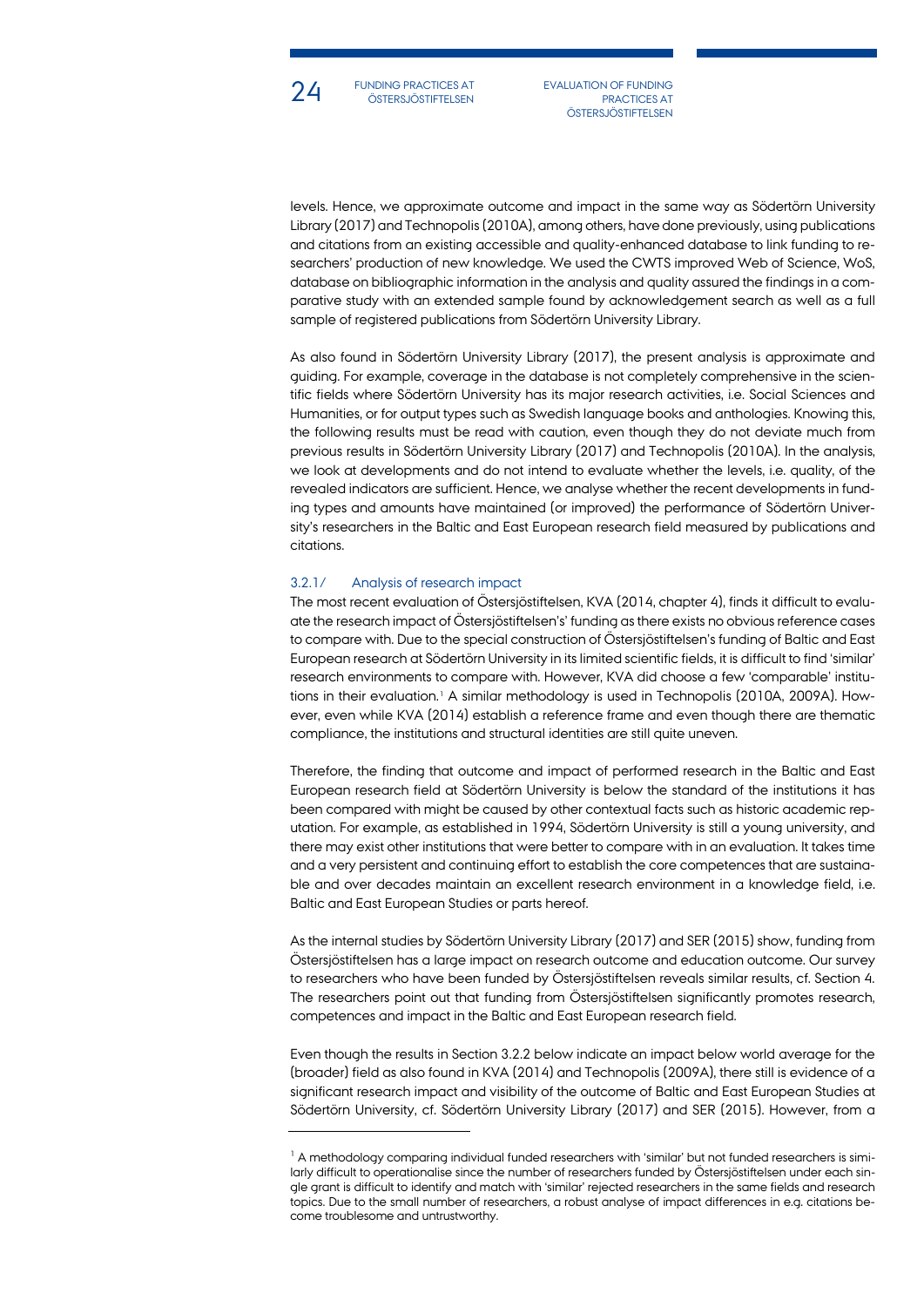

25 FUNDING PRACTICES AT EVALUATION OF FUNDING FUNDING PRACTICES AT ÖSTERSJÖSTIFTELSEN

PRACTICES AT **ÖSTERSJÖSTIFTELSEN** 

stakeholder point of view, it is always harder to justify research activities in a competitive and impact-focused funding system when indicators are below a common threshold, and other stakeholders forget the politically decided purposes and reasons behind the specific funding system, cf. Östersjöstiftelsen's statutes.

## 3.2.2/ Research impact of publications with author affiliation to Södertörn University

Published research and review articles in registered journals in CWTS-WoS were collected using affiliation of at least one author to Södertörn University and thematic publication of research in the Baltic and East European research field using a similar list of topics and themes as used in Södertörn University Library (2017). The total number of published research is given in Figure 3.1. The distribution shows two peak years, 2008 and the most recent year 2016. Depending on the viewpoint, another first observation seems to indicate a stable although fluctuating production of publications up to 2014 and a potential increasing trend towards 2016 where Södertörn University had its 20-year jubilee. However, the numbers are small, and any type of conclusion seems insecure.



Figure 3.1 Total number of published articles per year by researchers affiliated to Södertörn University in the Baltic and East European research field, 2005-2016

Note: Only research and review articles are included. 2017 and 2018 are not included because the following citation period, i.e. number of years for these, is too small; see also Table 3.3. Total numbers are nor adjusted for changes in the researcher staff over time.

Using the number of publications shown in Figure 3.1, Table 3.3 shows a number of impact indicators, e.g. relative citation, and their development over time. Here, the number counting in Figure 3.1 is replaced by indicators whose size is relative to themselves over time, and to indicators from other similar research environments as defined in CWTS-WoS. The rolling four-year publication period is used to create more time robust indicators and identify trends in the developments over time.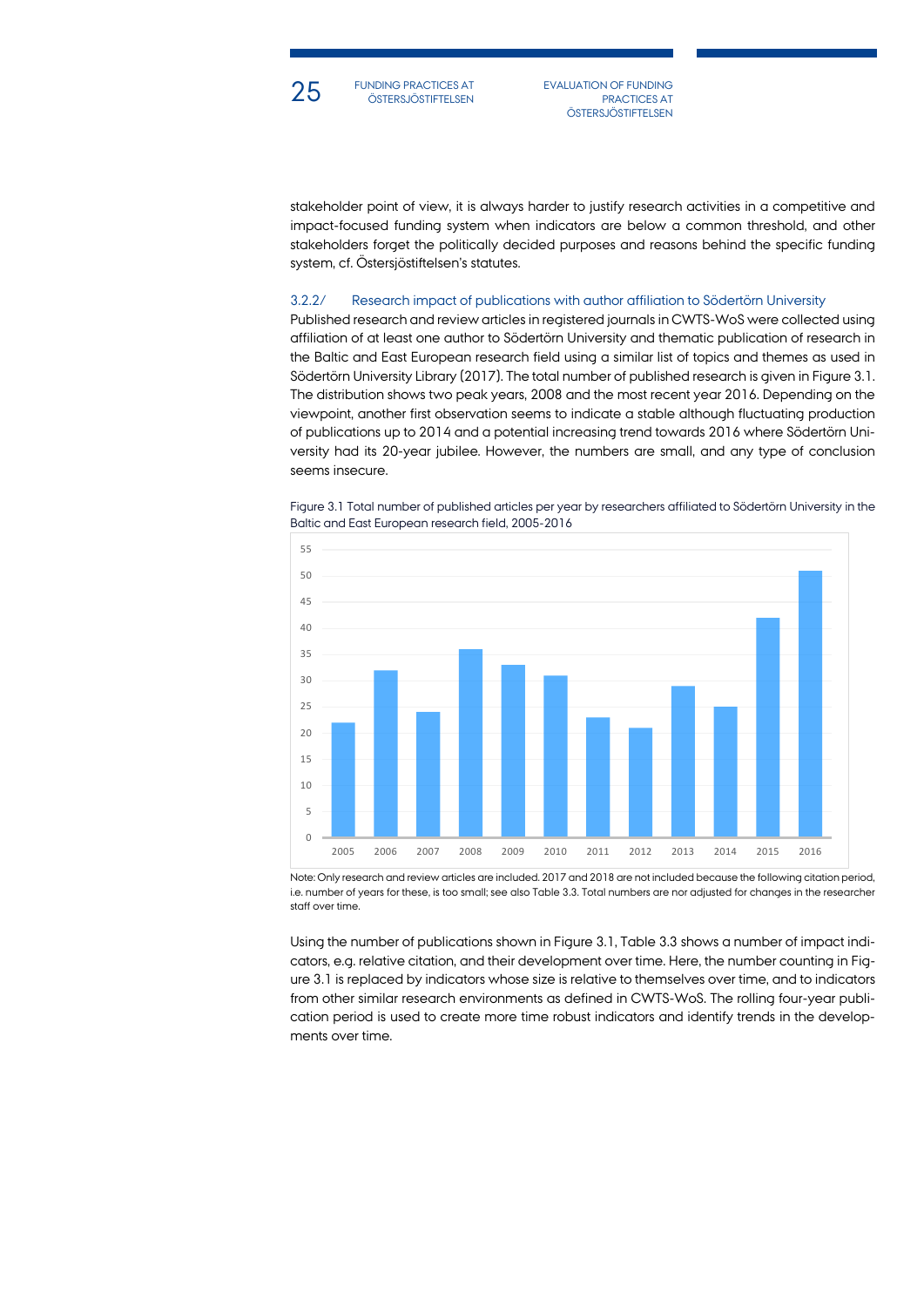PRACTICES AT **ÖSTERSJÖSTIFTELSEN** 

Table 3.3 Four-year average impact scores for the published articles by researchers at Södertörn University in the field of Baltic and East European studies 2005-2016

| <b>Publication</b><br>period | Number of<br>publications | Fractionised number of<br>publications (P) | MNCS-<br><b>Mean Normalised</b><br><b>Citation Score</b> | PPtop10<br>percentage | <b>MNJS-</b><br><b>Mean Normalised</b><br><b>Journal Score</b> | from another institution | Share with co-authorship Share with international co-authorship<br>from another institution |
|------------------------------|---------------------------|--------------------------------------------|----------------------------------------------------------|-----------------------|----------------------------------------------------------------|--------------------------|---------------------------------------------------------------------------------------------|
| 2005-08                      | 114                       | 50.3                                       | 1.01                                                     | 5.3%                  | 1.23                                                           | 72%                      | 32%                                                                                         |
| 2006-09                      | 125                       | 52.6                                       | 0.99                                                     | 6.1%                  | 1.19                                                           | 81%                      | 38%                                                                                         |
| 2007-10                      | 124                       | 51.3                                       | 0.97                                                     | 6.2%                  | 1.11                                                           | 82%                      | 37%                                                                                         |
| 2008-11                      | 123                       | 53.6                                       | 0.99                                                     | 5.8%                  | 1.16                                                           | 76%                      | 30%                                                                                         |
| 2009-12                      | 108                       | 45.2                                       | 0.77                                                     | 5.2%                  | 0.96                                                           | 76%                      | 33%                                                                                         |
| 2010-13                      | 104                       | 40.0                                       | 0.75                                                     | 4.2%                  | 0.96                                                           | 75%                      | 37%                                                                                         |
| 2011-14                      | 98                        | 36.5                                       | 0.81                                                     | 4.8%                  | 1.05                                                           | 73%                      | 41%                                                                                         |
| 2012-15                      | 117                       | 36.8                                       | 0.76                                                     | 4.4%                  | 0.93                                                           | 81%                      | 55%                                                                                         |
| 2013-16                      | 147                       | 44.4                                       | 0.87                                                     | 7.7%                  | 0.98                                                           | 82%                      | 57%                                                                                         |

Note: The impact analyses are made on four-year average publication periods in order to create more robust indicators, i.e. a moving average-smoothing process. The indicators are calculated in the same way as in the Leiden Ranking, LR, including a fractionated publication counting on institutional level, e.g. an article with two authors from Södertörn University counts half for each of them in the indicator calculation. This means in principle that the calculated indicators for Södertörn University are comparable with indicators in other similar research environments. However, only in principle as indicated by the fact that the Leiden Ranking does not include Södertörn University due to its small output size.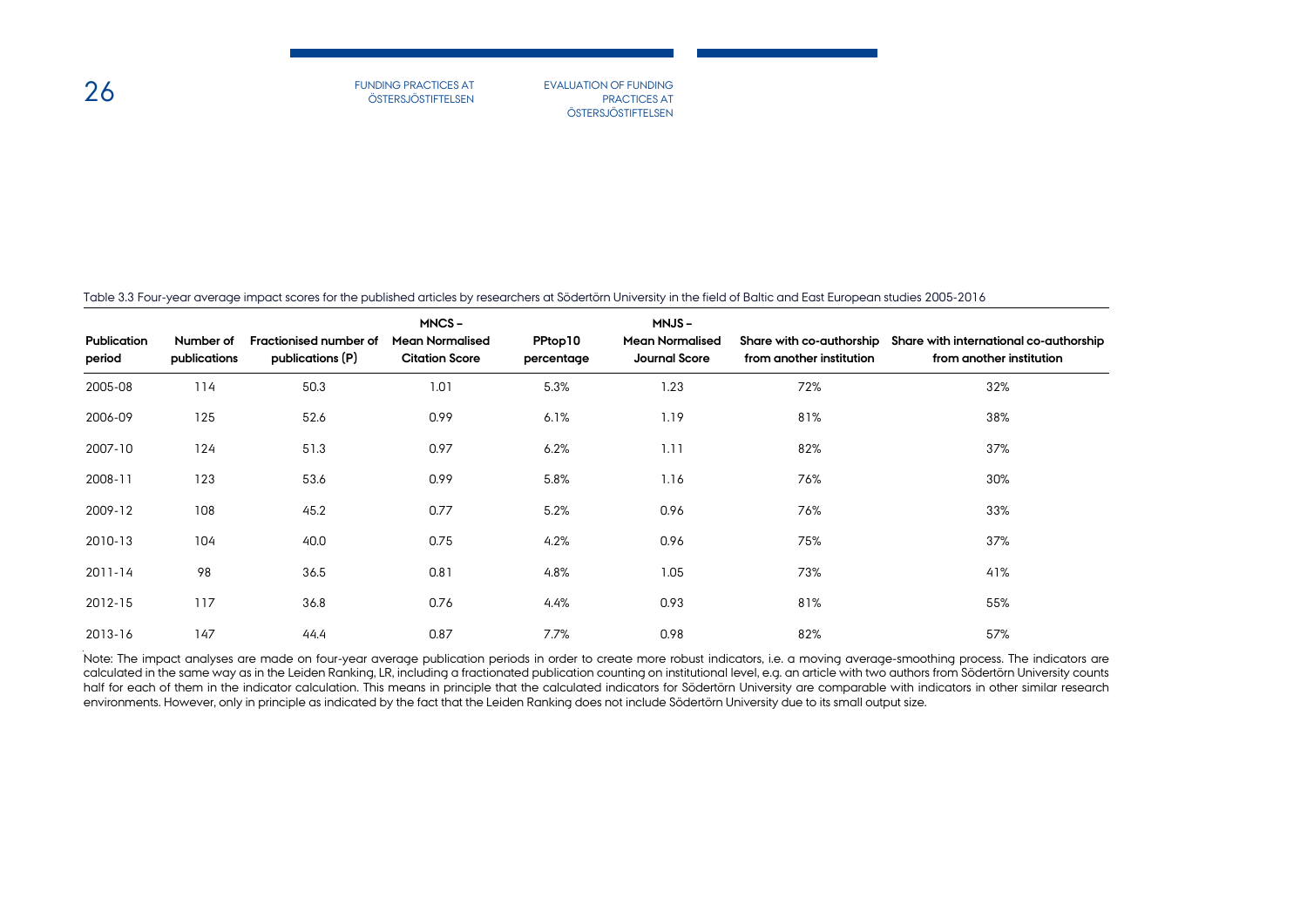

27 FUNDING PRACTICES AT EVALUATION OF FUNDING FUNDING PRACTICES AT ÖSTERSJÖSTIFTELSEN

PRACTICES AT **ÖSTERSJÖSTIFTELSEN** 

The P-value measures the number of publications corrected for co-authorship, which reduces the single publication count, i.e. when an article is co-authored by two researchers from Södertörn University, the publication counts 0.5 for each researcher in the total sum etc. A P-value below the total number of publications indicates that some publications have several authors. As the P-value decreases slightly over time, it indicates that researchers on average have increased the number of co-authors from Södertörn University, i.e. own institution. Furthermore, looking at the share of publications with co-authorship and especially the share of publications with international co-authorship from another institution, researchers from Södertörn University seem to publish a large fraction of their articles in cooperation with researchers from other institutions, and increasingly with researchers from foreign institutions. A minor technical insecurity connected to these shares is that a researcher affiliated with Södertörn University and another institutions as well counts as a co-authorship, so the shares may be overrated. However, a double affiliation also indicates a kind of collaboration with another institution, and even though the increase in international co-authorship resembles the development at other universities, the increase at Södertörn University is above average.

Focusing on relative impact, the MNCS, PPtop10% and the MNJS are commonly used indicators for impact of published research articles. An MNCS that equals one means that the articles are cited averagely in their field. A decreasing MNCS trend in Table 3.2 means that the articles increasingly are cited below average in their field. However, MNCS is calculated relatively to the specific field, which makes it vulnerable to differences caused by a potential narrower or more specialized research field or the opposite at Södertörn University.

PPtop10% is a percentile (non-parametric) indicator that indicate the proportion of papers for a unit, i.e. Södertörn Högskola, among the 10% most highly cited. However, again the low number of observations may influence the calculated figures, which should be 10% if publications from Södertörn University are cited like the average. Since the research fields at Södertörn University probably are not like the average in the defined fields in the database, the size is of less importance, although the decreasing tendency, except for the last period, is problematic. It might indicate that the publications are less important than the average articles or are published in less cited journals.

The MNJS enlightens this, as an MNJS that equals one indicates that articles are published in average cited journals. In the start 2000s, the MNJS was considerable higher than one while it is slightly below one in the most recent periods. This indicates that the articles increasingly are published in below average cited journals. As MNCS, PPtop10% and MNJS are all positively correlated, the decrease in MNCS (and PPtop10%) in recent years may be explained by researchers publishing in less visible (cited) journals.

Finally, we should warn against too radical use of the impact findings. The indicators are based on a small number of articles from Södertörn University in the Baltic and East European research field, and hence covering fields that the CWTS-WoS database is known not necessarily to cover fully. Hence, the absolute numbers may be underestimated, and the relative indicators may be slightly misleading if Södertörn University's research profile is significantly different from the normalizing measures in the calculating algorithms. However, we do feel confident in the conclusions concerning development and changes over time.

To give an impression of the information embedded in the used bibliometric data for the period [2](#page-26-0)005-2016, we have used VOSviewer<sup>2</sup> to construct an author affiliation or network diagram in Figure 3.2. Each publication included has at least one author affiliated to Södertörn University. Figure 3.2 shows the authors' affiliation as points with institution names, where the point sizes

<span id="page-26-0"></span><sup>&</sup>lt;sup>2</sup> VOSviewer is a software tool for constructing and visualizing bibliometric networks [\(www.voswiever.com\)](http://www.voswiever.com/).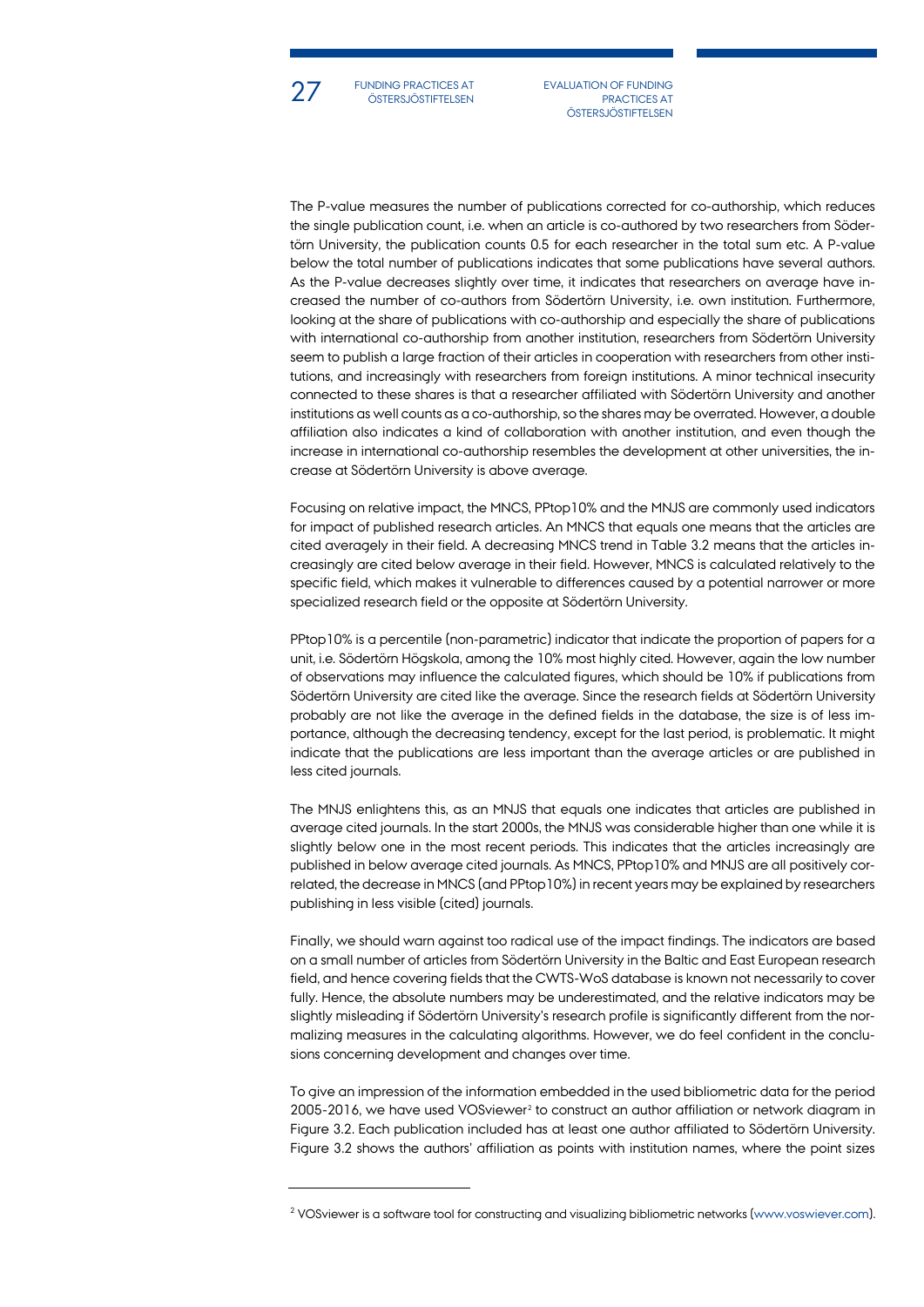

**28** FUNDING PRACTICES AT EVALUATION OF FUNDING THE STERSJÖSTIFTELSEN FUNDING PRACTICES AT

PRACTICES AT **ÖSTERSJÖSTIFTELSEN** 

reflects the relative numbers of authors from each institution, and the lines indicates co-authorship linkages. An author counts for each publication (s)he is co-authoring. The majority of the identified authors are affiliated to Södertörn University but a large fraction of co-authors is affiliated with other institutions, i.e. co-authoring publications with researchers from Södertörn University. Linkages between other institutions means co-authorship including researchers from these institutions together with an author from Södertörn University.

The colours are a visual suggestion on how to interpret or read the diagram, and is based on a clustering algorithm where relative many internal co-authorships defines the clusters, e.g. the red or green marked institutions respectively have co-authors together with an author affiliated to Södertörn University. The demarcation is not clear-cut and can be interpreted otherwise neglecting the colours.

Figure 3.2 Author affiliation institutions in publications in the Baltic and East European research field, 2005- 2016. Linkages illustrates co-authorships.



Note: Based on CWTS' WoS database on bibliographic information. Publications in registered journals were collected using affiliation to Södertörn University and thematic publication of research in the Baltic and East European research field. Be aware that coverage in the database is less complete in the scientific fields where Södertörn University has its major research activities, i.e. Humanities and Social Sciences and especially in Swedish, and for output types such as (Swedishlanguage) books and anthologies.

Södertörn University Library (2017) has produced comparable network diagrams on national Swedish research collaboration in the Baltic and East European research field covering the period 2012-2016 for the scientific fields Humanities, Social Sciences and Environmental Sciences respectively. Figure 3.2 as well as the report by Södertörn University Library (2017) identifies ex-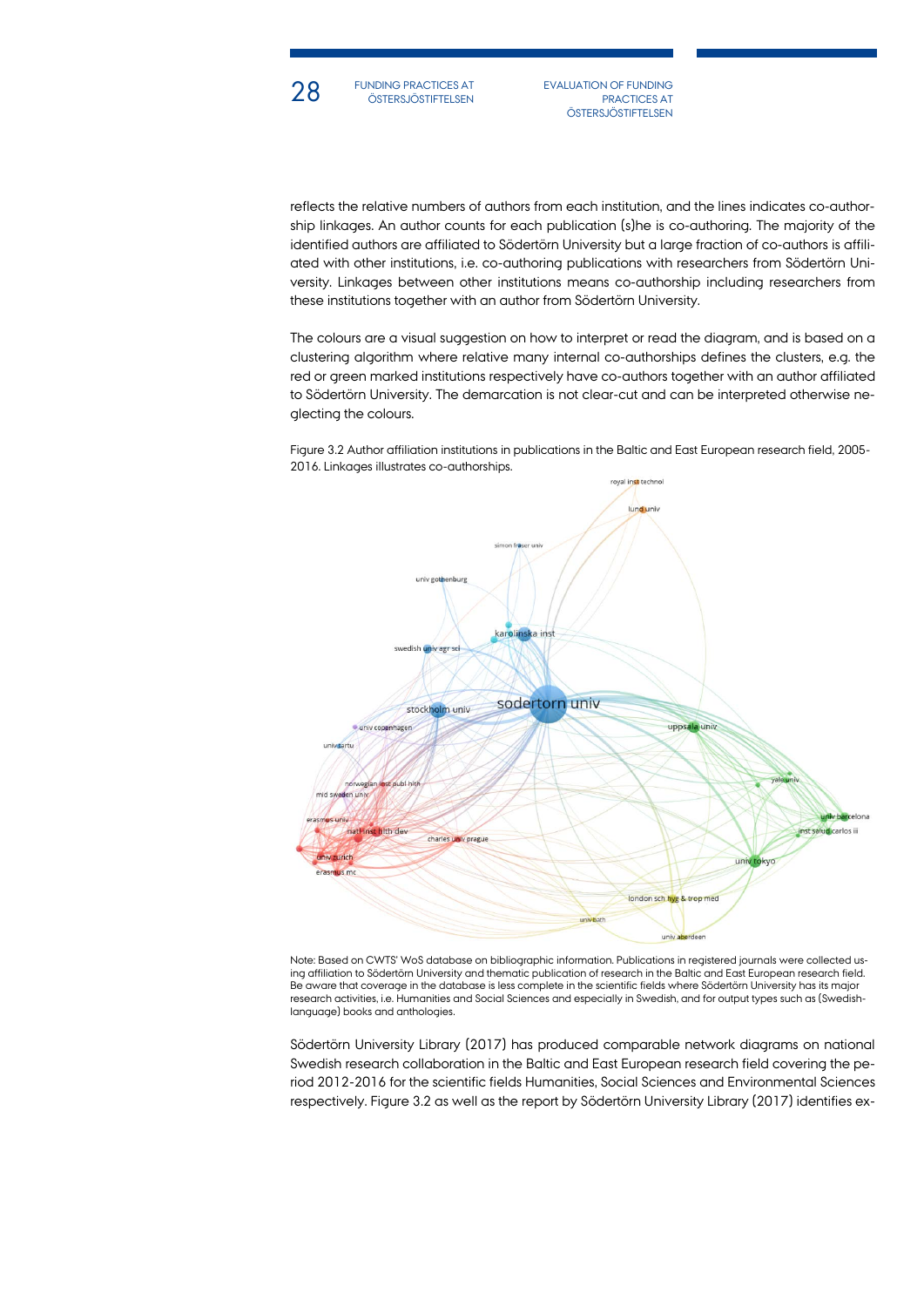

FUNDING PRACTICES AT

29 FUNDING PRACTICES AT EVALUATION OF FUNDING<br>EVALUATION OF FUNDING PRACTICES AT PRACTICES AT **ÖSTERSJÖSTIFTELSEN** 

isting collaboration linkages in the Baltic and East European research fields that Östersjöstiftelsen and Södertörn University can use in an informed discussion of future research supporting strategies.<sup>[3](#page-28-0)</sup>

In continuation to the network diagram in Figure 3.2 and using the same bibliometric data, we constructed and included a research fields diagram in Figure A.1 in appendix 7.2, which shows the identified research subfields in published output by researchers affiliated to Södertörn University in the Baltic and East European research field in the period 2005-2016. The research fields are pre-defined by all journals included in WoS and based on a pre-constructed base map defined by mutual citations among all included journals in 250 categories. These mutual citations also defines the clustering and distances between points. However, the actual point sizes indicate the relative number of publications, with an author affiliated to Södertörn University. The colours in Figure A.1 represents main scientific fields such as Social Sciences, Humanities, Health, and Environmental Sciences.

Furthermore, we have in Figure A.2 in appendix 7.2 used keywords given by authors to create a research topics network diagram. The authors' keywords are converted into more general topics, and clustered according to their mutual co-occurrence in the publications using the VOSviewer software. The relative size of the topic points reflects the occurrence rate of each topic. The colours in Figure A.2 helps illustrating a three-dimensional diagram, e.g. that there seems to be a fourth (yellow) cluster behind two others (green and blue). Whether there actually exists three or four core topic clusters are discussable and needs deeper knowledge in the Baltic and East European research field.

Figure A.1 and A.2 gives an overview of research topics of interest for researchers at Södertörn University in the Baltic and East European research field, their cooperative linkages, and helps to facilitate an informed discussion of which research fields, themes and topics that could be prioritised to create additionality by building on existing strengths, see also Appendix 7.2.

<span id="page-28-0"></span> $3$  Södertörn University Library could probably be asked to deliver updated and more recent diagrams as part of an ongoing reporting on cooperation linkages, as illustrated in Figure 3.2, and on research fields and topics as illustrated in Figure A.1 and A.2.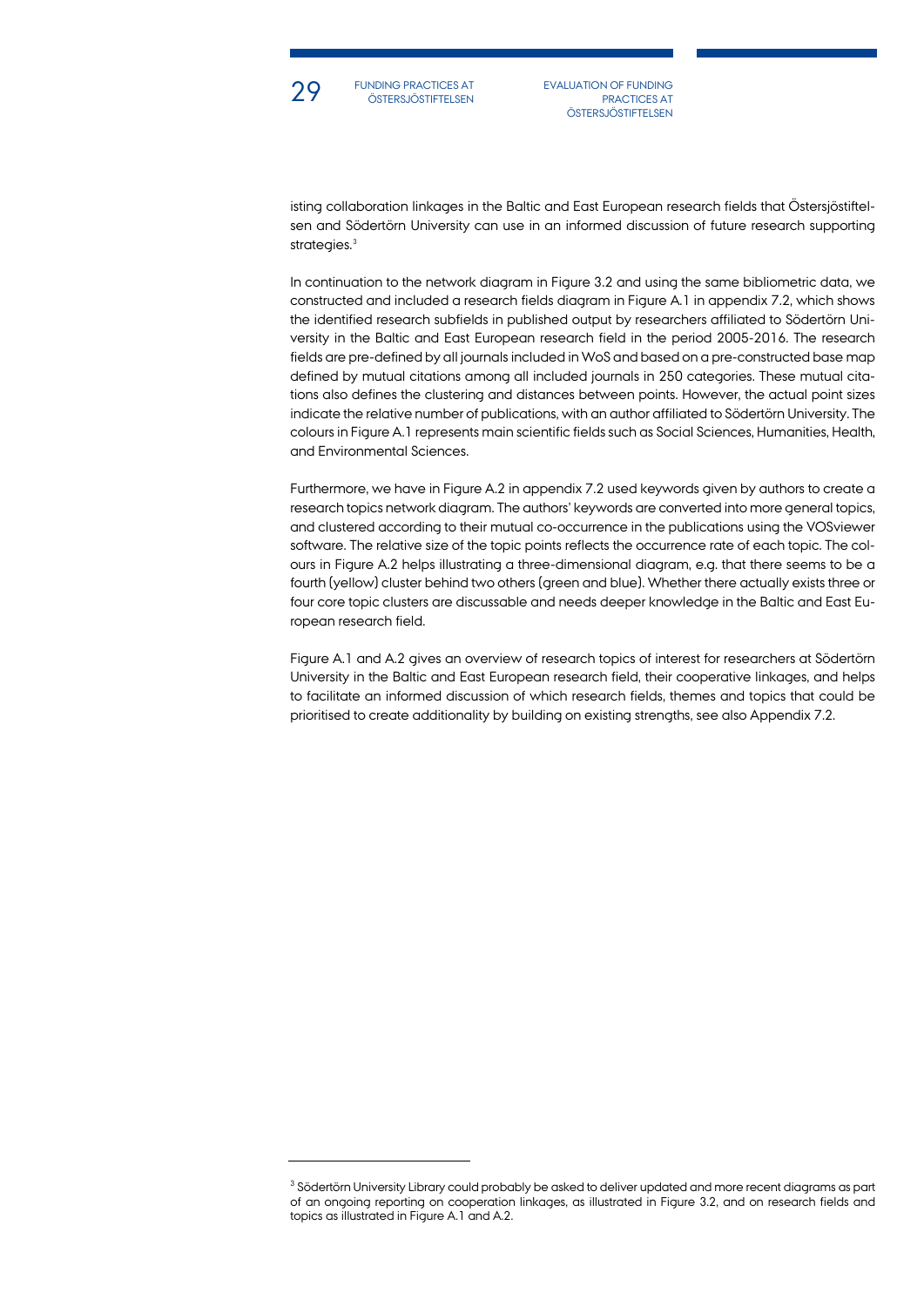PRACTICES AT **ÖSTERSJÖSTIFTELSEN** 

# 4.0 The ideal funding desired by beneficiaries

While a large part of the literature, as discussed in Section 2, extensively connects funding and performance in an ex post manner, only a few studies have asked the researchers themselves about their perception of an ideal research grant. Bloch et al. (2016), DEA (2017) and Norn (2019), among others, have analysed how grants and performance correlate. The outcomes are manifold and reflects the discussion in Section 2, giving rise to a diverse picture of how and why different grant types seem to be optimal in different contexts. For example, Norn (2019) concludes that the Matthew effect is present, that research funding seems to be concentrated among specific recipient groups, e.g. male researchers in Natural Science, but that little is known about how it influences research performance. Among top-performing research centres, Bloch et al. (2016) found a non-linear relation between grant size and performance over grant time, suggesting the existence of an optimal grant size that results in optimal scientific performance. However, identifying the actual optimal grant size given the present structural and grant-specific dynamic context is not easy if even possible.

Bloch et al. (2016) also found a cumulative effect, i.e. already funded researchers obtained additional funding, which was often spent on early-career researchers. Thereby, the funded centres and researchers could transfer a substantial scientific heritage in the topic field. On the other hand, Nicholson and Ioannidis (2012) identify a presence of the Matthew effect in research funding in the US and warn that funding existing research prevents funding of riskier and more innovative research. Dimke (2019) and Norn (2019) warn against the same tendency, and advocates for a research funding system that continuously discuss how and why the different research funding instruments function and how to obtain a balance between them. This means that a funding body like Östersjöstiftelsen needs to engage proactively with beneficiaries to learn more about current desires for grant types. Only in this way can Östersjöstiftelsen ensure an up to date funding scheme that can help it reach its goals.

The present section discusses the outcome of a survey to all previous grantees of project funding from Östersjöstiftelsen over the last 20 years. The survey asks what an optimal grant from Östersjöstiftelsen looks like. The grantees have all worked at Södertörn University and experienced the impact of their grants. This makes them grant 'experts' when it comes to designing future funding instruments from Östersjöstiftelsen. Of 257 grantees, 195 received and 107 answered the questionnaire. The survey is explained further in appendix 7.1.

#### **4.1/ Survey to direct and indirect beneficiaries**

All survey respondents are currently or previously connected to Södertörn University. In 2018, the year before data collection, 66 respondents (62 percent) had research activities that were partially funded by Östersjöstiftelsen (see Figure 4.1). The most common funding share was 40 percent. The 35 respondents (33 percent) with no funding from Östersjöstiftelsen in 2018 have previously been funded. A small fraction from administration or management did not find it relevant to answer the question.

As Figure 4.1 shows, only 8 percent had all their research funded by Östersjöstiftelsen in 2018. The 62 percent whose research was partially funded by Östersjöstiftelsen in 2018 needed supplementary funding for the remaining research activities. This means that Södertörn University continuously are obliged to finance these researchers fully or partially by other means when they are full-time permanent employees and not funded by other sources. More than half of the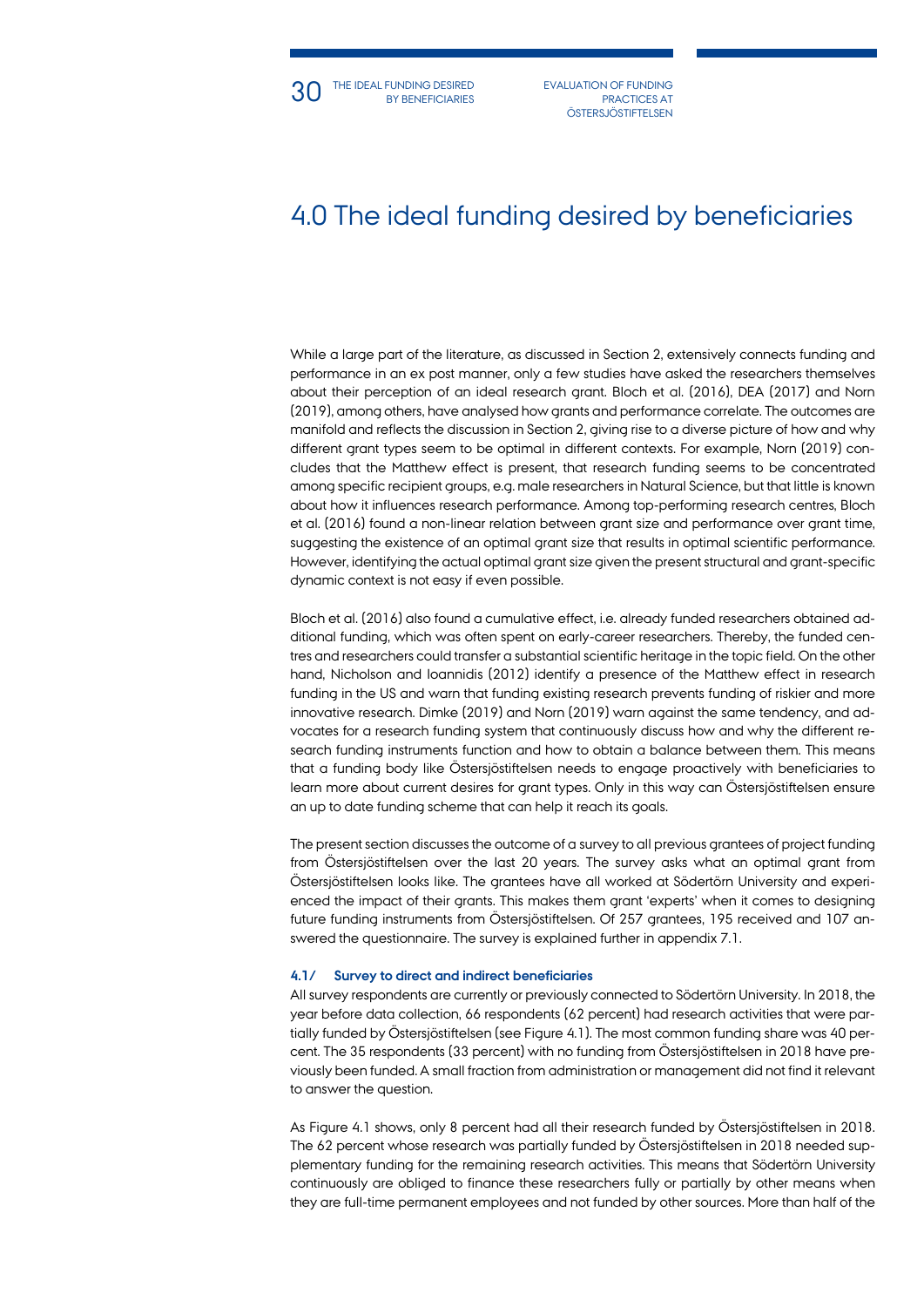PRACTICES AT **ÖSTERSJÖSTIFTELSEN** 

respondents were professors, a quarter were senior lecturers, and a tenth were associate professors, i.e. senior research staff. Hence, one also has to bear in mind that the survey lacks answers from early-career researchers, although a comparative Danish study by Wohlert et al (2018) did not find systematic differences in funding desires between junior and senior research staff. Furthermore, 57 percent of the respondents represent Humanities, 36 percent represent Social Sciences and 7 percent represent Natural Sciences. The most represented subject among respondents is history followed by political science and international relations. The gender balance is very close to 50-50. Hence, while the sample may be somewhat representative of permanent employed researchers at Södertörn University, it is not representative of researchers in general.





Note: 5 percent, i.e. adminstrators, retired researchers etc., did not find it relevant. Percentages are based on 107 respondents.

More than half of the respondents characterise themselves as researchers when asked about their main current employment status in the survey. A third characterises themselves as teachers, meaning that a large share of the respondents identify themselves as or at least work more as teachers than as researchers in their current employment. A few respondents also commented negatively on the teaching load in the free text answer option in the survey.

## **4.2/ Beneficiaries' desired ideal funding type from Östersjöstiftelsen**

The most important issue in the survey was ideal funding from Östersjöstiftelsen, taking into consideration the present context and Östersjöstiftelsen's statutes. A similar survey of researchers from all scientific fields at all Danish Universities was completed in 2018 (Wohlert et al., 2018; Dimke et al., 2019), and the results from this study will be compared with the present results whenever it makes sense.

The most prevalent activity that beneficiaries wish to have funded by Östersjöstiftelsen is 'new or expanded collaboration with leading researchers or research environments abroad' and 'interdisciplinary research and/or collaboration'. These are followed by funding of 'existing' and 'new' research agendas, funding of 'new' and 'existing' research groups and funding of 'basic research'. This means that collaboration and interdisciplinarity are high on the respondents' wish list.

Less than 20 percent desires funding of infrastructure. However, since all respondents have an existing infrastructure in the Baltic and East European research field at Södertörn University, the low share may indicate that only 19 percent need more than the existing infrastructure.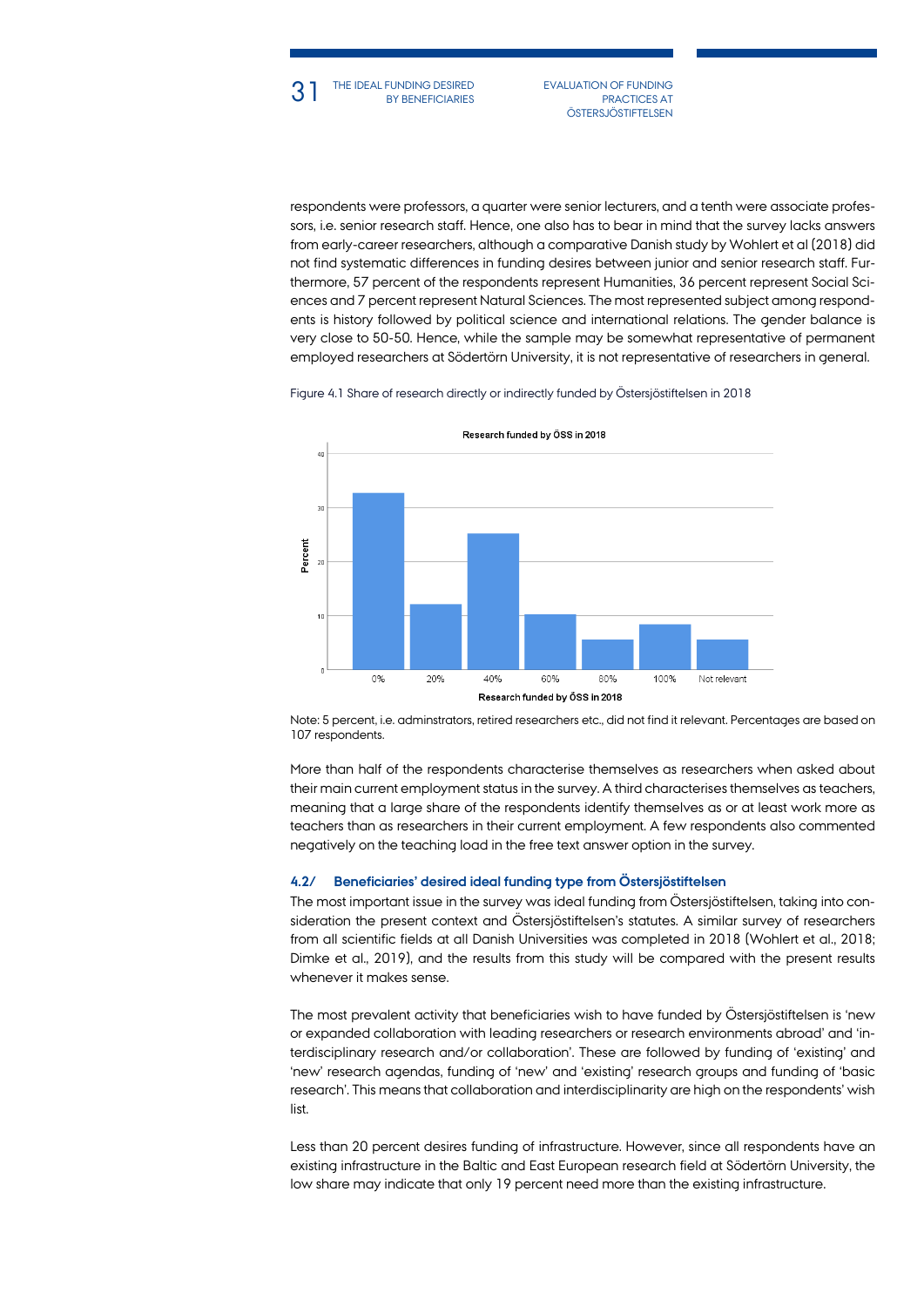In Wohlert et al. (2018), Danish researchers within all fields, at all universities and at all employment levels were asked about similar activity types. Their answers are largely in line with the answers in the present survey. The wish for more funding for collaboration was almost the same, while desires for research funding as well as infrastructure were 10-20 percentage points higher in Denmark. Funding wishes for establishment of a research group was 20 percentage points lower in Denmark. However, these differences may be explained by researchers' employment levels and scientific fields, i.e. Natural Science and Health research (present in the Danish study) need expensive infrastructural frames like buildings and instruments, while younger researchers (larger share in the Danish study) less often are Principal Investigators with a need to establish research groups.

Table 4.1. Activities included in or covered by an ideal next research grant from Östersjöstiftelsen. Ordered by share of respondents wishing the activity type to be funded.

| Type of research related activity                                                                                                                                                                                                                               | Percent |
|-----------------------------------------------------------------------------------------------------------------------------------------------------------------------------------------------------------------------------------------------------------------|---------|
| Enabling new or expanded collaboration with leading researchers or research environments<br>abroad                                                                                                                                                              | 71      |
| Funding of interdisciplinary research and/or collaboration                                                                                                                                                                                                      | 65      |
| Continuation of an existing research agenda                                                                                                                                                                                                                     | 54      |
| Seek out a new research agenda                                                                                                                                                                                                                                  | 54      |
| Establishment of a new research group                                                                                                                                                                                                                           | 52      |
| Funding of basic research with no apparent practical or commercial applications in sight                                                                                                                                                                        | 49      |
| Maintaining or expanding an existing research group                                                                                                                                                                                                             | 43      |
| Enabling research activities abroad (e.g. by providing funding for research stays, sabbaticals,<br>fieldwork, etc.)                                                                                                                                             | 41      |
| Enabling new or expanded collaboration with leading researchers or research environments in<br>Sweden                                                                                                                                                           | 38      |
| Finishing an existing research project                                                                                                                                                                                                                          | 22      |
| Enabling new or expanded collaboration with stakeholders outside academia (e.g. relevant<br>NGOs, companies, public institutions, etc.                                                                                                                          | 20      |
| Establishing or accessing research infrastructure (e.g. library, advanced instrumentation, data-<br>bases, laboratory facilities, experimental set-ups, etc.)                                                                                                   | 19      |
| Funding of applied research with a broad practical or commercial application in sight                                                                                                                                                                           | 18      |
| Enabling new or expanded activities related to the dissemination of research activities and re-<br>sults                                                                                                                                                        | 13      |
| Note: The question was formulated as 'What kind of activities should your ideal next grant for Baltic and East<br>European research at Södertörn University be able to fund? Please tick all relevant categories.' Percentages<br>are based on 107 respondents. |         |

In addition to the predefined activities in Table 4.1, the respondents had the opportunity to recommend other types of research activities that Östersjöstiftelsen's funding could cover as well. For example, they wish for more flexibility and funding options for short-term activities. They wrote,

"Grants for preparation of publications, including translation and language check."

"short(er) term … for individuals, to support very defined and limited research, with clear publication goals."

"Short term programs for guest researchers, both for senior and junior scholars."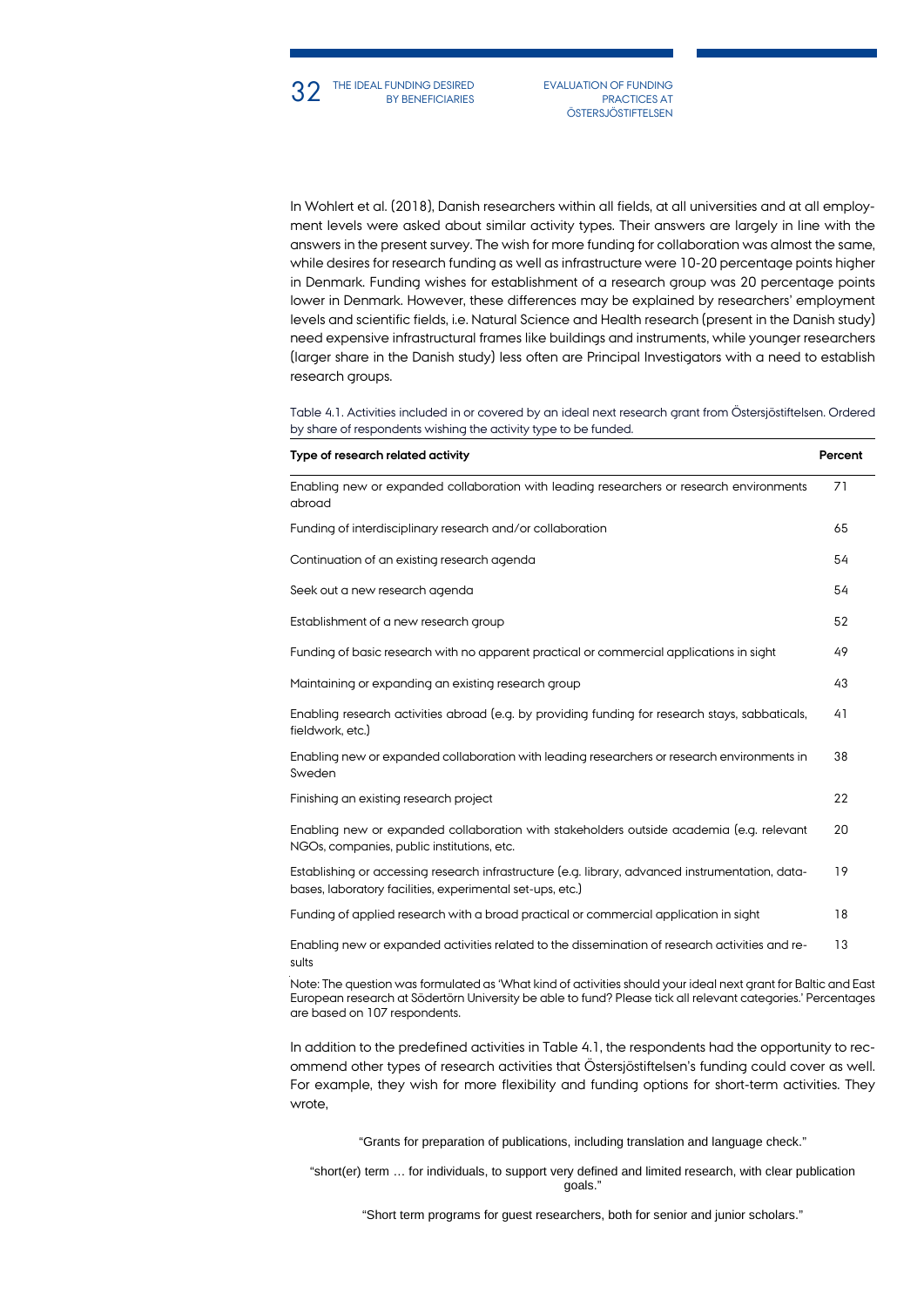

BY BENEFICIARIES

33 THE IDEAL FUNDING DESIRED EVALUATION OF FUNDING BY BENEFICIARIES PRACTICES AT PRACTICES AT **ÖSTERSJÖSTIFTELSEN** 

"… funding for initial network meetings, research infrasctructures, is very scarce and GBEES funds very few such seminars per year. … like to build groups … invite to small symposium."

Follow-up grants are high on the wishing list. The respondents writes, for example, that,

"A 'project follow-up grant' that would go to the writting of project-originating reasearch publications after the project has ceased. … short duration (one or two months) for each specific 'follow-up' activity with emphasis on international fora."

"… some kind of fund that could cover this kind of project 'heritage'- it could be a one-off affair involving short-time finance for each specific activity or publication."

"I'd like to see some possibilities for my PhD students and other junior researchers to extend the work they started with projects funded by ÖSS."

A fraction of the respondents asks for a looser definition of Baltic and East European research to be able to pursue research themes not covered today. However, it is questionable whether these new themes fit into Östersjöstiftelsen's funding statutes. Another more urgent wish or need concerns PhDs. The most frequent free text comments concerned PhDs and their funding in projects. There seems to be a common and identical wish across fields and respondents for new opportunities to include PhDs in bigger research projects. This wish is, for example, expressed in this way,

"It would be good if ÖSS funded programmes also to include PhD students and postdocs. This would make PhD training connected to the best-equipped milieus for research training.

"A new multidisciplinary and internationally connected research program, which allows funding of an experienced project leader, one or two postdocs, and 2-3 PhD candidates."

"… large projects involving two or more researchers at Södertörn in cooperation with external colleagues, national or international, and including PhD students and postdocs would constitute an optimal research group."

As Table 4.1 shows, the most frequent wish expressed in the survey concerns funding of interdisciplinary research and collaboration activities. This wish is further explained in some of the free text comments, like "…ÖSS have an important role in financing interdisciplinary … research which is difficult to get funding for by others". It was further emphasised that foreign and national research collaboration is important for research capacity building.

Finally, and in continuation of the collaboration theme, 40 percent ask for funding to enable research activities abroad, i.e. "A sabbatical, ie a full time semester or a year of research for a researcher/lecturer, in order to either start up research on a new field … or finish off an ongoing or already started project …". This points to a wish for a flexible funding scheme that can fund activities when the researchers need the funding, a system where researchers can apply for funding on a running basis.

#### 4.2.1/ The ideal grant length, annual budget and number of researchers

The respondents in the survey were further asked about the length, budget and number<sup>[4](#page-32-0)</sup> of researchers in an ideal grant from Östersjöstiftelsen. Here again, the results are similar to the findings in the Danish survey by Wohlert et al. (2018). One-fifth of the respondents commented on the funding length, especially pointing out that the present project funding length of three years is too short and that five to six years would be desirable (see Figure 4.2). However, the respondents do not agree on this,

"... more long-term programmes rather than shorter (=up to 3 years) project. Given the fact the very few

<span id="page-32-0"></span><sup>4</sup> The number of researchers are measured as Full Time Equivalent, FTE. For example, 10 researchers working half time in a project correspond to five FTE researchers.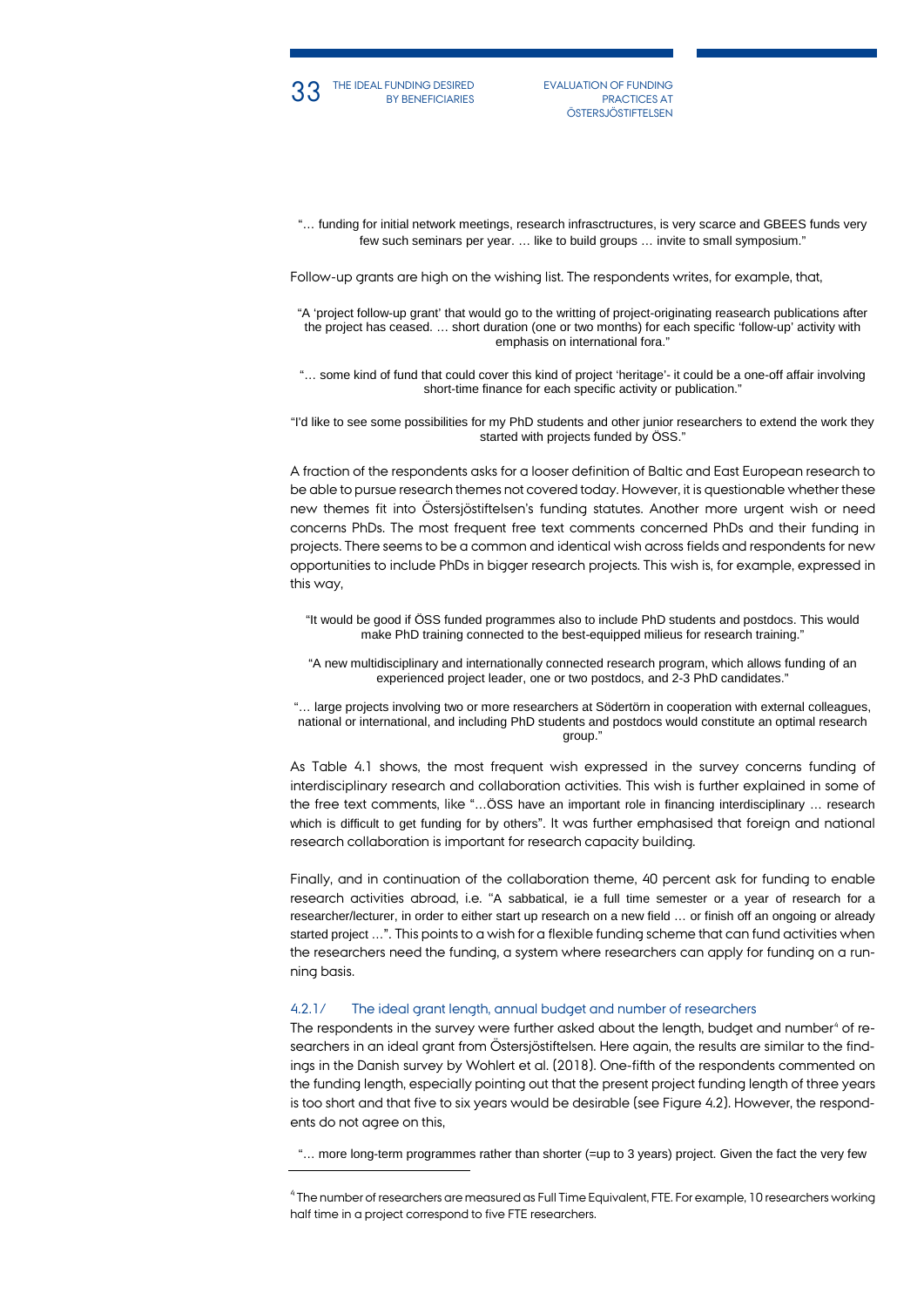

BY BENEFICIARIES

34 THE IDEAL FUNDING DESIRED EVALUATION OF FUNDING BY BENEFICIARIES PRACTICES AT PRACTICES AT **ÖSTERSJÖSTIFTELSEN** 

have research in their positions it does not promote the best research to have researchers continuously applying for short term projects… A minimum time would be 5 years since that time is sufficient to recruit and to finish PhD projects. Ideeally, 6-10 year programmes would be best. That would also give the researchers the autonomy needed to develop strong research mileus. Today's system with up to 3 year projects does not allow for long-term planning."

"…design a research project over a longer period (minimum 5 years). It is needed because of research often only comprises 50% and other commitments can take over such as teaching, administration, peer reviewing … during this time."

"…the duration must be longer than 3-years (4-6 years would be ideal, especially if PhD-students are included)."

The ideal annual budget size seems to depend on how large and small grants are defined by the respondents. The arguments for larger and smaller budgets are thus diverse, dependent on individual views of what big and small grants are, as well as field differences.

Similarly, the wish for personnel in the funded activities varies a lot, although a widespread view is that, "…including 1-4 persons is the most convenient and practicable and allows a maximum number of scholars from different career stages to profit from it."

Figure 4.2 Distribution of wishes to length, annual budget and researchers involved in the respondents' ideal funding from Östersjöstiftelsen.



Note: The number of researchers are measured as Full Time Equivalent, FTE. For example, 10 researchers working half time in a project correspond to five FTE researchers. See also Table 4.2 and 4.3 for exact percentages. Percentages are based on 107 respondents.

As expected, there is a large coherence between ideal length, budget and personnel. Table 4.2 shows that the most prevalent funding desire is 1-3 million SEK and a length of or above 3 years.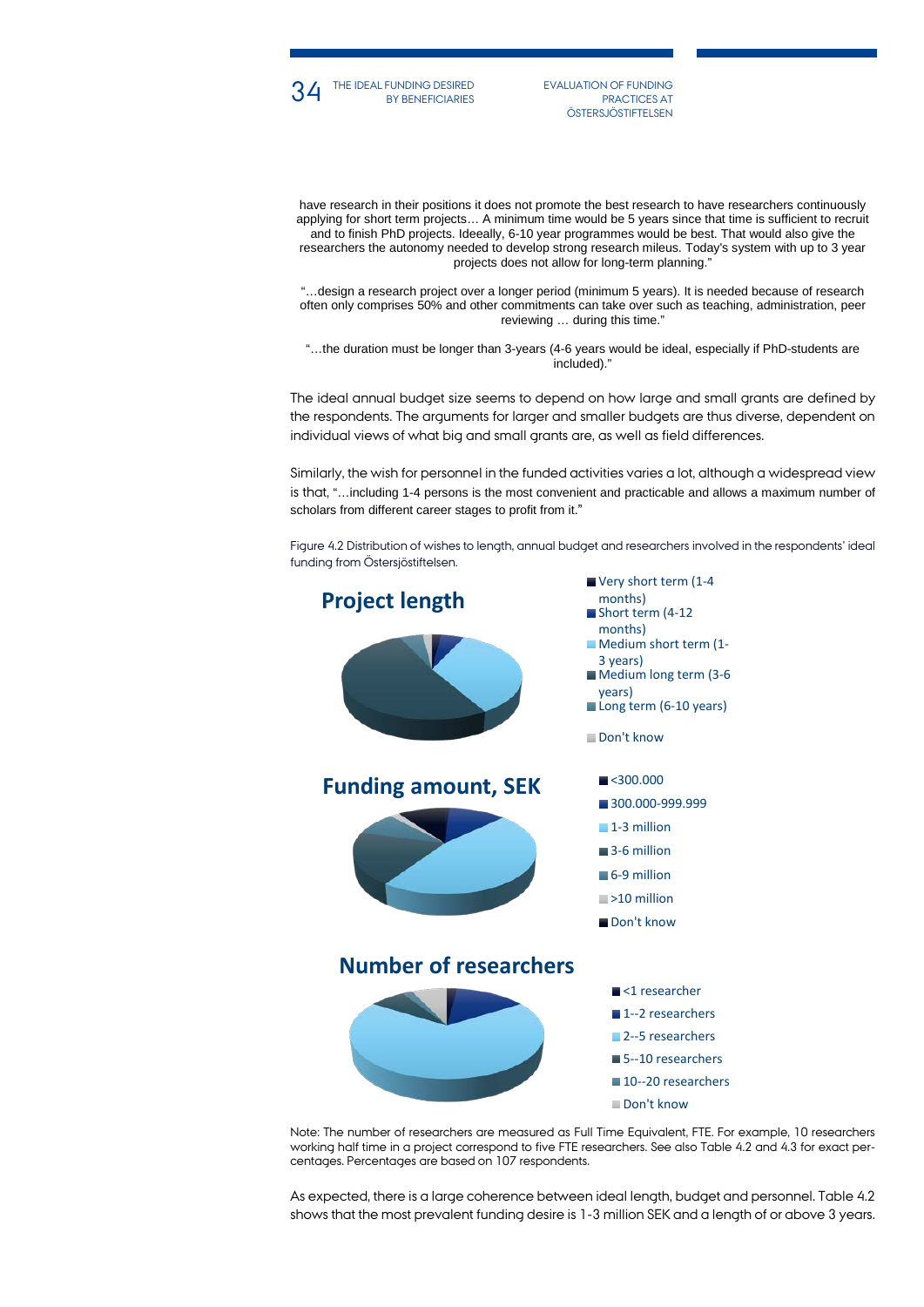PRACTICES AT **ÖSTERSJÖSTIFTELSEN** 

More than half of the respondents ask for funding for 3-6 years; around half of them ask for an annual budget of 1-3 million; one-fifth ask for an annual budget of 3-6 million. A respondent wrote, "Maybe longer programmes 4-5 years but maximum 10 millions SEK". In a comparable Danish study (Dimke et al, 2019), the ideal grant size was defined as 3-10 million DKK lasting 3-5 years.

|          |                                            |                |                     |                    | Annual budget, SEK |                    |                |               |                |
|----------|--------------------------------------------|----------------|---------------------|--------------------|--------------------|--------------------|----------------|---------------|----------------|
|          |                                            | $<$ 300.000    | 300.000-<br>999.999 | $1 - 3$<br>million | $3 - 6$<br>million | $6 - 9$<br>million | >10<br>million | Don't<br>know | Total          |
|          | Very short term<br>$(1-4$ months)          | $\overline{0}$ | $\overline{2}$      | 0                  | $\mathbf 0$        | $\mathbf 0$        | $\mathbf 0$    | $\mathbf 0$   | $\overline{2}$ |
| Duration | Short term<br>$(4-12$ months)              |                | $\mathbf 0$         | 0                  | $\mathbf 0$        | 0                  | $\mathbf{0}$   | 4             | 5              |
|          | Medium short term<br>$(1-3 \text{ years})$ | $\overline{0}$ | $\overline{7}$      | 21                 | 6                  | $\mathbf 0$        | $\mathbf{0}$   | ı             | 35             |
|          | Medium long term<br>$(3-6 \text{ years})$  | $\overline{0}$ | 3                   | 24                 | 13                 | 8                  | ı              | 4             | 52             |
|          | Long term<br>$(6-10 \text{ years})$        | 0              | $\mathbf 0$         | $\mathbf{1}$       | $\overline{2}$     | 1                  | 1              | $\Omega$      | 5              |
|          | Don't know                                 | 0              | $\mathbf 0$         | 1                  | $\mathbf 0$        | $\mathbf 0$        | $\overline{0}$ | ı             | $\overline{2}$ |
| Total    |                                            | 1              | 12                  | 47                 | 20                 | 9                  | $\overline{2}$ | 10            | 100            |

#### Table 4.2 Distribution of respondents by project length and annual budget, percent

Note: Percentages are based on 107 respondents.

If we compare Table 4.2 and 4.3, it seems that some respondents ask for 3-6 million annually for 2-5 researchers. The use of 3-6 million each year for 3-6 years for 2-5 researchers is remarkably well financed, unless, of course, they have very high costs for equipment etc.

Table 4.3 Distribution of respondents by the expressed wish for number of personnel<sup>\*)</sup> and annual budget, percent

|                              |            |             | Annual budget, SEK  |                    |                    |                    |                    |               |                |
|------------------------------|------------|-------------|---------------------|--------------------|--------------------|--------------------|--------------------|---------------|----------------|
|                              |            | $<$ 300.000 | 300.000-<br>999.999 | $1-3$ mil-<br>lion | $3-6$ mil-<br>lion | $6-9$ mil-<br>lion | $>10$ mil-<br>lion | Don't<br>know | Total          |
| Number of FTE<br>researchers | $\leq$ ]   |             | $\mathbf 0$         |                    | $\mathbf 0$        | $\overline{0}$     | $\mathbf 0$        | 0             | $\overline{2}$ |
|                              | $1 - 2$    | 0           | 3                   | 12                 | 0                  | 0                  | 0                  | 0             | 14             |
|                              | $2 - 5$    | $\Omega$    | 8                   | 33                 | 18                 | 5                  | $\mathbf 0$        | 5             | 68             |
|                              | $5 - 10$   | 0           | $\mathbf 0$         | 1                  |                    | 4                  |                    | $\Omega$      | 7              |
|                              | $10 - 20$  | $\Omega$    | $\Omega$            | 0                  |                    | $\Omega$           |                    | $\Omega$      | 2              |
|                              | Don't know | 0           |                     |                    | 0                  | 0                  | 0                  | 5             | 7              |
| Total                        |            |             | 12                  | 47                 | 20                 | 9                  | 2                  | 10            | 100            |

Note: \*)The number of personnel is measured as Full Time Equivalent, FTE. For example, 10 researchers working half time in a project correspond to five FTE researchers. Percentages are based on 107 respondents.

Overall, the questions about the length, budget and number of researchers in the ideal research project funded by Östersjöstiftelsen revealed a desire for slightly longer project periods than the present 3 years and for projects with 2-5 researchers involved per year. The ideal annual funding would be 1-3 million SEK for most respondents, although a fifth of the respondents expressed a wish for 3-6 million SEK annually.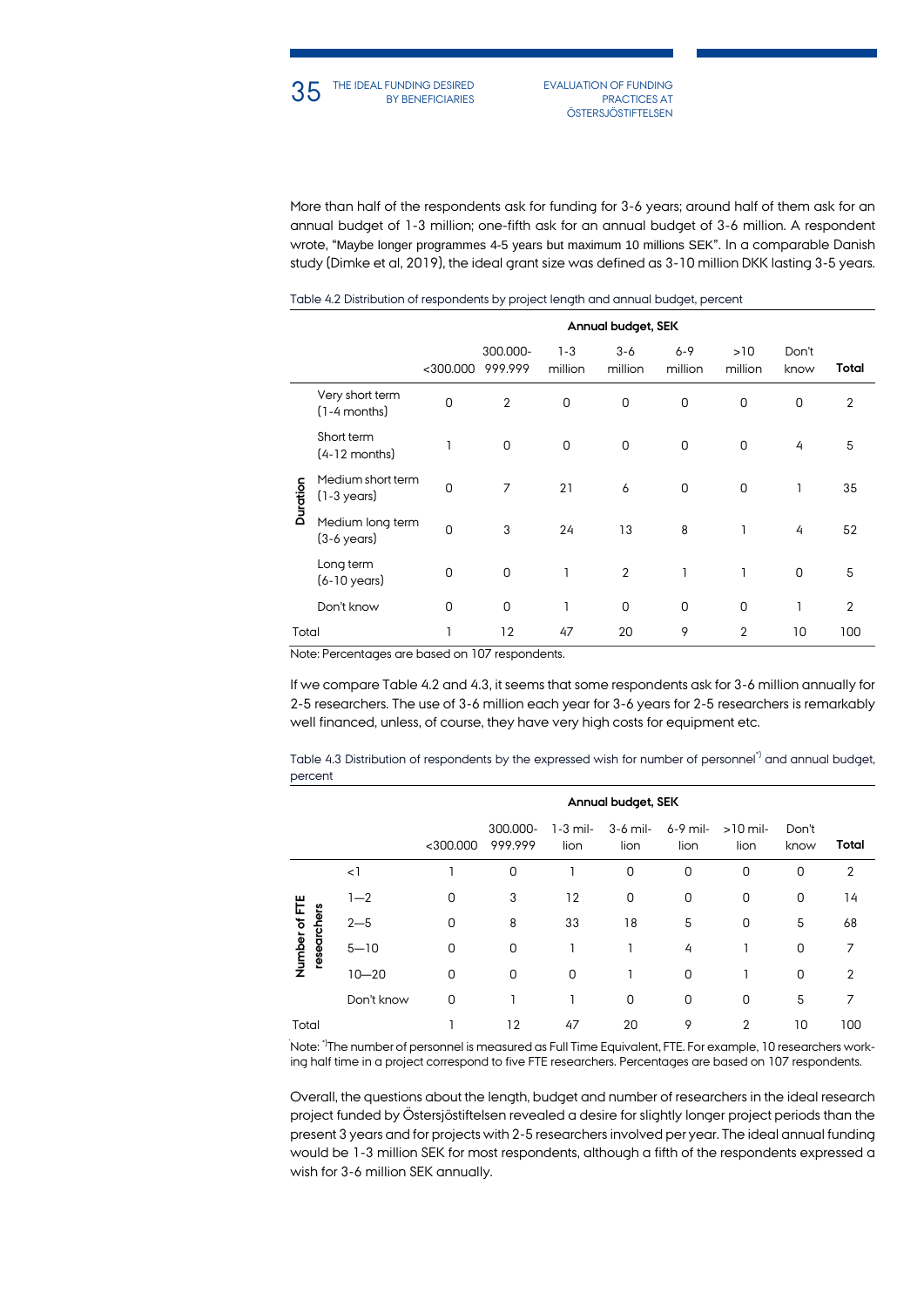

PRACTICES AT **ÖSTERSJÖSTIFTELSEN** 

## **4.3/ Experienced or expected outcome of funding from Östersjöstiftelsen**

The respondents were further asked about the outcome of their current or completed research projects funded by Östersjöstiftelsen and about their perception of the outcome of their most recent research activities.

As Table 4.4 shows, funding from Östersjöstiftelsen led to significant advances in research qualifications, research production, and novel research results, according to the respondents. Furthermore, the respondents experienced significant advances in their own and in their partners' research careers as well as in new research collaborations. For around half of the respondents, the obtained funding resulted in other successful funding applications. Here, we also have to take into consideration that many respondents have not yet finished their research projects and therefore cannot fully judge the outcome of the project yet. Overall, only a very small fraction of the respondents did not report any of the listed outcomes in Table 4.4.

#### Table 4.4 Funding from Östersjöstiftelsen had the following outcome, percent

|                                                                                                 | To a great<br>extent | To some<br>extent | To a minor<br>extent | Rest |
|-------------------------------------------------------------------------------------------------|----------------------|-------------------|----------------------|------|
| It improved my qualifications as a researcher in my field                                       | 64                   | 29                | 3                    | 4    |
| It boosted my own research career                                                               | 56                   | 35                | 4                    | 5    |
| It boosted other collaborating participants' research ca-<br>reers                              | 55                   | 25                | 13                   | 7    |
| It boosted my own research production                                                           | 60                   | 29                | 6                    | 5    |
| It yielded or contributed to generating novel research re-<br>sults within my field of research | 59                   | 31                | 3                    | 7    |
| It resulted in new cooperative relations with other re-<br>search environments                  | 45                   | 38                | 9                    | 8    |
| It resulted in other successful funding or grant applica-<br>tions                              | 18                   | 33                | 22                   | 27   |

Note: 'Rest %' contains 'not at all, 'it's too early to say', 'I don't know'. Percentages are based on 107 respondents.

The experienced high shares of positive outcomes of the funded activities also say something about Östersjöstiftelsen's funding schemes. According to the respondents, Östersjöstiftelsen's funding schemes seem to be very beneficial in the research system at Södertörn University. This conclusion can also be found in a significant number of researchers' comments about the role and influence of Östersjöstiftelsen's funding on the research quality at Södertörn University,

"…personally [I] very much appreciate the funding I have received both as a PI and as a part of other projects - It has provided funding for PhD student[s], for workshops and for publications and I have done some fantastic things thanks to this opportunity.'

"Östersjöstiftelsen makes it possible to discover East European and Baltic Sea studies as an inspirational arena for joint ventures across the disciplines and nations."

The respondents further reflected on what would probably have happended with their funded research activity if they had not obtained funding from Östersjöstiftelsen. The funding seems to have been of high importantance. Only 2 percent told us that the research would have been carried out anyway, i.e. if they had not obtained funding from Östersjöstiftelsen (cf. Table 4.5). Further, one fifth indicate that they would probably have carried out the research at a later stage or under different circumstances. However, three quarters of the respondents indicate that there is a smalle likelihood that the research would have been carried out or definitely would not have been carried out if they had not received the funding from Östersjöstiftelsen. Therefore, it seems that Östersjöstiftelsen's funding of research activities in the Baltic and East European field has a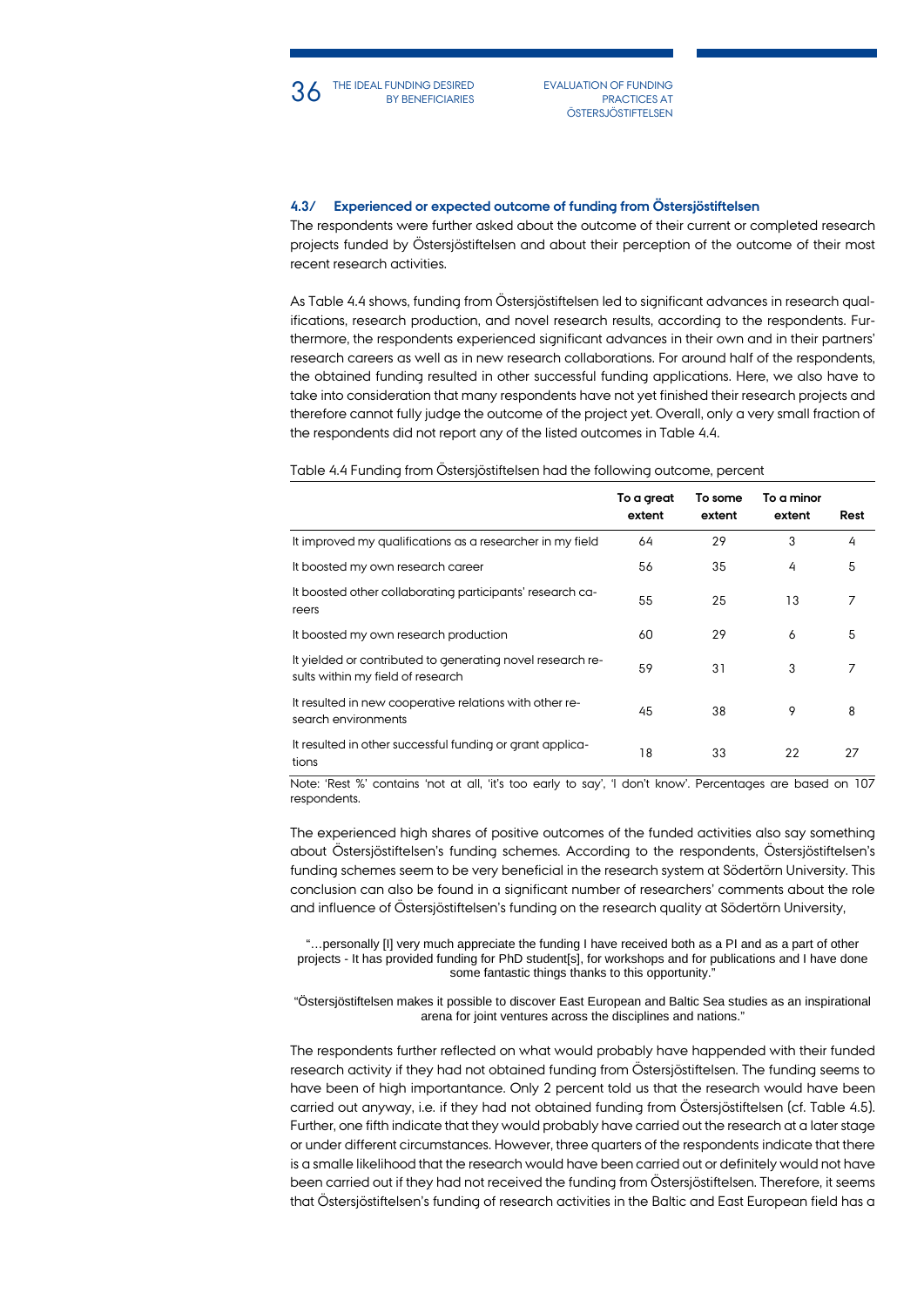

**37** THE IDEAL FUNDING DESIRED EVALUATION OF FUNDING BY BENEFICIARIES PRACTICES AT PRACTICES AT **ÖSTERSJÖSTIFTELSEN** 

clear effect on its own. It also seems that it has complementary funding effects and minor crowding-out effects relative to the existing funding system outside Östersjöstiftelsen, i.e., high additional impact in the research field.

Table 4.5. What would have happened to the planned Baltic or East European research activities without direct or indirect funding from Östersjöstiftelsen?

|                                                                           | Percent |
|---------------------------------------------------------------------------|---------|
| The research would definitely have been carried out anyway                |         |
| The research would most probably have been carried out anyway             | 19      |
| There is a small likelihood that the research would have been carried out | 53      |
| The research would definitely not have been carried out                   | 22      |
| I don't know                                                              | 5       |
| Note: Percentages are based on 107 respondents.                           |         |

Two questions were asked about reputation and the researchers' willingness to acknowledge funding from Östersjöstiftelsen: Whether they acknowledge funding from Östersjöstiftelsen in publications, and how prestigious they find funding from Östersjöstiftelsen. Figure 4.3 shows that a large majority of researchers do acknowledge funding from Östersjöstiftelsen when they publish their research. However, a quarter of the respondents do not always do it.

We do not know why this is, but it could be due to a lower than average perception of the prestige connected with funding from Östersjöstiftelsen. Thus, more than half of the respondents stated that colleagues at Södertörn University found the funding from Östersjöstiftelsen less prestigious than from other funding agencies (cf. Figure 4.3). Almost none stated that colleagues found it more prestigious.

Figure 4.3 How often researchers acknowledge Östersjöstiftelsen in publications funded directly or indirectly by Östersjöstiftelsen and researchers' attitudes toward funding from Östersjöstiftelsen



Note: Percentages are based on 107 respondents.

Respondents express the lack of prestige in, for example, this way,

"…[I] recently had funding from Östersjöstiftelsen, but my research from other funds, … are seen as much more prestigious.I think that a wider approach, a demand on the funding being used in an inclusive manner can improve the results from the funding."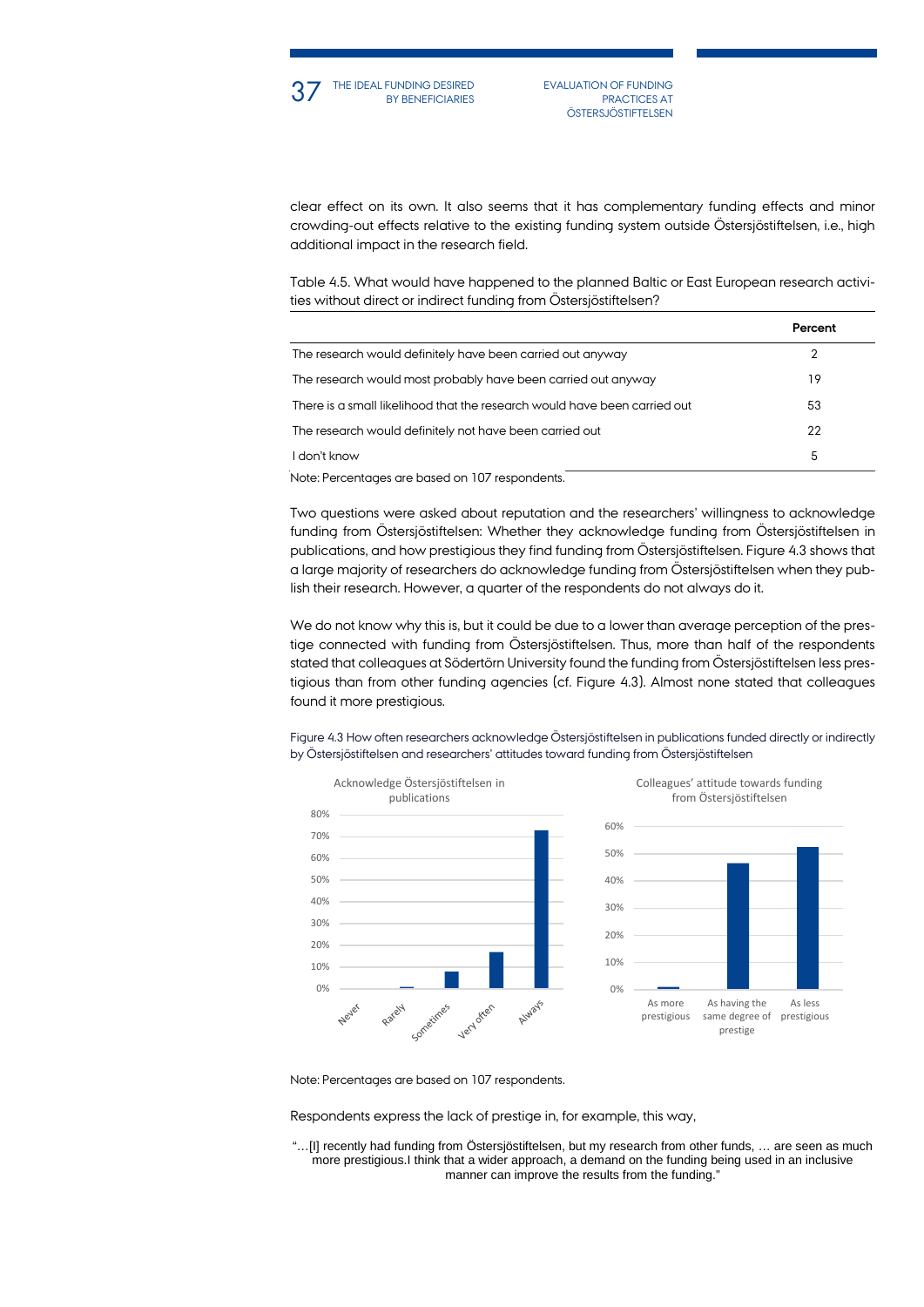PRACTICES AT **ÖSTERSJÖSTIFTELSEN** 

It is a problem for the reputation of Östersjöstiftelsen, Södertörn University and the funded researchers that a large share of researchers at Södertörn University assess funding from Östersjöstiftelsen as less prestigoius than other types of funding. It could indicate a lack of legitimacy, transparency and/or positive story telling around the research funded by Östersjöstiftelsen.

## **4.4/ Researchers' opinions about Södertörn University, research quality and funding from Östersjöstiftelsen**

To examine whether researchers themselves at Södertörn University find research funding from Östersjöstiftelsen more or less attractive than other types of external funding, we asked a number of researchers, directly or indirectly funded by Östersjöstiftelsen, to assess this aspect (see table 4.6). Some of the answers can be compared with similar answers in Technopolis (2010B) and show robust answers over time. The overall impression is that the single researcher finds research funding from Östersjöstiftelsen more prestigious and welcomed today than in 2010, although this individual specific improved attraction or reputation may be caused by sample differences.<sup>5</sup>

Table 4.6 Researchers' impression of Södertörn University and research funding from Östersjöstiftelsen, percent

|                                                                                                                                                                                      | Disagree | Neither/Nor | Agree |
|--------------------------------------------------------------------------------------------------------------------------------------------------------------------------------------|----------|-------------|-------|
| Södertörn University                                                                                                                                                                 |          |             |       |
| Research in my field(s) at Södertörn University is recognized internation-<br>ally for its high quality                                                                              | 7.5      | 13.1        | 75.7  |
| Södertörn University offers attractive framework conditions for promot-<br>ing research funded by Östersjöstiftelsen                                                                 | 6.5      | 26.2        | 62.6  |
| Ostersjöstiftelsen                                                                                                                                                                   |          |             |       |
| Ostersjöstiftelsen makes a great effort to strengthen Baltic and East Eu-<br>ropean research at Södertörn University                                                                 | 4.7      | 11.2        | 81.3  |
| Ostersjöstiftelsen is only funding high quality Baltic and East European<br>research                                                                                                 | 18.7     | 19.6        | 45.7  |
| Ostersjöstiftelsen provides sufficient support for networking, knowledge<br>exchange, and creation of scientific environments, which promotes Bal-<br>tic and East European research | 15.9     | 21.5        | 56.1  |
| Researchers at Södertörn University                                                                                                                                                  |          |             |       |
| Receiving funds from Östersjöstiftelsen is prestigious                                                                                                                               | 12.1     | 21.5        | 63.5  |
| My research has a clear Baltic or East European focus<br>the contract of the contract of the contract of the contract of the contract of the contract of the contract of<br>$\cdots$ | 9.4      | 11.2        | 78.6  |

Note: A minor residual group answered 'I do not know' or 'Not relevant' such that each row sums to 100%. Percentages are based on 107 respondents.

## **4.5/ Structural considerations**

Although it was not the purpose of the survey to collect suggestions for improvements of the existing funding schemes at Östersjöstiftelsen and Södertörn University, a large number of respondents made various suggestions. Although they are partial and context-dependent suggestions, they deserve visibility and can be used as inspiration for a continuous discussion on how to improve the existing funding schemes.

<span id="page-37-0"></span><sup>&</sup>lt;sup>5</sup> In Technopolis (2010B), 23.5% did not know or did not have a clear Baltic or East European focus in their research, which made funding from Östersjöstiftelsen less likely. In the present survey, the corresponding share is 10.5%.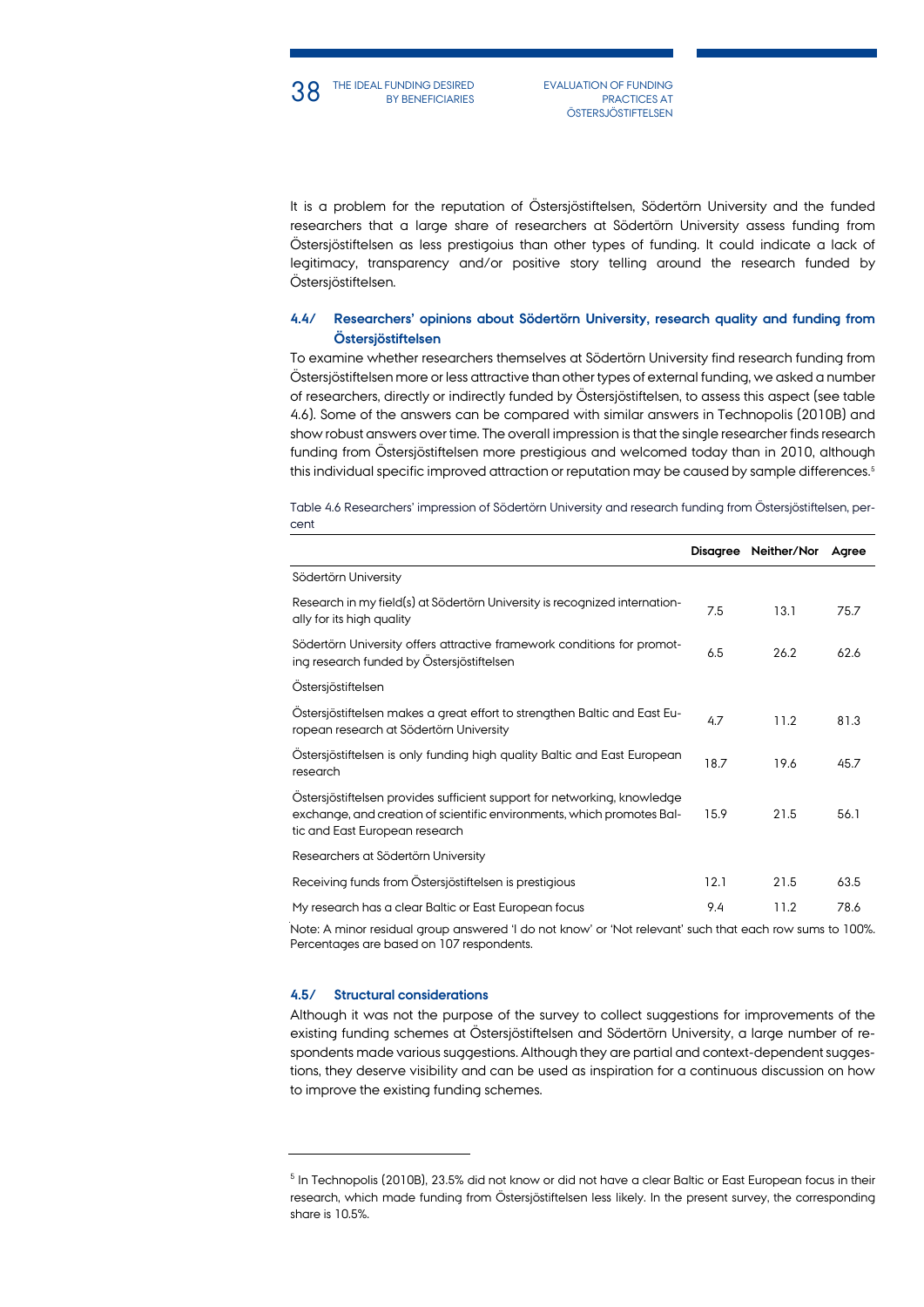**39** THE IDEAL FUNDING DESIRED EVALUATION OF FUNDING BY BENEFICIARIES PRACTICES AT PRACTICES AT **ÖSTERSJÖSTIFTELSEN** 

The respondents point out problems and barriers in the existing funding instruments, but they also come up with ideas for improvements and changes. Many of them are quite negative, but based on the previous findings there is no reason to think that they are representative of all researchers at Södertörn University. We bring the comments here, because they can be used in future discussions of Östersjöstiftelsen's and Södertörn University's funding schemes and collaboration.

#### **Financial coverage and academic merit**

BY BENEFICIARIES

"A key restraint is that we can not pay wages for non-Swedish researchers, but it is still expected that the research will be colloborative, including researchers from the Baltic States.

"Ideally it would be easier to include international collaborators. The employment/payment processes are so difficult as to almost be prohibitive."

"One of the biggest problems today is the lack of funding for PhD students, which creates a disproportion between the number of supervisors and PhD graduates … as it prevents (associate & full) professors to get the merit of being supervisor and also diminishes the speed and range of renewal and vitality in the departments."

#### **The review process**

"Much of the research … is of an interdisciplinary character, but selected evaluators often have a very poor record of interdisciplinary research therefore they lack understanding for it."

## **Östersjöstiftelsens support**

"Applicants must themselves pursue and establish connections and networks in the Baltic and in Eastern Europe. ÖSS does little to help potential applicants proactively."

#### **Östersjöstiftelsens funding biases**

"Östersjöästiftelse should … encourage the university management to support quality, rather than to use research funding for other reasons. Östersjöstiftelsen should also try to end the programme with Östersjöprofessors, since it produces huge inequalities in the research environments, with a handful of people having vast research resources, while most have basically nothing. It would be better to give those funds to individual research environments/subjects in order for them to distribute as fits them best."

"…divide the funding into one portion that is used to fund a researchers center (CBEES) with a rather small number of top quality Baltic Sea and East European researchers and a larger portion rather funding top quality research at Södertörn which would be relevant for this type of research indirectly. This would avoid the rather forced associations to the Baltics and East European created by researchers at Södertörn to get access to funding."

"Funding of Baltic and East European Research at Södertörn University should be less seen in isolation from other excellent research. There should be greater emphasis on the creation of synergies of Baltic and East European oriented research with excellent research in general. There is an area studies trap some of the better researchers seek to avoid, at the same time as there is a Baltic/East European-research opportunism among project applicants that is too often rewarded through positive funding decisions."

"The research field in itself is a construct, which in turn makes the research conducted within it less driven by curiosity and an open search for knowledge than had been the case without this geographic frame."

"In the selection process, there has been a clear advatage for humanistic subjects… something has to be done to this systematic imbalance in fundings."

"…project funding by ÖSS is ludicrously biased …. Trying to judge all project proposals by the same evaluative standards, regardless of the academic culture in which they are developed and assessed, perpetuates this bias."

#### **Östersjöstiftelsen and Södertörn University**

"This threatens the autonomy and freedom of research at our 'university' as we say in English, while this is only - part of the financial problem - a 'högskola', a lower-level organization infinitely poorer than real universities in Sweden."

"…discrepancy between the statutes of Östersjöstiftelsen and the structure at Södertörn university. If Östersjöstiftelsen is following its task of supporting scholars at Södertörn there needs to be a much more open minded understanding of what Östersjöforskning might be."

"…money and resources from Östersjöstiftelsen increasingly was appropiated to administrative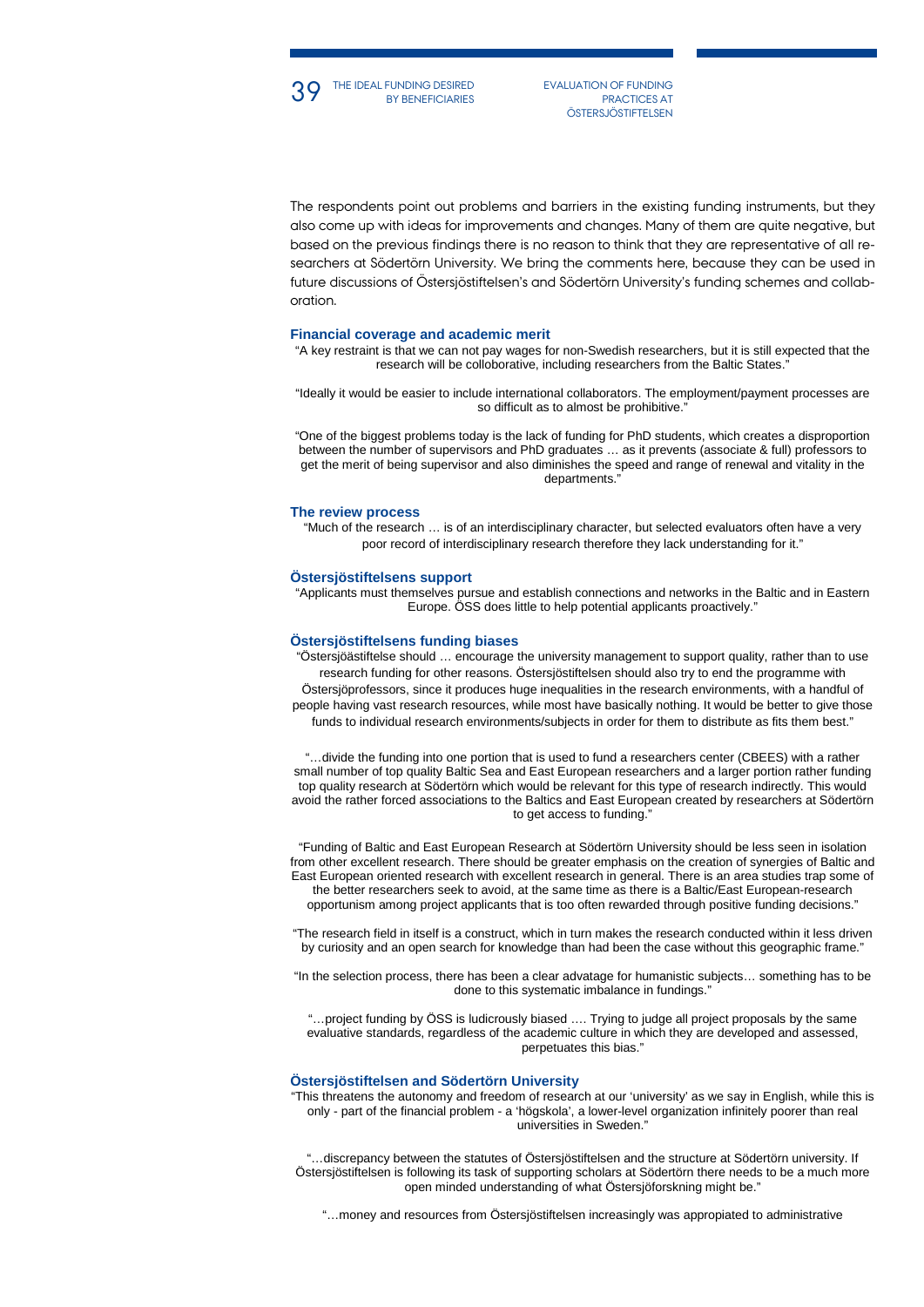

PRACTICES AT **ÖSTERSJÖSTIFTELSEN** 

functions… The Östersjöstiftelsens money should be placed … following established rules."

#### **Research quality consequences of lacking transparency**

"The assessment of applications is not sufficiently stringent. … the applications are not ranked in a transparent and consistent way."

"The monopoly of ÖSS funding by Södertörn-based researchers, and (2) Södertörn's extremely restrictive approach to project-funded employment of external researchers, is a textbook recipe for producing mediocre research."

### **4.6/ Concluding remarks**

We have presented the main results from our survey study of grantees' experiences of research funding from Östersjöstiftelsen. Among other things, we asked the respondents about what an ideal grant from Östersjöstiftelsen would look like, and there are many different ideal grants. The respondents express a desire for many different types of funding from easily accessible shortterm funding of application preparations or result dissemination, i.e. articles, to long-term funding of large research groups or international research collaboration as shown in Section 4.2. Table 4.1 showed the support to a list of potential fundable research activities supplemented with free suggestions, like short-term funding of activities such as publication preparation, network initiation, and follow-up grants. More specifically, the respondents point towards research activities with a length of 3-6 years, an annual budget of 1-3 million SEK, and 2-5 fulltime researcher as their idea about an ideal grant (cf. Figure 4.2).

A quite representative quote summarizes and pinpoints the overall finding in present survey (see Table 4.1) and the specific questions on grant and personnel size, and duration in Figure 4.2. It is all about flexibility and timing according to the respondents and in full accordance with the findings in the Danish study (Wohlert et al., 2018).

"…funds are needed in various forms, research initiation, publication support, network support and short and longer projects (both 1-3 and 3-6 years) to create larger research groups and international collaborations. The form of support is simply dependent on the purpose for which the money is sought."

Our survey also shows that the respondents themselves assess the impact of the funding from Östersjöstiftelsen as being significant. According to them, it has led to new research qualifications, increased productivity and novelty, research career advances and establishment of new collaborations. Combined with the fact that 75 percent of the respondents would not have been able to carry out the research had they not been funded by Östersjöstiftelsen, the funding seems to have a significant influence on research activities in the Baltic and East European research fields.

However, the researchers do not seem to be proud of the funding from Östersjöstiftelsen, as more than 50 percent indicate that their colleagues at Södertörn find it less prestigious than other types of research funding. This in combination with many suggestions for improvement of the present research funding system indicates a need for more openness and transparency in the funding criteria and review process. If transparency increases the legitimacy of funding decisions, Östersjöstiftelsen needs to engage their grantees, other beneficiaries and stakeholders proactively in discussions about how the legitimacy of funding from Östersjöstiftelsen can be augmented to the benefit of researchers, Södertörn University and ultimately science in the Baltic and East European research field. It seems like the present funding system lacks some legitimacy among some of the academic beneficiaries. Listening to their wishes and discussing current instruments with them could result in a more optimal and balanced portfolio of research grant instruments, a heightened status of the funding from Östersjöstiftelsen, and more excellent research from Södertörn University.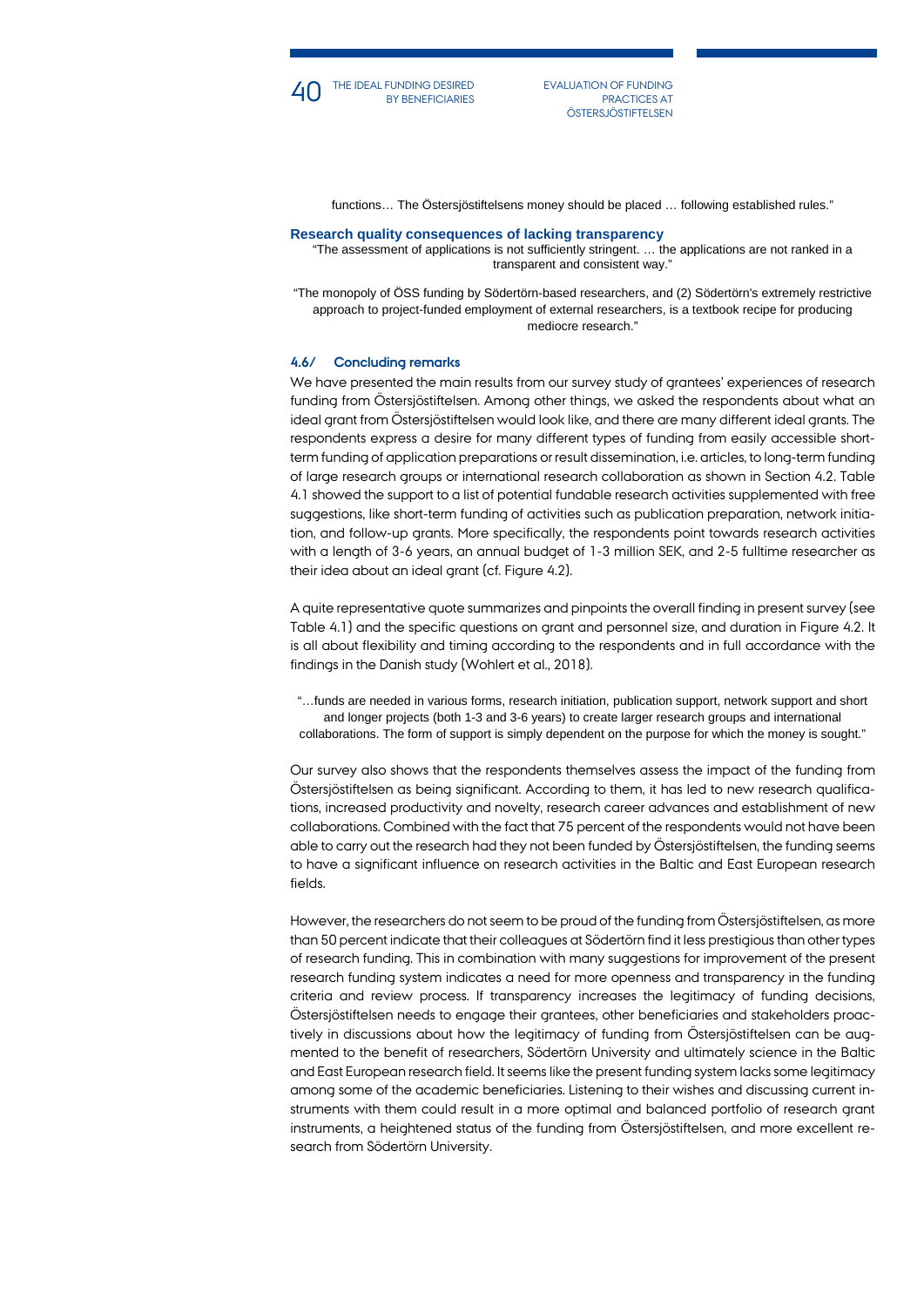4<sup>1</sup> SUMMARY AND A WAY EVALUATION OF FUNDING SUMMARY AND A WAY FORWARD

PRACTICES AT **ÖSTERSJÖSTIFTELSEN** 

## 5.0 Summary and a way forward

## **5.1/ Short summary of main results**

This report has presented the results of the Danish Centre for Studies in Research and Research Policy's evaluation of Östersjöstiftelsen's funding of Baltic and East European Research at Södertörn University. The report consists of four sections plus this concluding section, which summarises the main results and discusses a possible way forward for improving the funding instruments of Östersjöstiftelsen.

In section 1, the evaluation assignment was presented along with a brief history of Östersjöstiftelsen, Södertörn University, and the relationship between the two institutions. Section 2 presented a review of the international literature on research funding with particular focus on contributions concerning distribution of competitive research funding. In addition to a systematic discussion of the advantages and disadvantages of different types of funding, the section especially looked at concentration versus dispersal of research funding and thus provided up-to-date knowledge for future discussions in Östersjöstiftelsen on existing and new funding instruments.

In section 3, the historical and current funding practices at Östersjöstiftelsen were described and discussed, and a bibliometric study of Baltic and East European Research from Södertörn University was presented. This study showed that researchers at Södertörn University increasingly collaborate (publish) with researchers at other institutions in Sweden and abroad – and that they do it more than other researchers within the same fields. However, publications within Baltic and East European Research from Södertörn University seem to be cited less than average, with a decreasing tendency. The reason for the decrease in mean normalized citation score (MNCS) and share of top 10% publications (PPtop10%) may be that researchers publish in less visible (and cited) journals.

Section 4 reported on the results of a survey of present or former recipients of funding from Östersjöstiftelsen. Among other questions, the respondents were asked about their perception of an ideal future research grant from Östersjöstiftelsen. The most prevalent answers were funding for 'new or expanded collaboration with leading researchers or research environments abroad' and 'interdisciplinary research and/or collaboration' together with funding for 'existing' and 'new' research agendas, funding for 'new' and 'existing' research groups and funding for 'basic research' (cf. table 4.1).

Besides predefined categories, respondents also had the opportunity to write additional wishes for funding in open text fields. Here, many respondents expressed a wish for better funding opportunities for embedding PhD-students into larger research projects. Asked to reflect on the ideal length and size of a research project, the respondents indicated that the ideal length of a research project period would be a little longer than the present 3 years, and they preferred projects with 2-5 researchers involved per year and with 1-3 million SEK in annual funding.

Regarding impact of the funding from Östersjöstiftelsen, the respondents were very positive and stated that it had led to new research qualifications, increased productivity and novelty, career advances and establishment of new research collaborations. Nevertheless, funding from Östersjöstiftelsen is still seen as less prestigious than other forms of funding by many researchers at Södertörn University.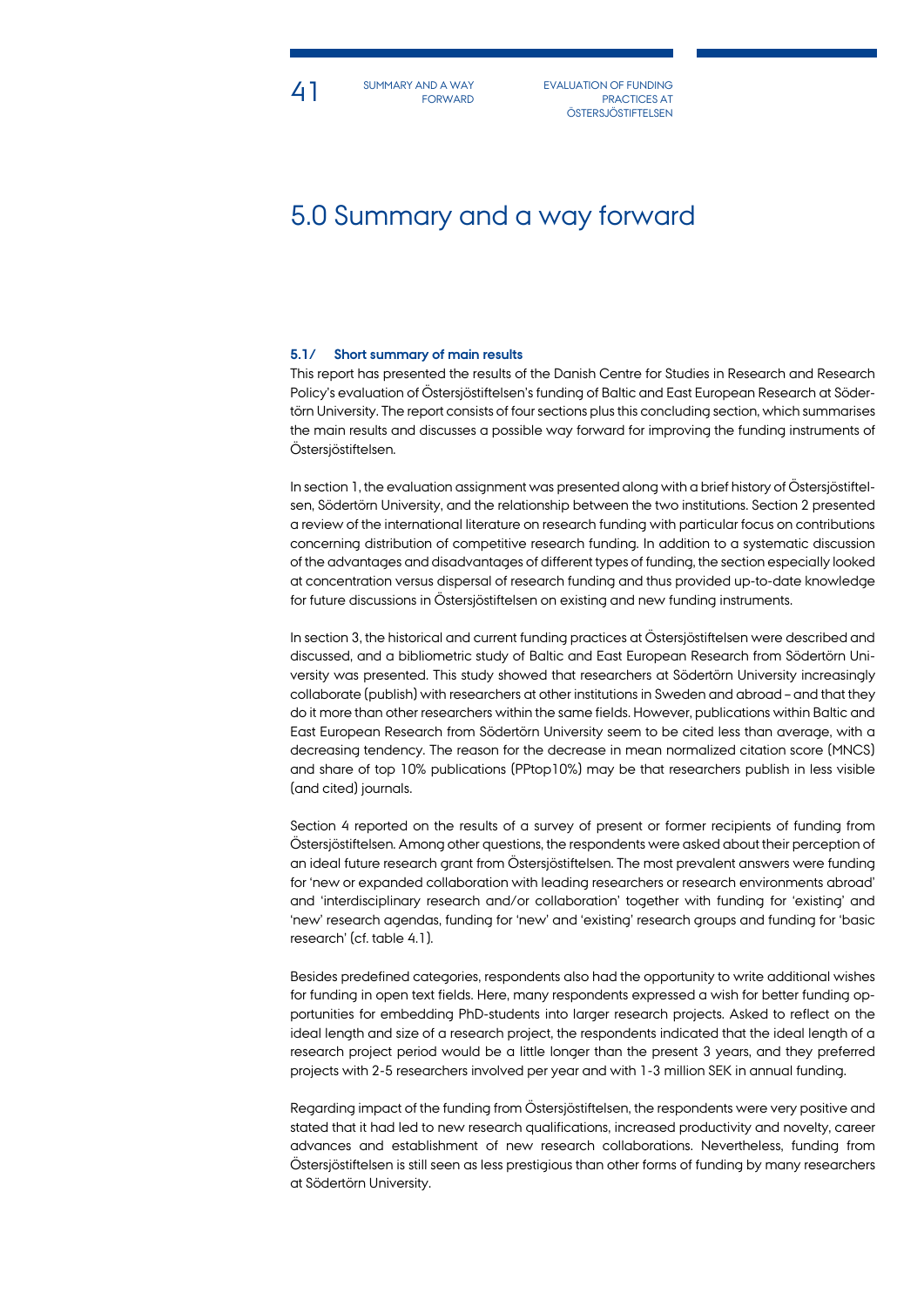

SUMMARY AND A WAY FORWARD

42 SUMMARY AND A WAY EVALUATION OF FUNDING PRACTICES AT **ÖSTERSJÖSTIFTELSEN** 

## **5.2/ How can Östersjöstiftelsen use the results from the evaluation?**

As the literature review in section 2 reveals, there are pros and cons to all funding schemes. For example, there can be good reasons for increased concentration of funds in large grants or in so-called Centres of Excellence. These include a smaller administrative burden in the grant peer-review process, the establishment of a critical mass of researchers and skills, increasing scientific productivity and an opportunity for the funded researchers to pursue high-risk, highimpact research. However, there are also many advantages to small grants; for example, spreading the investment risk by supporting many scientists increases the likelihood of making path-breaking discoveries, and funding success rates are improved.

However, these benefits have to be weighed against potential disadvantages. For large grants and Centres of Excellence, these include low hit rates, endangerment of the growth layer and the next generation of scientists as large resources are given to few, already established scientists, organizational fragmentation, inefficient use of research funding and a reduced number of scientific experiments. A disadvantage of funding many small projects instead of bigger projects is an increased administrative burden.

Every funding organization therefore has to weigh the pros and cons of the different funding instruments against the purposes and statutes of the specific organization before deciding which instruments to use. There are no one-size-fits-all instruments. Which instruments are best suited for the needs of the organization is highly dependent on the context of the funding (objectives, researchers, institutions, traditions etc.). Attention therefore has to be given to the particular context in which the instruments are supposed to work. For Östersjöstiftelsen, this means 'Baltic and East European Research' at Södertörn University, but what funding instruments work best within this context? Again, there is probably more than one answer to this question. However, if we listen to the researchers, who are or have been funded by Östersjöstiftelsen, they are largely satisfied with the impact of the funding, but they also have concrete suggestions for improvements:

- More funding opportunities for embedding PhD students into research projects.
- More funding opportunities for interdisciplinary research.
- More funding opportunities for international collaboration.
- The possibility to apply for funding on an ongoing basis whenever the funding is needed or an unexpected opportunity comes up (e.g. for a research stay abroad).
- More flexibility in project length and grant size/less standardized instruments.

There seems to be some low-hanging fruits here that only require small adjustments to the existing portfolio of funding instruments at Östersjöstiftelsen. Implementing these adjustments and new instruments could potentially increase the impact of the funding and further improve researchers' satisfaction with funding from Östersjöstiftelsen. We therefore recommend that Östersjöstiftelsen start a dialogue process with researchers at Södertörn University to concretize their needs in this regard. In this dialogue process, Östersjöstiftelsen could also talk to the researchers about instruments that can enhance the citation scores for research within the Baltic and East European area from Södertörn University. Some of the questions that could be discussed with the researchers would be: How the citation rates can be increased or better measured? How can Östersjöstiftelsen most effectively support publishing in the best journals within the subfields of this research area?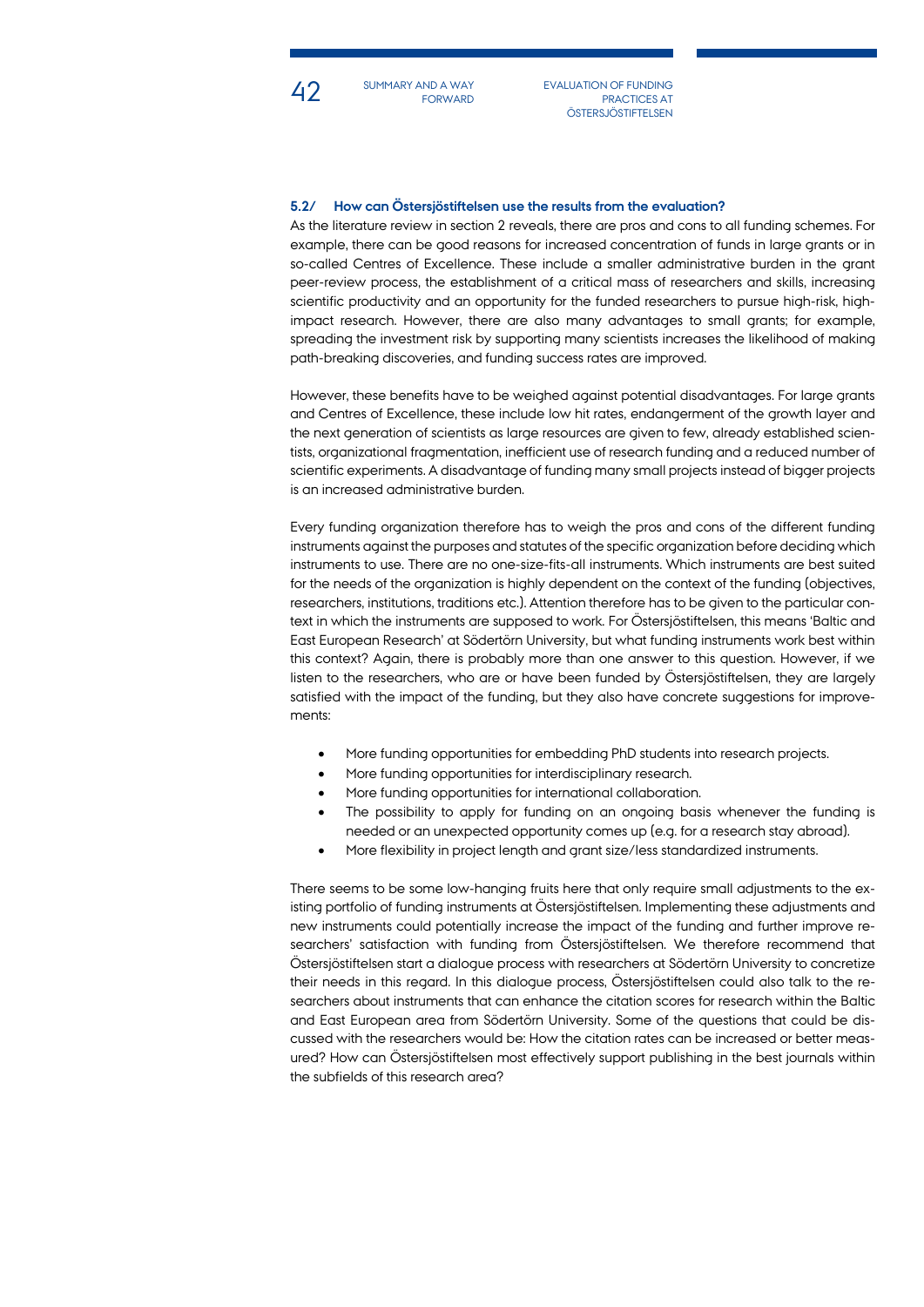**43** EVALUATION OF FUNDING PRACTICES AT **ÖSTERSJÖSTIFTELSEN** 

## 6.0 References

Aagaard, K., 2017. The Evolution of a National Research Funding System: Transformative Change through Layering and Displacement. Minerva 55, 279–297. <https://doi.org/10.1007/s11024-017-9317-1>

Aagaard, Kaare, and Jesper W. Schneider. 2015. Research funding and national academic performance: Examination of a Danish success story. Science and Public Policy, Vol. 43, pp. 518–531[. https://doi.org/10.1093/scipol/scv058](https://doi.org/10.1093/scipol/scv058)

Aagaard, K., Schneider, J.W., Andersen., J.P., 2019a. Koncentration eller spredning? Fordeling af konkurrenceudsatte forskningsmidler på tværs af danske bevillingsorganer. Rapport udarbejdet af Dansk Center for Forskningsanalyse på opdrag fra DEA[. http://dea.nu/si](http://dea.nu/sites/dea.nu/files/cfa_rapport_2019.pdf)[tes/dea.nu/files/cfa\\_rapport\\_2019.pdf](http://dea.nu/sites/dea.nu/files/cfa_rapport_2019.pdf)

Aagaard, K., Nielsen, M.W., Kladakis, A., 2019b. Concentration or dispersal of research funding? (forthcoming, in press). Quantitative Science Studies. [http://dea.nu/sites/dea.nu/files/cfa\\_lit](http://dea.nu/sites/dea.nu/files/cfa_litteraturstudie_2018_0.pdf)[teraturstudie\\_2018\\_0.pdf](http://dea.nu/sites/dea.nu/files/cfa_litteraturstudie_2018_0.pdf)

Alberts, B., 1985. Limits to Growth: In biology, small science is good science. Cell, Vol. 41, pp. 337-8. [https://doi.org/10.1016/s0092-8674\(85\)80001-5](https://doi.org/10.1016/s0092-8674(85)80001-5)

Alberts, B., 2012. The end of "small science"? Science (80-.). 337, 1583 <https://doi.org/10.1126/science.1230529>

Berg, J., 2010. Measuring the Scientific Output and Impact of NIGMS Grants | NIGMS Feedback Loop Blog - National Institute of General Medical Sciences [WWW Document]. NIGMS Feed. Loop Blog. [https://doi.org/https://loop.nigms.nih.gov/2010/09/measuring-the-scientific-out](https://doi.org/https:/loop.nigms.nih.gov/2010/09/measuring-the-scientific-output-and-impact-of-nigms-grants/)[put-and-impact-of-nigms-grants/](https://doi.org/https:/loop.nigms.nih.gov/2010/09/measuring-the-scientific-output-and-impact-of-nigms-grants/)

Berg, J.M., 2012. Well-funded investigators should receive extra scrutiny. Nature 489, 203–203. <https://doi.org/10.1038/489203a>

Bloch, C., Schneider, J.W., Sinkjær, T., 2016. Size, Accumulation and Performance for Research Grants: Examining the Role of Size for Centres of Excellence. PLoS One 11, e0147726. <https://doi.org/10.1371/journal.pone.0147726>

Bloch, C., Sørensen, M.P., 2015. The size of research funding: Trends and implications. Science and Public Policy 42, 30–43[. https://doi.org/10.1093/scipol/scu019](https://doi.org/10.1093/scipol/scu019)

Bol, T., de Vaan, M., van de Rijt, A., 2018. The Matthew effect in science funding. Proc. Natl. Acad. Sci. U.S.A. 115, 4887–4890.<https://doi.org/10.1073/pnas.1719557115>

Bonaccorsi, A., Daraio, C., 2005. Exploring size and agglomeration effects on public research productivity. Scientometrics 63, 87–120[. https://doi.org/10.1007/s11192-005-0205-3](https://doi.org/10.1007/s11192-005-0205-3)

Breschi, S., Malerba, F., 2011. Assessing the scientific and technological output of EU Framework Programmes: evidence from the FP6 projects in the ICT field. Scientometrics 88, 239–257. <https://doi.org/10.1007/s11192-011-0378-x>

Cook, I., Grange, S., Eyre-Walker, A., 2015. Research groups: How big should they be? PeerJ 3, e989[. https://doi.org/10.7717/peerj.989](https://doi.org/10.7717/peerj.989)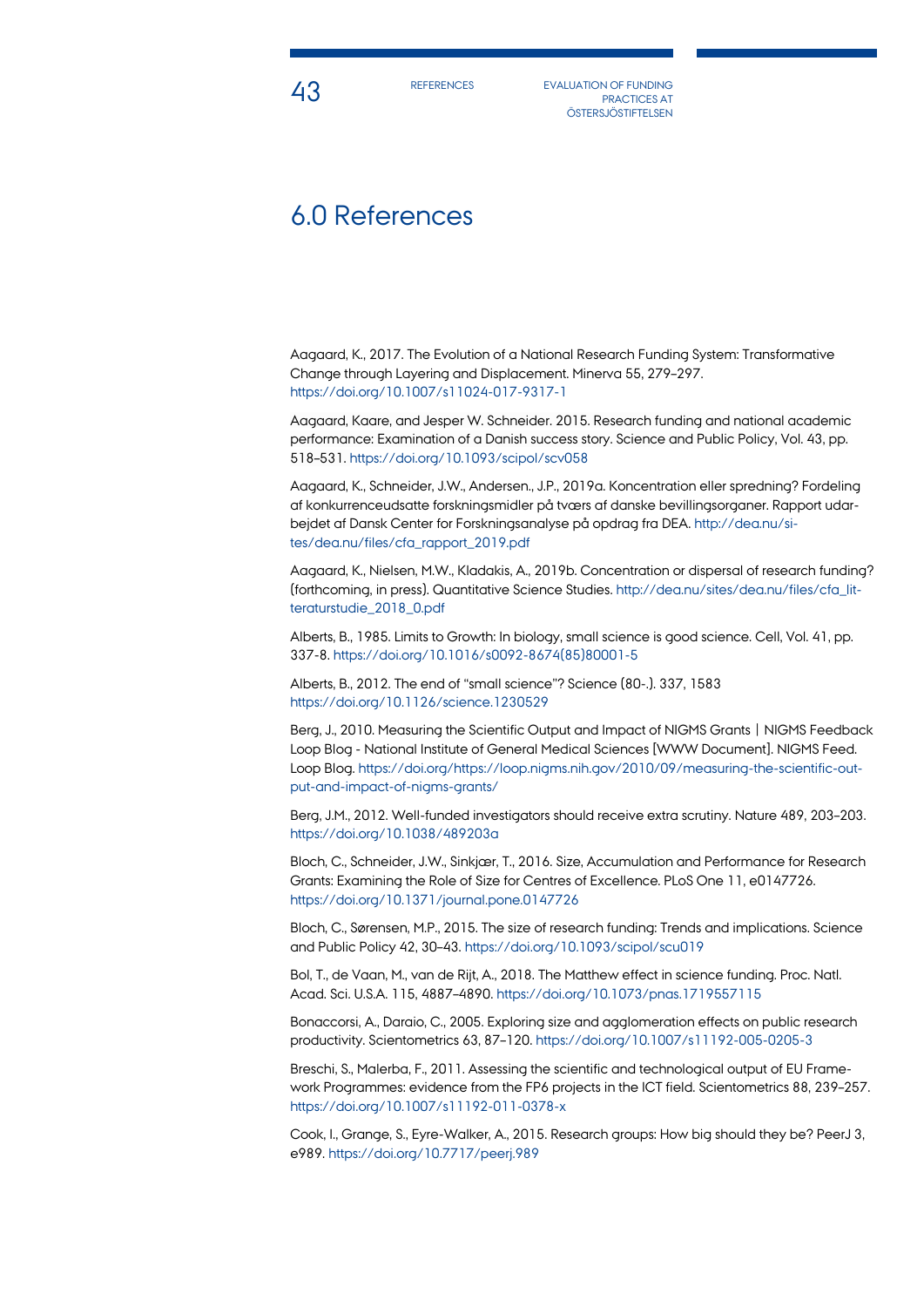

44 REFERENCES EVALUATION OF FUNDING PRACTICES AT **ÖSTERSJÖSTIFTELSEN** 

DFiR - Danmarks Forsknings- og Innovationspolitiske Råd. 2016. Viden i Verdensklasse. Rapport udarbejdet af DFiR[. https://ufm.dk/publikationer/2016/viden-i-verdensklasse/viden-i-ver](https://ufm.dk/publikationer/2016/viden-i-verdensklasse/viden-i-verdensklasse-hvorfor-klarer-dansk-forskning-sig-sa-godt.pdf)[densklasse-hvorfor-klarer-dansk-forskning-sig-sa-godt.pdf](https://ufm.dk/publikationer/2016/viden-i-verdensklasse/viden-i-verdensklasse-hvorfor-klarer-dansk-forskning-sig-sa-godt.pdf)

DEA. 2017. Fem nye mål for en ny dansk forskningspolitik. Universiteterne skal levere grundlagsskabende forskning. [https://dea.nu/sites/dea.nu/files/fem\\_maal\\_for\\_en\\_ny\\_dansk\\_for](https://dea.nu/sites/dea.nu/files/fem_maal_for_en_ny_dansk_forskningspolitik_baggrundsrapport.pdf)[skningspolitik\\_baggrundsrapport.pdf](https://dea.nu/sites/dea.nu/files/fem_maal_for_en_ny_dansk_forskningspolitik_baggrundsrapport.pdf)

Degn, L., Franssen, T., Sørensen, M.P., de Rijcke, S., 2018. Higher Education, Vol. 76, pp. 231 – 246. <https://doi.org/10.1007/s10734-017-0205-2>

Dimke H., Norn, M. T., Christiansen P. M., Wohlert J, Zinner N. T., 2019. Most scientists prefer small and mid-sized research grants. Nature Human Behaviour, Vol. 3, pp 765–767. <https://doi.org/10.1038/s41562-019-0643-1>

Edquist O., 2003. Layered Science and Science Policies. Minerva. Vol. 41, pp. 207-221. <https://doi.org/10.1023/A:1025509629159>

Fang, F.C., Casadevall, A., 2016. Research Funding: the Case for a Modified Lottery. MBio 7, e00422-16[. https://doi.org/10.1128/mBio.00422-16](https://doi.org/10.1128/mBio.00422-16)

Fontaine, M. A., Millen, D. R. 2004. Understanding the benefits and impact of communities of practice. Ch. 1 in P. Hilldreth and C. Kimble. 2004. Knowledge Networks. Innovation Through Communities of Practice. Hershey, PA: Idea Group.

Fortin, J.-M., Currie, D.J., 2013. Big Science vs. Little Science: How Scientific Impact Scales with Funding. PLoS One 8, e65263[. https://doi.org/10.1371/journal.pone.0065263](https://doi.org/10.1371/journal.pone.0065263)

Gallo, S.A., Carpenter, A.S., Irwin, D., McPartland, C.D., Travis, J., Reynders, S., Thompson, L.A., Glisson, S.R., 2014. The Validation of Peer Review through Research Impact Measures and the Implications for Funding Strategies. PLoS One 9, e106474. [https://doi.org/10.1371/jour](https://doi.org/10.1371/journal.pone.0106474)[nal.pone.0106474](https://doi.org/10.1371/journal.pone.0106474)

Gordon, R., Poulin, B.J., 2009. Cost of the NSERC Science Grant Peer Review System Exceeds the Cost of Giving Every Qualified Researcher a Baseline Grant. Account. Res. 16, 13–40. <https://doi.org/10.1080/08989620802689821>

Graversen, E. K., Kalpazidou Schmidt, E., Langberg, K., 2005. Dynamic Research Environments – A Development Model. The International Journal of Human Resource Management, 16(8), 1498–1511. <https://doi.org/10.1080/09585190500220754>

Heinze, T., 2008. How to sponsor ground-breaking research: a comparison of funding schemes. Sci. Public Policy 35, 302–318.<https://doi.org/10.3152/030234208X317151>

Heinze, T., Shapira, P., Rogers, J.D., Senker J.M., 2009. Organizational and Institutional Influences on Creativity in Scientific Research. Research Policy 38(4):610–23[. https://doi.org/10.1016/j.re](https://doi.org/10.1016/j.respol.2009.01.014)[spol.2009.01.014](https://doi.org/10.1016/j.respol.2009.01.014)

Hellström, T., Jabrane, L., Brattström, E., 2017. Center of excellence funding: Connecting organizational capacities and epistemic effects. Res. Eval. 27, 73–81. [https://doi.org/10.1093/rese](https://doi.org/10.1093/reseval/rvx043)[val/rvx043](https://doi.org/10.1093/reseval/rvx043)

Hemlin, S., Allwood, C. M., Martin, B. R. 2008. Creative knowledge environments. Creativity Research Journal, 20, 196–210. <https://doi.org/10.1080/10400410802060018>

Hessels, L.K., Grin, J., Smits, R., 2011. The Effects of a Changing Institutional Environment on Academic Research Practices: Three Cases from Agricultural Science. Science and Public Policy 38(7):555–68. <https://doi.org/10.3152/030234211X12960315267976>

Hicks, D., Katz, J.S., 2011. Equity and Excellence in Research Funding. Minerva. <https://doi.org/10.2307/43548599>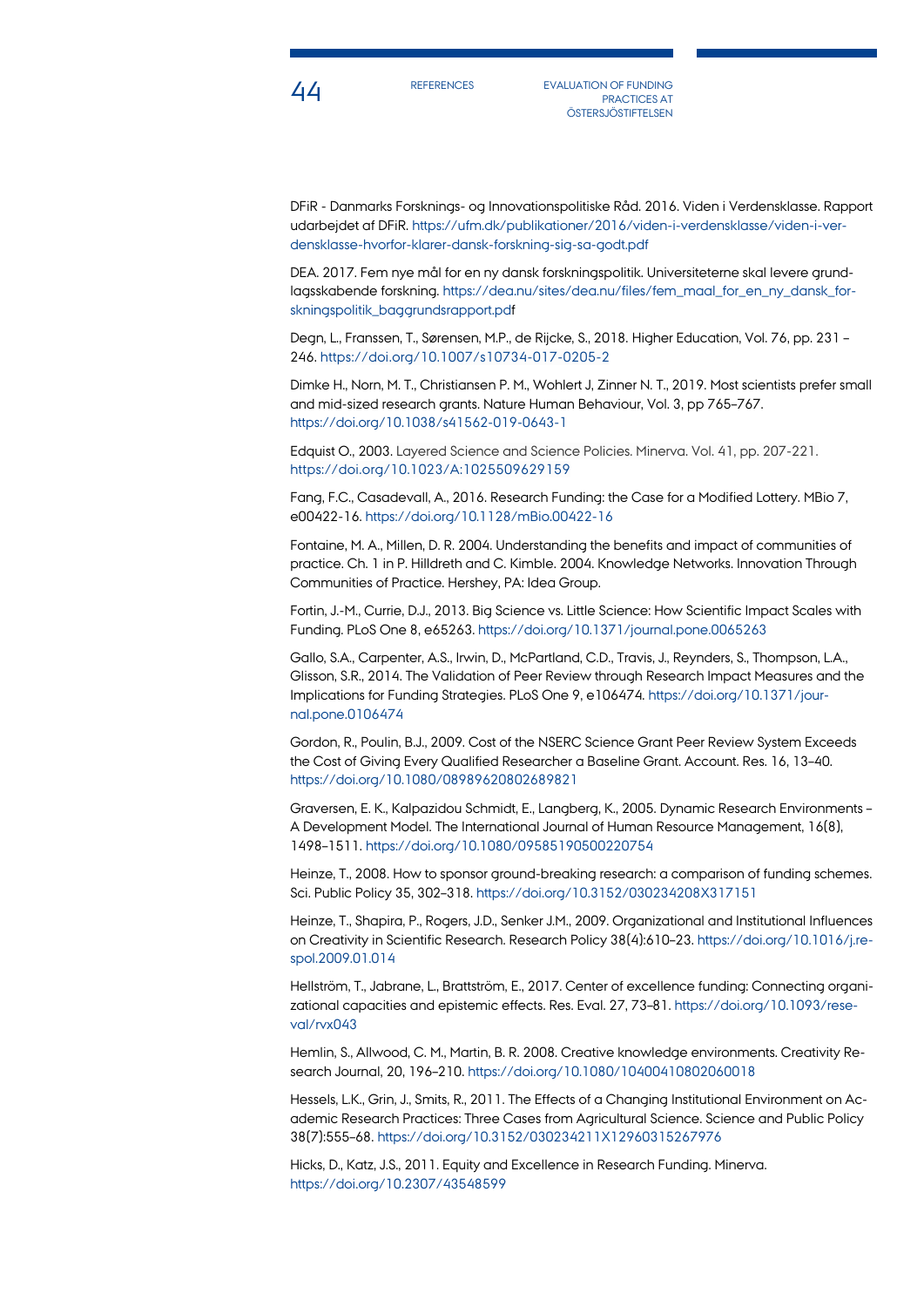

45 REFERENCES EVALUATION OF FUNDING PRACTICES AT **ÖSTERSJÖSTIFTELSEN** 

Howe, M.J., Davidson, J.W., Sloboda, J. A., 1998. Innate talents: Reality or myth? Behavioral and Brain Sciences, 21(3), 399–407. DOI: 10.1017/S0140525X9800123X

Ida, T., Fukuzawa, N., 2013. Effects of large-scale research funding programs: a Japanese case study. Scientometrics 94, 1253–1273[. https://doi.org/10.1007/s11192-012-0841-3](https://doi.org/10.1007/s11192-012-0841-3)

Ioannidis, J.P.A., 2011. More time for research: Fund people not projects. Nat. 2011 4777366. <https://www.nature.com/articles/477529a.pdf>

Johnston, R., 1994. Effects of resource concentration on research performance. High. Educ. 28, 25–37[. https://doi.org/10.1007/BF01383570](https://doi.org/10.1007/BF01383570)

Johnston, Ron, Grigg, Lyn, Currie, J., 1995. Size versus Performance in Research. Aust. Univ. Rev. 60–64[. https://doi.org/https://eric.ed.gov/?id=EJ523114](https://doi.org/https:/eric.ed.gov/?id=EJ523114)

Kalpazidou Schmidt, E., Graversen, E.K., 2018. Persistent factors facilitating excellence in research environments. Higher Education, Vol. 75, pp. 341 – 363. <https://doi.org/10.1007/s10734-017-0142-0>

Kalpazidou Schmidt, E., Graversen E. K., & Langberg K. 2003. Innovation and Dynamics in Public Research Environments in Denmark: A Research Policy Perspective. Science and Public Policy, vol. 30(2), 107–116. <https://doi.org/10.3152/147154303781780605>

Katz, J.S., Martin B., 1997. What is research collaboration. Research Policy, Vol. 26, pp. 1-18. [https://doi.org/10.1016/S0048-7333\(96\)00917-1](https://doi.org/10.1016/S0048-7333(96)00917-1)

Katz, Y., Matter, U., 2017. On the Biomedical Elite: Inequality and Stasis in Scientific Knowledge Production. SSRN Electron. J[. https://doi.org/10.2139/ssrn.3000628](https://doi.org/10.2139/ssrn.3000628)

Kenna, R., Berche, B., 2011. Managing Research Quality: Critical Mass and Optimal Academic Research Group Size. IMA Journal of Management Mathematics 23(2):195–207. <https://doi.org/10.1093/imaman/dpr021>

Kimble, J., Bement, W.M., Chang, Q., Cox, B.L., Drinkwater, N.R., Gourse, R.L., Hoskins, A.A., Huttenlocher, A., Kreeger, P.K., Lambert, P.F., Mailick, M.R., Miyamoto, S., Moss, R.L., O'Connor-Giles, K.M., Roopra, A., Saha, K., Seidel, H.S., 2015. Strategies from UW-Madison for rescuing biomedical research in the US. Elife 4, e09305.<https://doi.org/10.7554/eLife.09305>

KVA (2001). Stiftelsen för forskning inom områden med anknytning till Östersjöregionen och Östeuropa (Östersjöstiftelsen) En granskning av verksamheten 1994–juni 2001. <http://ostersjostiftelsen.se/assets/kvas-granskning-av-osersjostiftelsen-1994-2001.pdf>

KVA (2014). En 'uppenbart onyttig' konstruktion – en granskning av Stiftelsen för forskning inom områden med anknytning till Östersjöregionen och Östeuropa (Östersjöstiftelsen)[. http://os](http://ostersjostiftelsen.se/assets/kvas-granskning-av-os-mars-2014.pdf)[tersjostiftelsen.se/assets/kvas-granskning-av-os-mars-2014.pdf](http://ostersjostiftelsen.se/assets/kvas-granskning-av-os-mars-2014.pdf)

Laudel, G., 2006. The Art of Getting Funded: How Scientists Adapt to Their Funding Conditions. Science and Public Policy 33(7):489–504. <https://doi.org/10.3152/147154306781778777>

Lauer, M.S., 2014. Personal Reflections on Big Science, Small Science, or the Right Mix: Figure. Circ. Res. 114, 1080–1082.<https://doi.org/10.1161/CIRCRESAHA.114.303627>

Lauer, M.S., Danthi, N.S., Kaltman, J., Wu, C., 2015. Predicting Productivity Returns on Investment. Circulation Research 117(3):239–43[. https://doi.org/10.1161/CIRCRESAHA.115.306830](https://doi.org/10.1161/CIRCRESAHA.115.306830)

Lee, S., Bozeman, B., 2005. The impact of research collaboration on scientific productivity. Social Studies of Science, 35(5), 673–702. [https://doi.org/10.1177/0306312705052359](https://doi.org/10.1177%2F0306312705052359)

Lorsch, J.R., 2015. Maximizing the return on taxpayers' investments in fundamental biomedical research. Mol. Biol. Cell 26, 1578–1582.<https://doi.org/10.1091/mbc.e14-06-1163>

Lotka, A.J., 1926. The frequency distribution of scientific productivity. J. Washingt. Acad. Sci. 16, 317–323[. https://doi.org/10.2307/24529203](https://doi.org/10.2307/24529203)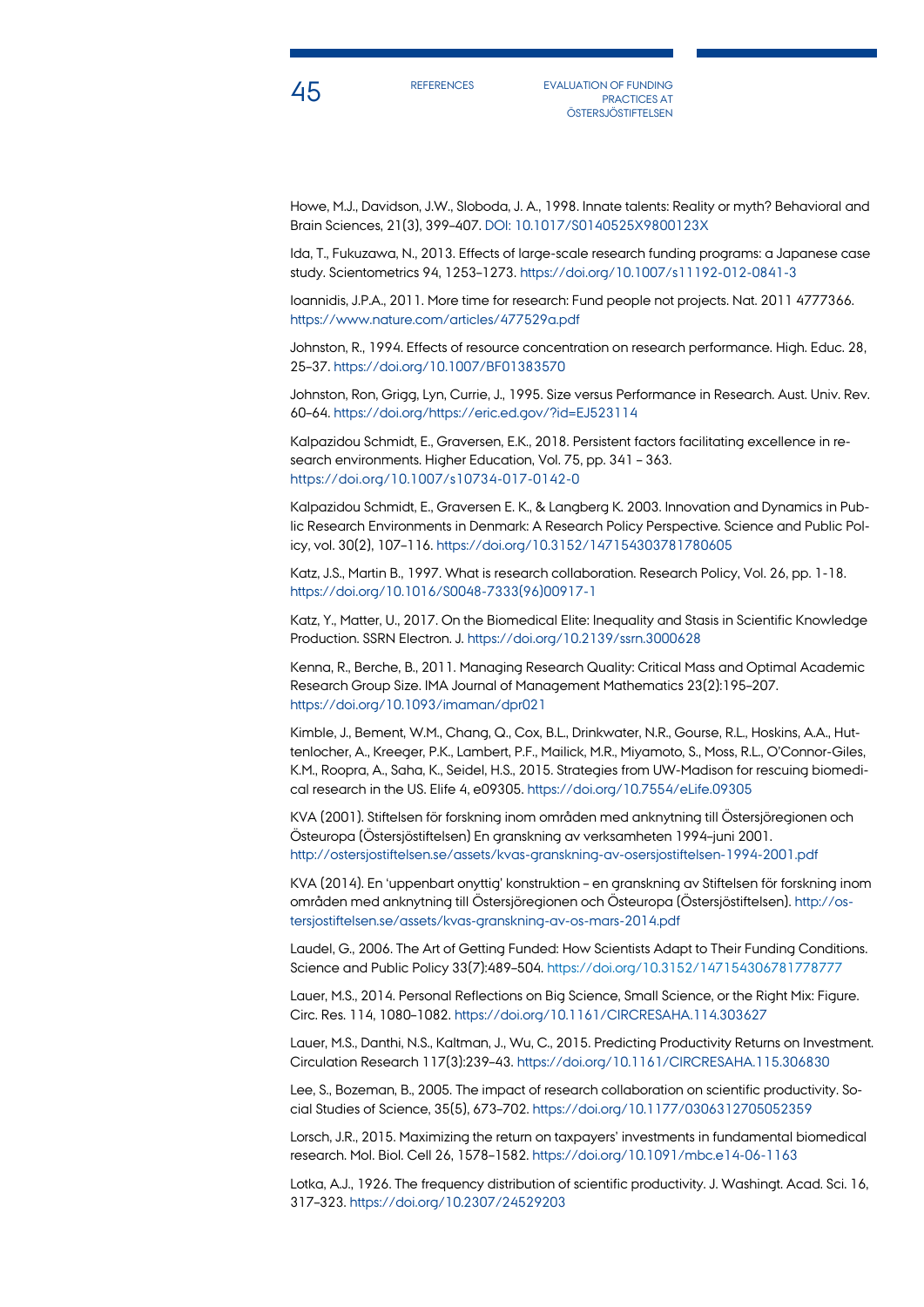

A6 REFERENCES EVALUATION OF FUNDING PRACTICES AT **ÖSTERSJÖSTIFTELSEN** 

Luukkonen, T., Thomas, D.A., 2016. The 'Negotiated Space' of University Researchers' Pursuit of a Research Agenda. Minerva 54(1):99–127. <https://doi.org/10.1007/s11024-016-9291-z>

Mongeon, P., Brodeur, C., Beaudry, C., Larivière, V., 2016. Concentration of research funding leads to decreasing marginal returns. Res. Eval. 25, rvw007[. https://doi.org/10.1093/rese](https://doi.org/10.1093/reseval/rvw007)[val/rvw007](https://doi.org/10.1093/reseval/rvw007)

Nag, S., Yang, H., Buccola, S., Ervin, D., 2013. Productivity and financial support in academic bioscience. Appl. Econ. 45, 2817–2826[. https://doi.org/10.1080/00036846.2012.676737](https://doi.org/10.1080/00036846.2012.676737)

Nicholson J.M. & Ioannidis J.P.A., 2012. Conform and be funded. Nature, 34, Vol. 492. <https://www.nature.com/articles/492034a.pdf>

Norn M. T., 2019. Koncentration af konkurrenceudsatte forskningsmidler[. https://dea.nu/si](https://dea.nu/sites/dea.nu/files/konkurrence_og_koncentration.pdf)[tes/dea.nu/files/konkurrence\\_og\\_koncentration.pdf](https://dea.nu/sites/dea.nu/files/konkurrence_og_koncentration.pdf)

Peifer, M., 2017. The argument for diversifying the NIH grant portfolio. Mol. Biol. Cell 28, 2935– 2940[. https://doi.org/10.1091/mbc.e17-07-0462](https://doi.org/10.1091/mbc.e17-07-0462)

Schenkel, A., & Teigland, R., 2008. Improved organizational performance through communities of practice. Journal of Knowledge Management, 12(1), 106–118. <https://doi.org/10.1108/13673270810852421>

SER. 2015. Utvärdering av forskningen vid Södertörns Högskola 2009-2014. [https://www.sh.se/down](https://www.sh.se/download/18.2a0514cf167c6092224adc5d/1550670399751/SER%202015%20utv%C3%A4rdering%20av%20forskning%20vid%20S%C3%B6dert%C3%B6rns%20h%C3%B6gskola%202009-2014.pdf)[load/18.2a0514cf167c6092224adc5d/1550670399751/SER%202015%20utv%C3%A4rder](https://www.sh.se/download/18.2a0514cf167c6092224adc5d/1550670399751/SER%202015%20utv%C3%A4rdering%20av%20forskning%20vid%20S%C3%B6dert%C3%B6rns%20h%C3%B6gskola%202009-2014.pdf)[ing%20av%20forskning%20vid%20S%C3%B6dert%C3%B6rns%20h%C3%B6gskola%202009-](https://www.sh.se/download/18.2a0514cf167c6092224adc5d/1550670399751/SER%202015%20utv%C3%A4rdering%20av%20forskning%20vid%20S%C3%B6dert%C3%B6rns%20h%C3%B6gskola%202009-2014.pdf) [2014.pdf](https://www.sh.se/download/18.2a0514cf167c6092224adc5d/1550670399751/SER%202015%20utv%C3%A4rdering%20av%20forskning%20vid%20S%C3%B6dert%C3%B6rns%20h%C3%B6gskola%202009-2014.pdf)

SER. 2017. SER 2015. Sammanstälning, samtliga ingående ämnen. Fakultetsnämnden. Södertörn University.

Smeby, J., & Try, S., 2005. Departmental contexts and faculty research activity in Norway. Research in Higher Education, 46(6), 593–619. https://doi.org/10.1007/s11162-004-4136-2

Sousa, R., 2008. Research funding: less should be more. Science 322, 1324–5. <https://doi.org/10.1126/science.322.5906.1324b>

Stilgoe, J., 2014. Against excellence. The Guardian 19 (2014).

Storck, J., & Hill, P. A. 2000. Knowledge diffusion through 'strategic communities'. In E. L. Lesser, M. A. Fontaine, & J. A. Slusher (Eds.), Knowledge and communities (pp. 65–83). Butterworth-Heinemann.

Södertörns Högskola 2016. Södertörns högskola 20 år – en kunskapsresa i samtiden[. http://ju](http://jubileum.sh.se/)[bileum.sh.se/](http://jubileum.sh.se/)

Södertörns Högskola. 2003-2017. Årsrapport. Medel tilldelade av Östersjöstiftelsen. Södertörn University.

Södertörn University Library. 2017. Östersjö- och Östeuropaforskning. Unpublished.

Technopolis. 2010A. Resultatanalys av Östersjöstiftelsens forskningsfinansiering. <http://ostersjostiftelsen.se/assets/resultatstudie-slutrapport.pdf>

Technopolis. 2010B. Röster om Östersjöstiftelsen. <http://ostersjostiftelsen.se/assets/intressentstudie-slutrapport.pdf>

Technopolis. 2009A. Utvärdering av Östersjöstiftelsens forskningsfinansiering[. http://ostersjos](http://ostersjostiftelsen.se/assets/utvardering-av-ostersjostiftelsens-forskningsfinansiering.pdf)[tiftelsen.se/assets/utvardering-av-ostersjostiftelsens-forskningsfinansiering.pdf](http://ostersjostiftelsen.se/assets/utvardering-av-ostersjostiftelsens-forskningsfinansiering.pdf)

Technopolis. 2009B. Utvärdering av BEEGS. [http://ostersjostiftelsen.se/assets/utvardering-av](http://ostersjostiftelsen.se/assets/utvardering-av-forskarskolanbeegs.pdf)[forskarskolanbeegs.pdf](http://ostersjostiftelsen.se/assets/utvardering-av-forskarskolanbeegs.pdf)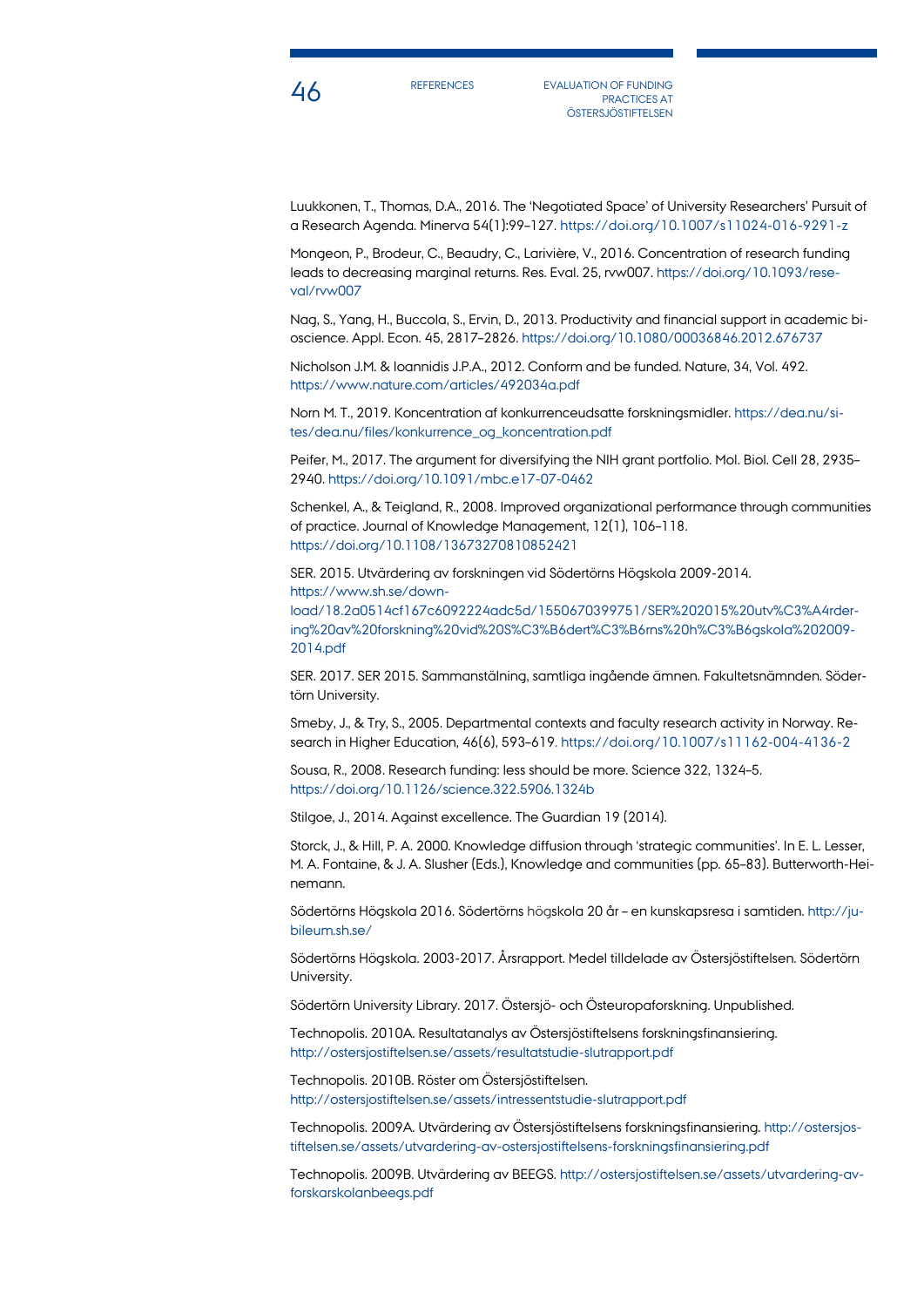

47 REFERENCES EVALUATION OF FUNDING PRACTICES AT **ÖSTERSJÖSTIFTELSEN** 

Tunzelmann, N. von, Ranga, M., Martin, B.R., Geuna, A., 2003. The Effects of Size on Research Performance: A SPRU Review 26. [https://pdfs.seman](https://pdfs.semanticscholar.org/31c1/5bdb1985a1a3d90c1c4cc1af3a4fdc799d3d.pdf)[ticscholar.org/31c1/5bdb1985a1a3d90c1c4cc1af3a4fdc799d3d.pdf](https://pdfs.semanticscholar.org/31c1/5bdb1985a1a3d90c1c4cc1af3a4fdc799d3d.pdf)

UFM. 2016. Private Fonde - En kortlægning af bidraget til dansk forskning, innovation og videregående uddannelse. Uddannelses- og Forskningsministeriet. [https://ufm.dk/publikatio](https://ufm.dk/publikationer/2016/private-fonde-en-kortlaegning-af-bidraget-til-dansk-forskning-innovation-og-videregaende-uddannelse)[ner/2016/private-fonde-en-kortlaegning-af-bidraget-til-dansk-forskning-innovation-og-vide](https://ufm.dk/publikationer/2016/private-fonde-en-kortlaegning-af-bidraget-til-dansk-forskning-innovation-og-videregaende-uddannelse)[regaende-uddannelse](https://ufm.dk/publikationer/2016/private-fonde-en-kortlaegning-af-bidraget-til-dansk-forskning-innovation-og-videregaende-uddannelse)

UFM. 2018. Videnskabeligt personale på universiteterne 2017. Uddannelses- og Forskningsministeriet. <https://ufm.dk/publikationer/2018/videnskabeligt-personales-karriereveje>

Vaesen, K., Katzav, J., 2017. How much would each researcher receive if competitive government research funding were distributed equally among researchers? PLoS One 12, e0183967. <https://doi.org/10.1371/journal.pone.0183967>

Wenger, E., McDermott, R., Snyder, B., 2002. Cultivating communities of practice. Boston: Harvard Business School.

Wohlert, J., Norn, M. T., Kristensen, V. G., Bisgaard, K., Dimke, H., & Zinner, N. T. 2018. Den ideelle forskningsbevilling. [https://dea.nu/sites/dea.nu/files/den\\_ideelle\\_forskningsbevilling\\_05.pdf](https://dea.nu/sites/dea.nu/files/den_ideelle_forskningsbevilling_05.pdf)

Östersjöstiftelsens' statutes. 2019[. http://ostersjostiftelsen.se/assets/statues-of-the-foundation](http://ostersjostiftelsen.se/assets/statues-of-the-foundation-for-baltic-and-east-european-studies.pdf)[for-baltic-and-east-european-studies.pdf](http://ostersjostiftelsen.se/assets/statues-of-the-foundation-for-baltic-and-east-european-studies.pdf)

Östersjöstiftelsen. 1994-2018. Årsredovisering för virksamhetsåret. (Annual Reports) <http://ostersjostiftelsen.se/om-ostersjostiftelsen/arsredovisningar>

Östersjöstiftelsens' list over funded researcher 1995-2019.<http://ostersjostiftelsen.se/forskare>

Ziman, J.M.., 1994. Prometheus Bound, Science in a Dynamic Steady State. Cambridge University Press.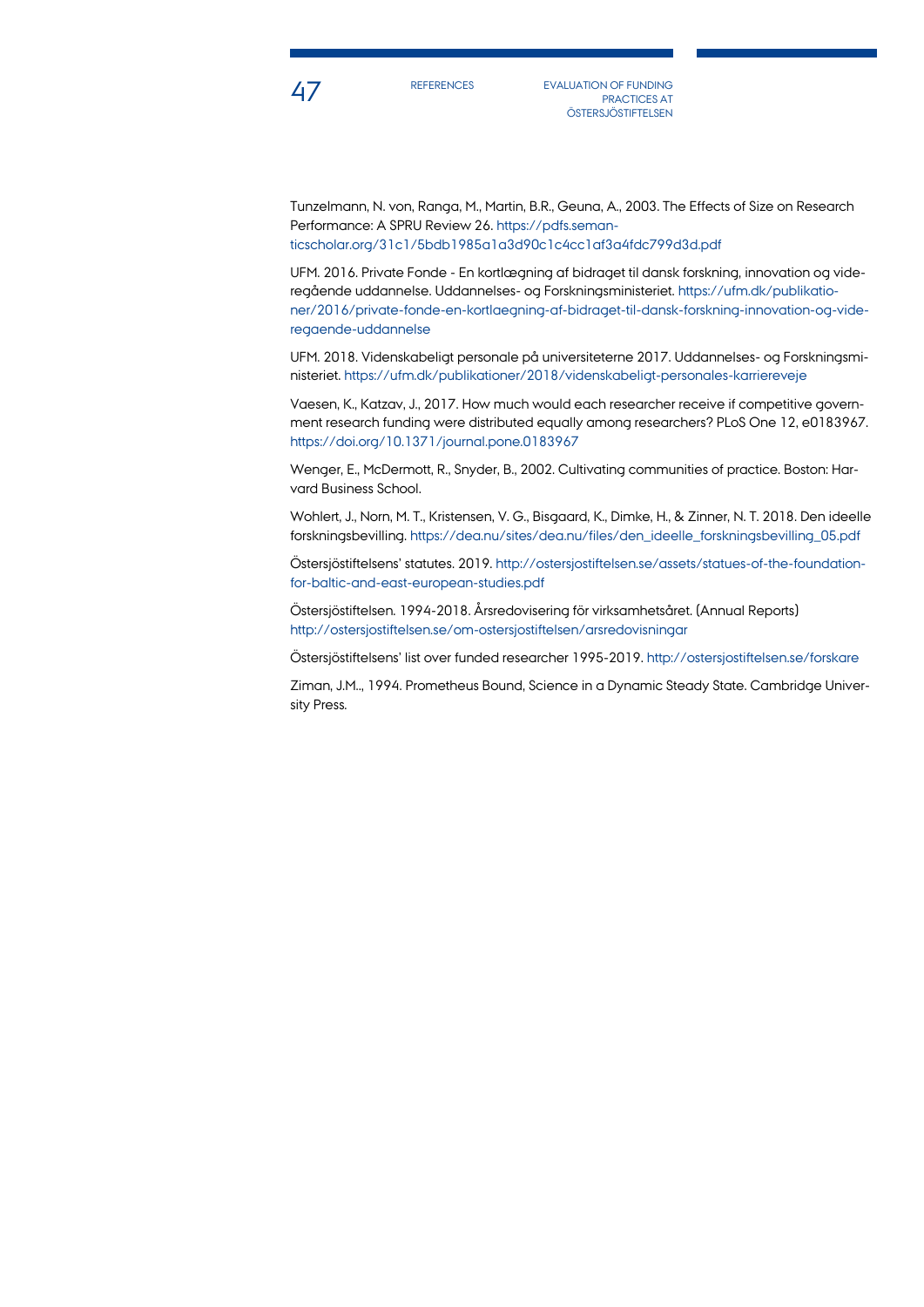**48** APPENDIX EVALUATION OF FUNDING PRACTICES AT **ÖSTERSJÖSTIFTELSEN** 

## 7.0 Appendix

### **7.1/ Survey respondents and other information sources**

A list of around 250 unique researchers that have received project funding from Östersjöstiftelsen during the last 20 years were identified through Östersjöstiftelsen's listing of grantees [\(http://ostersjostiftelsen.se/forskare\)](http://ostersjostiftelsen.se/forskare). They have all received project funding in the Baltic and East European research field and were asked about the most recent funded project if they had received more than one grant. Contact information on all researchers was found through the project links, at Södertörn University or by web searches. The majority was still employed at Södertörn University and easily tracked, although Södertörn University's launch of a new web homepage in early 2019 made everything harder. The list of respondents was supplemented with indirect beneficiaries presently employed at Södertörn University in administration or management etc. in the Baltic and East European research field.

257 respondents were identified. 56 had untraceable contact information, and 5 refused to participate, so the final sample ended with 195 directly project-funded researchers or indirectly funded beneficiaries. Of these, 77 did not respond after a reminder. Another 11 only opened the on-line questionnaire without answering more than the 'acceptance of consent' question. Hence, 107 (response rate on 55%) grantees (majority share) and other beneficiaries (minority share) answered the questionnaire regarding Baltic and East European research, their ideal research grant (if relevant), and attitude towards and perception of Baltic and East European research at Södertörn University and Östersjöstiftelsen's funding practices.

The questionnaire is mainly inspired by an analysis by Wohlert et al. (2018, The Ideal Research Grant), supplemented by questions used in Technopolis (2010B, Röster om Östersjöstiftelsen) and finally coordinated with and approved by Östersjöstiftelsen. The answers are used in the analysis in Section 4. The questionnaire can be requested from the report authors.

#### **7.2/ Research fields and research topics in published output**

The two diagrams A.1 and A.2 below illustrates the identified research fields as well as research topics in published output in the Baltic and East European research field by researchers affiliated to Södertörn University in the period 2005-2016. The research fields in the published research are based on common research subfields clustered by journals as they are defined in CWTS-WoS. Article authors give keywords as part of their initial description of the publication topics, and these are clustered in common more general topics as well. In both figures, point sizes indicate the relative number of publications, with an author affiliated to Södertörn University, that covers each subfield or topic. The linkages in Figure A.2 illustrates co-authorship, i.e. collaboration. See also Section 3.2.2.

The colours in Figure A.1 represents main scientific fields such as Social Sciences, Humanities, Health, and Natural Sciences. The clustering and distances between points are based on a preconstructed base map in CWTS-WoS defined by mutual citations among all included journals in 250 categories. The colours in Figure A.2 is based on mutual co-occurence and helps illustrating a fourth (yellow) cluster behind the two others (green and blue). Whether there actually exists three or four core topic clusters are discussable and needs deeper knowledge in the Baltic and East European research field.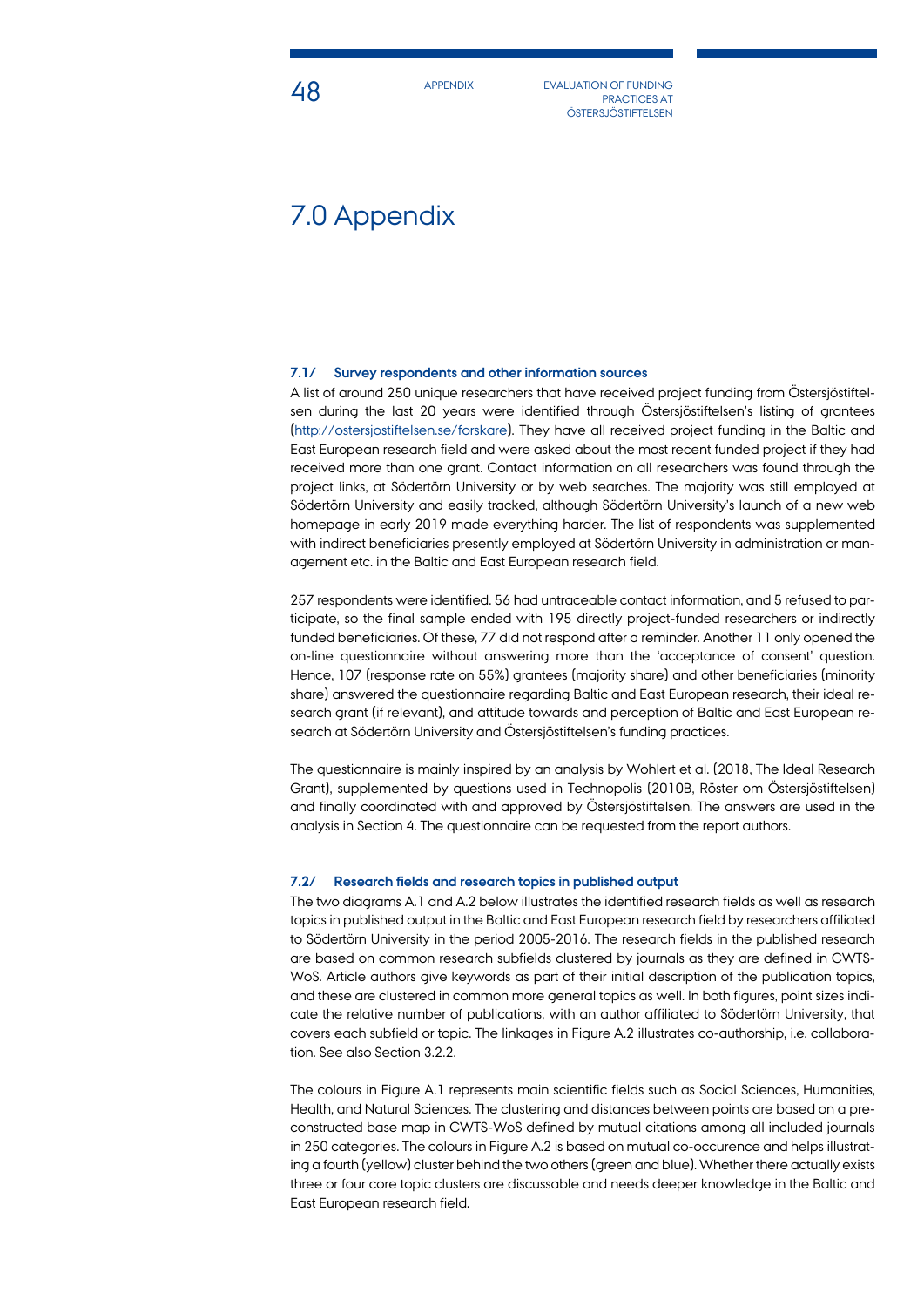APPENDIX EVALUATION OF FUNDING PRACTICES AT PRACTICES AT ÖSTERSJÖSTIFTELSEN

Figure A.1 Research fields present in published articles in the Baltic and East European research field, 2005-2016.



Note: Based on CWTS' WoS database on bibliographic information. Published articles in registered journals were collected using affiliation to Södertörn University and thematic publication of research in the Baltic and East European research field. Be aware that coverage in the database is less complete in the scientific fields where Södertörn University has its major research activities, i.e. Humanities and Social Sciences and especially in Swedish, and for output types such as (Swedish-language) books and anthologies. Topics pre-defined by CWTS-WoS, and topics without a bullet point illustrates the complete research topic landscape.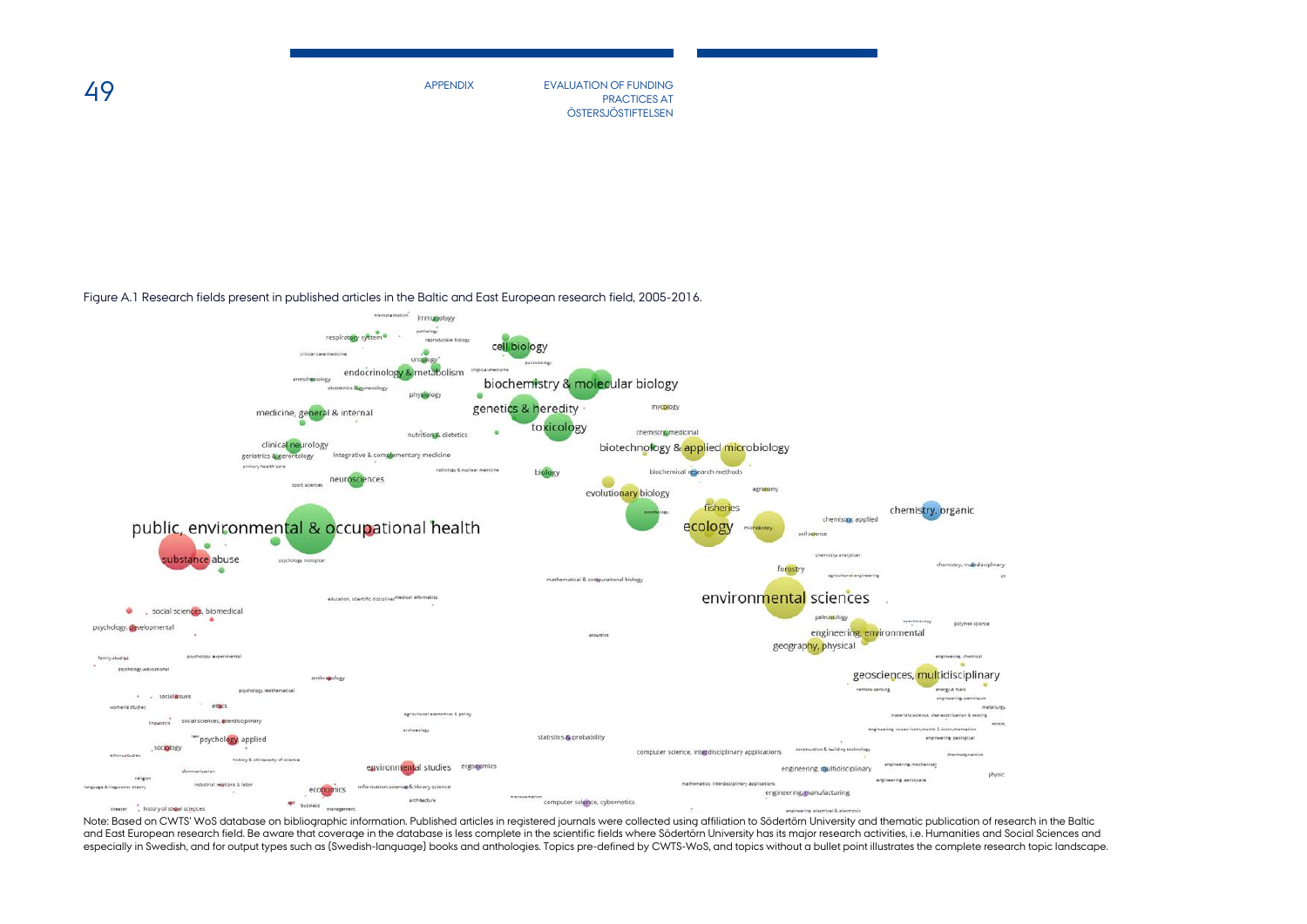$50$  By appendix appendix by a sevaluation of funding  $_{\rm PRACTICES\,AT}$ PRACTICES AT **ÖSTERSJÖSTIFTELSEN** 

Figure A.2 Interlinked research topics by article keywords in published articles in the Baltic and east European research field, 2005-2016.



Note: Based on CWTS' WoS database on bibliographic information. Published articles in registered journals were collected using affiliation to Södertörn University and thematic publication of research in the Baltic and East European research field. Be aware that coverage in the database is less complete in the scientific fields where Södertörn University has its major research activities, i.e. Humanities and Social Sciences and especially in Swedish, and for output types such as (Swedish-language) books and anthologies.